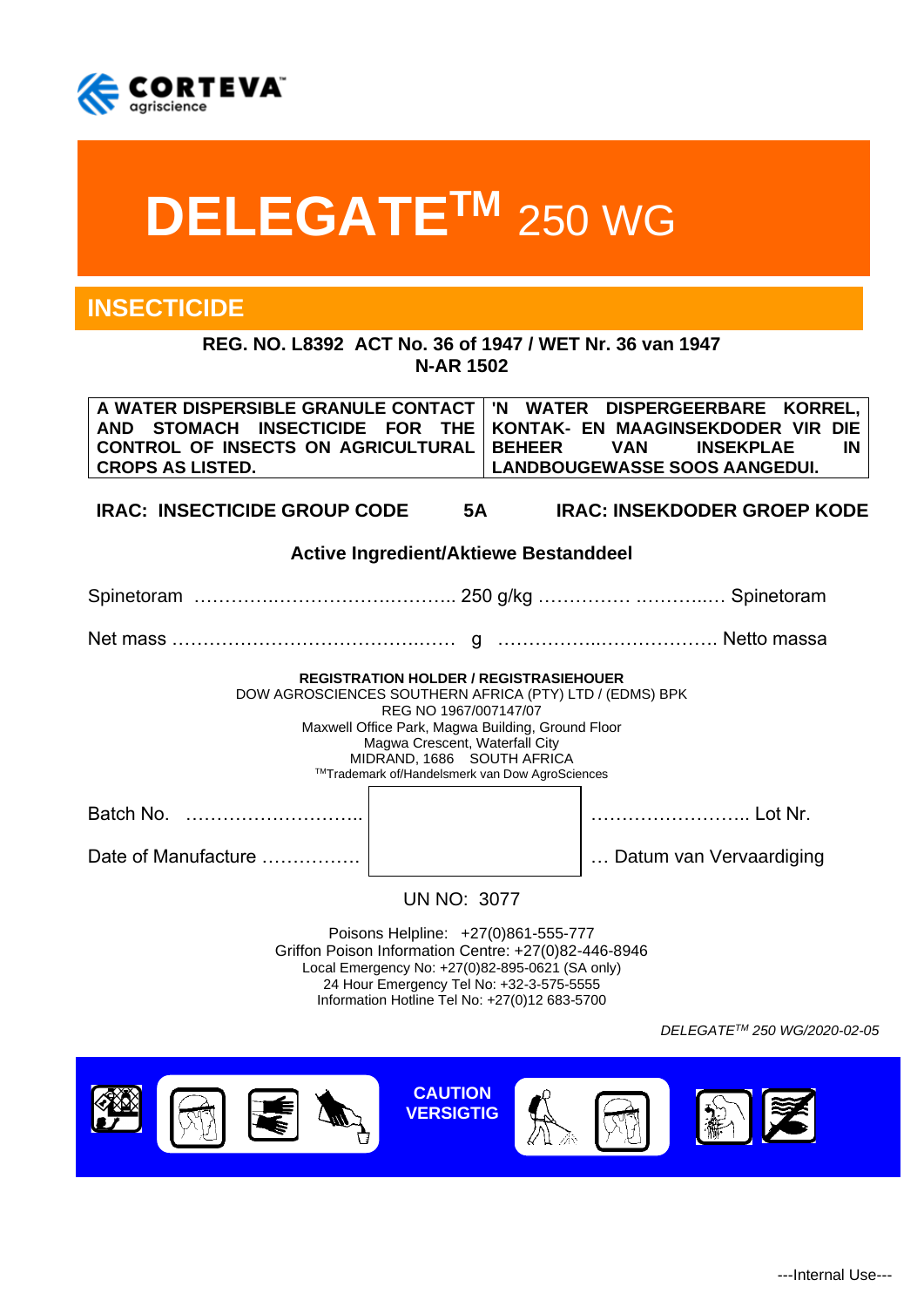# **WARNINGS**

|                | 7 days  |
|----------------|---------|
|                | 7 days  |
|                | 7 days  |
| <b>Berries</b> | 7 days  |
|                | 21 days |
|                | 7 days  |
|                | 7 days  |
|                | 7 days  |
|                | 3 days  |
|                | 21 days |
|                | 7 days  |
|                | 14 days |
|                | 7 days  |
|                | 7 days  |
|                | 7 days  |
|                | 7 days  |
|                | 7 days  |

Potatoes ………………………………………………………………………………... 3 days Prunes …………………………………………………………………………………. 7 days Rooibos tea ……………………………………………………………………………. 21 days Sorghum ……………………………………………………………………………….. 21 days Table Grapes …………………………………………………………………………… 3 days Tomatoes ……………………………………………………………………………….. 3 days

Pecans, Pistachio nuts, Walnuts, Coconuts, Brazil nuts and Pine nuts) …………. 7 days

Tree nuts (Almonds, Cashews, Chestnuts, Hazelnuts, Macadamia nuts,

# **Withholding period - Minimum time between last application and harvest:**

| <b>NOTE:</b> Compliance with these withholding periods will ensure that residues do not exceed |
|------------------------------------------------------------------------------------------------|
| local Maximum Residue Limits. However, the import tolerances of other countries                |
| may differ and local residue limits and withholding periods may possibly not comply            |
| with those of other countries. If the crop to be treated is intended for export, consult       |
| the relevant importer or exporting body regarding the use of this product, Maximum             |
| Residue Limits and recommended withholding periods.                                            |

**AERIAL APPLICATION:** Notify all inhabitants of the immediate area to be sprayed and issue the necessary warnings. Do not spray over or allow drift to contaminate water or adjacent areas.

- Handle with care.
- May cause slight eye irritation.
- Toxic to fish and toxic to aquatic invertebrates. Do not apply directly to open water.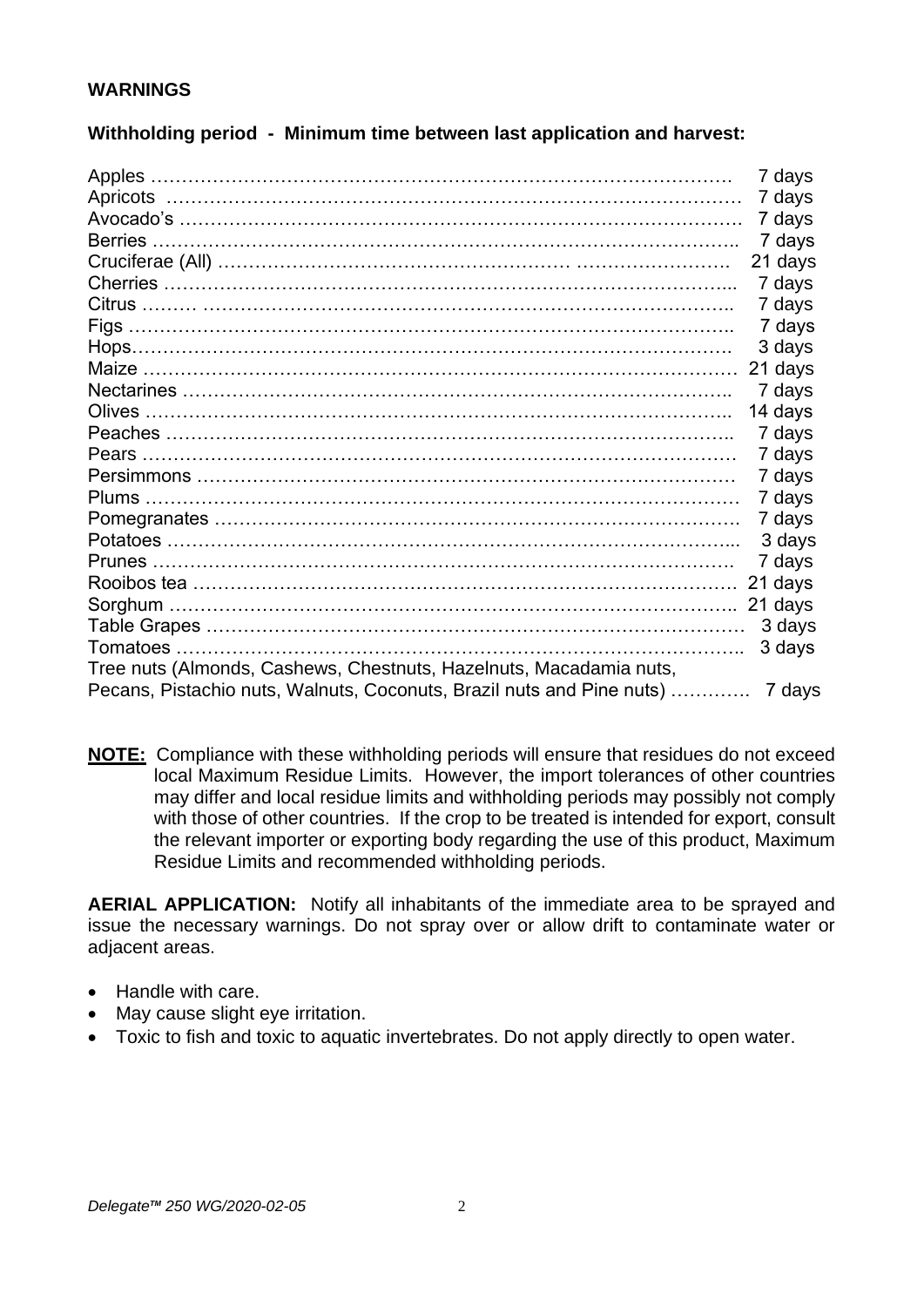# • Beneficial Insects:

"Moderately Toxic to Bees".

- $\div$  This product is toxic to bees when exposed to direct spray, or wet spray deposit.
- ❖ Do not apply directly to foraging bees, or bee colonies.
- ❖ Apply only during night to crops in flower or where other foraging vegetation is within 500 m from the spraying area.
- ❖ Allow at least 3 hours between application and foraging period of bees.
- ❖ **DELEGATETM 250 WG** will not interfere with the activities of honey bees once the spray deposit has dried.
- ❖ Studies conducted revealed no adverse affects on bee brood.

Co-ordinate in this regard with neighbours, beekeepers and local extension services when applying in the vicinity of crops in flower.

Parasitoids: "Slightly harmful".

Predatory mites: "Harmless to slightly harmful to some species".

Predatory beetles eg. Coccinellidae: "Relatively Harmless".

Neuroptera: "Harmless".

Lacewings Neuroptera: "Relatively Harmless".

Predatory bugs: "Relatively Harmless".

After spray deposit has dried **DELEGATETM 250 WG** works mainly by ingestion. Contact effect on beneficial insects should therefore be of short duration.

- Store in a cool and dry place, away from food and feedstuffs.
- Keep out of reach of children, uninformed persons and animals.

**Re-entry interval:** Do not enter treated area until spray deposit has dried unless wearing protective clothing.

**Although this remedy has been extensively tested under a large variety of conditions, the registration holder does not warrant that it will be efficacious under all conditions because the action and effect thereof may be affected by factors such as abnormal climatic and storage conditions; quality of dilution water; compatibility with other substances not indicated on the label and the occurrence of resistance of the pest against the remedy concerned as well as by the method, time and accuracy of application. The registration holder furthermore, does not accept responsibility for damage to crops, vegetation, the environment, or harm to man or animal, or for lack of performance of the remedy concerned, due to failure of the use to follow the label instructions or to the occurrence of conditions which could not have been foreseen in terms of the registration. Consult the supplier in the event of any uncertainty.**

# **PRECAUTIONS**

Store in original labeled container, tightly closed and in a locked, dry, cool and well ventilated area, well away from foodstuffs.

Avoid inhalation of spray mist.

Wash with soap and water after use or accidental skin contact.

*DelegateTM 250 WG/2020-02-05* 3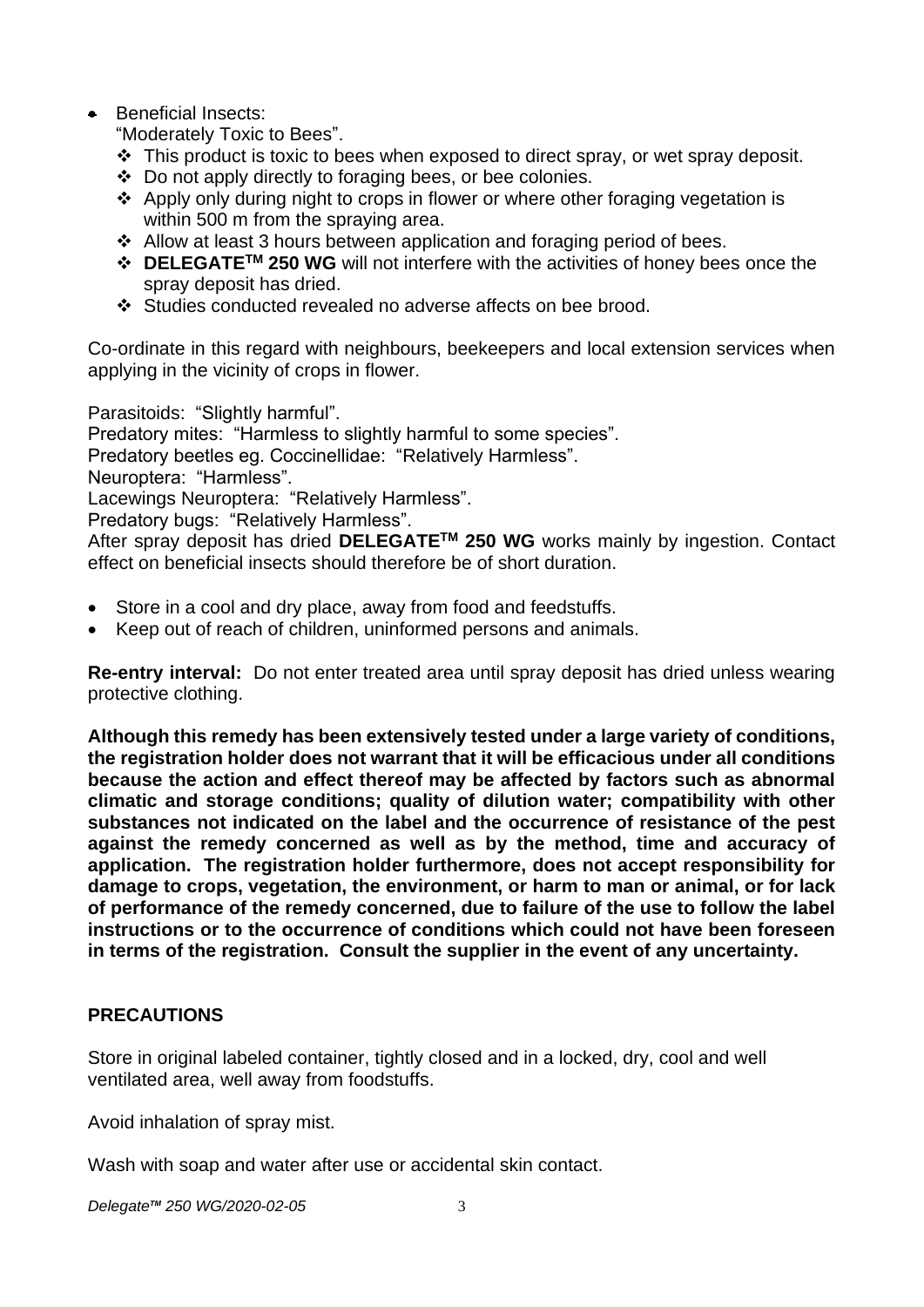Wear gloves and face shield when handling.

Avoid contamination of skin and eyes. In case of accidental contact with eyes, wash with running water for at least 15 minutes. Get medical attention if irritation persists.

Do not eat, drink or smoke whilst mixing or applying.

Wash hands and face before eating, drinking, smoking or using the toilet.

Avoid spray drift onto adjacent crops, grazing, rivers and dams.

Clean all spray equipment before using for other remedies and dispose of wash water in area already sprayed where it will not contaminate crops, grazing, rivers, dams and water sources.

Invert the empty container for at least 30 seconds after the flow has slowed down to a drip. Thereafter rinse empty container three times with a volume of water equal to a minimum of 10 % of that of the container. Add the rinsings to the contents of the spray tank before destroying the container by perforation, flattening and burying and do not use for any other purpose.

Prevent contamination of food, feedstuffs, drinking water and eating utensils by handling, storage or disposal.

# **AERIAL APPLICATION**

Aerial application of **DELEGATETM 250 WG** may only be done by a registered aerial application operator using a registered and correctly calibrated aircraft according to the instructions of SANS 10118 (Aerial Application of Agricultural Pesticides). Ensure that the spray mixture is distributed evenly over the target area and that the loss of spray material during application is restricted to a minimum. It is therefore essential that the following criteria be met;

- Volume: A spray mixture volume of 30 litres per hectare is recommended. As this product has not been evaluated at a reduced volume rate, the registration holder cannot guarantee efficacy, or be held responsible for any adverse effects if this product is applied aerially at a lower volume rate than recommended above.
- Droplet coverage: 30 to 40 droplets per cm² must be recovered at the target area.
- Droplet size: A droplet spectrum with a VMD of 250 to 280 microns is recommended: Limit the production of fine droplets less than 150 microns (high drift and evaporation potential) to a minimum.
- Flying height: Maintain the height of the spray boom at 3 to 4 metres above the target. Do not spray when aircraft dives, is in a climb or when banking.
- Use suitable atomizing equipment that will produce the desired droplet size and coverage, but which will ensure the minimum loss of product. The spraying system must produce a droplet spectrum with the lowest possible Relative Span.
- Position all the atomizers within the inner 60 to 75 % of the wingspan to prevent droplets from entering the wingtip vortices.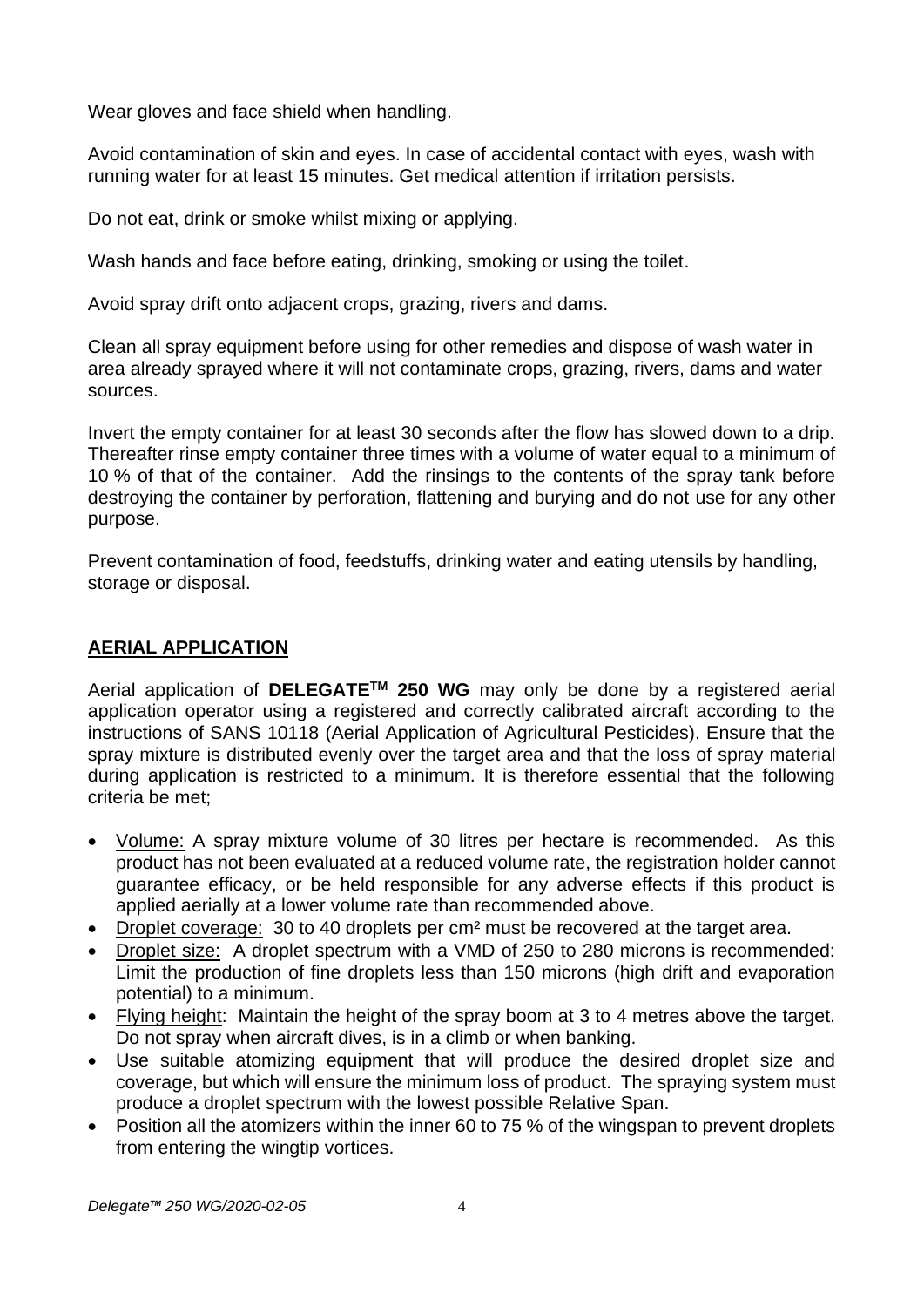- The difference in temperature between the wet and dry bulb thermometers, of a whirling hygrometer, should not exceed 8°C.
- Stop spraying if the wind speed exceeds 15 km/h.
- Stop spraying under turbulent, unstable and dry conditions during the heat of the day.
- Spraying under temperature inversion conditions (spraying in or above the inversion layer) and/or high humidity conditions (relative humidity 80 % and above) may lead to the following:
	- reduced efficacy due to suspension and evaporation of small droplets in the air (inadequate coverage),
	- damage to other sensitive crops and/or non-target areas through drifting of the suspended spray cloud away from the target field.
- Ensure that the Aerial Spray Operator knows exactly which fields to spray.

Obtain an assurance from the Aerial Spray Operator that the above requirements will be met and that relevant data will be compiled in a logbook and kept for future reference.

# **DIRECTIONS FOR USE: Use only as indicated**

**DELEGATETM 250 WG** is a water dispersible granule, which should be mixed with water and applied as a foliar spray with ground equipment equipped for conventional insecticide application. **DELEGATETM 250 WG** works by both contact and ingestion activity. Exposed larvae stop feeding immediately but can take up to 3 days to mortality. Proper coverage of target area is important.

#### **Insecticide Resistance Management (IRM)**

The classification scheme of insecticides is based on "mode of action" **DELEGATETM 250 WG** is classified as a spinosyn (IRAC subgroup 5) insecticide. Do not apply more than 4 (four) applications of **DELEGATETM 250 WG** to any crop in any one season. Use insecticides from a different chemical group if more than four (4) applications are required.

Any insect population may contain individuals naturally resistant to **DELEGATETM 250 WG** and other spinosyns. The resistant individuals will eventually dominate the insect population if these insecticides are used repeatedly over long periods or to consecutive generations. **DELEGATETM 250 WG** or other spinosyn insecticides may not control these resistant insects. Local experts should be consulted for resistance strategies and specific recommendations. It is recognised that resistance of insects and mites to insecticides and acaricides can also result from enhanced metabolism, reduced penetration or behavioural changes that are not linked to any site of action classification but are specific for individual chemicals or chemical groupings. Despite this, alternation of compounds from different chemical classes remains a viable anti-resistance management technique.

To delay insecticide resistance

- Avoid the exclusive repeated use of insecticides from the same chemical subgroup.
- Do not use less than recommended label rates of any insecticides.
- Target applications preferably against early instar larvae and eggs of the pest whenever possible.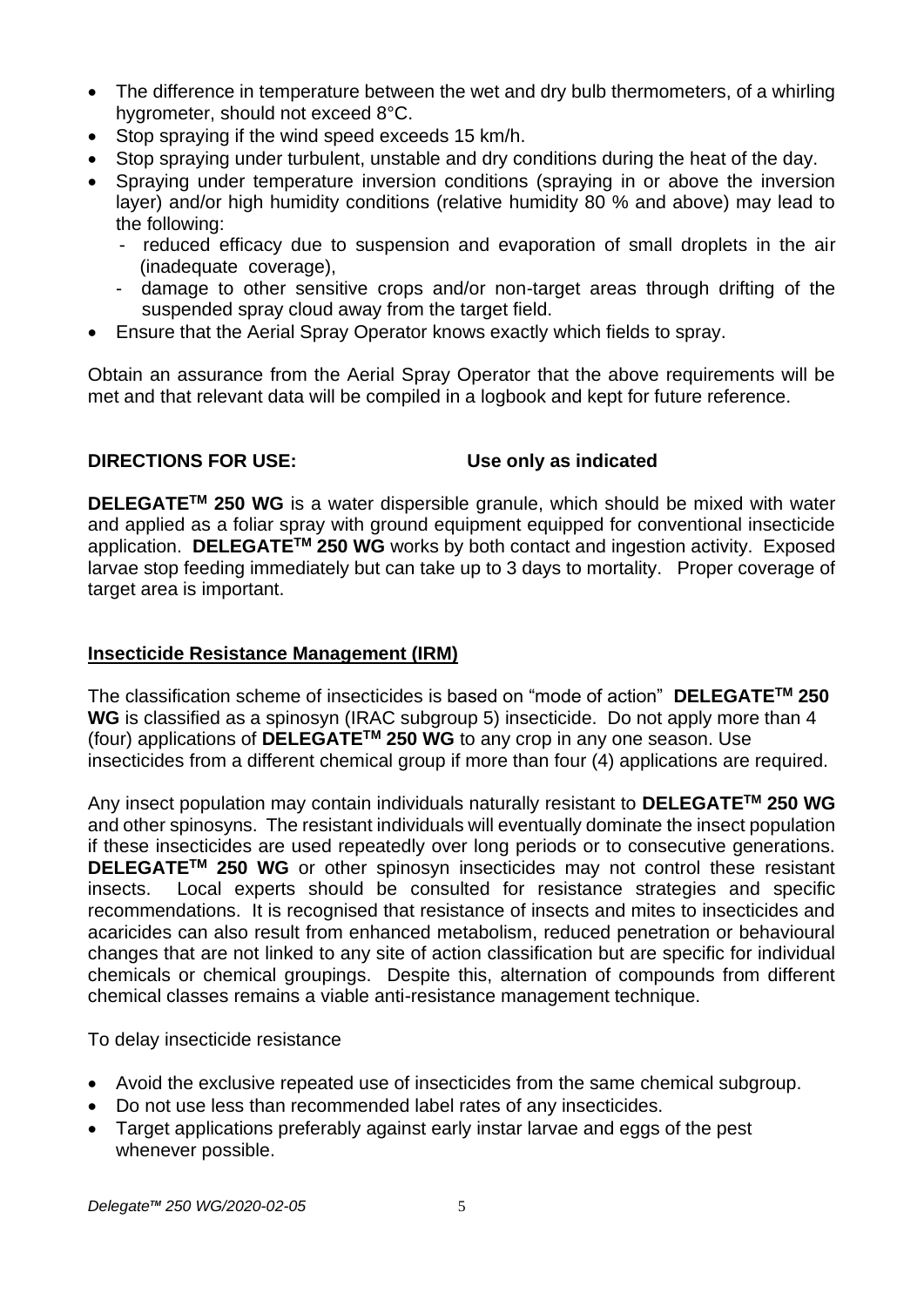• Include proven cultural and biological control practices within an Integrated Pest Management Programme.

# **Integrated Pest Management (IPM) Programme:**

**DELEGATETM 250 WG** can be recommended for IPM programmes in various crops. **DELEGATETM 250 WG** should be applied when field scouting/monitoring indicates target pest populations have reached the economic threshold. Other than reducing the target pest species as food source, **DELEGATETM 250 WG** used under GAP, does not have a significant impact on certain, parasitic or predaceous insects and mites, including ladybirds, lacewings, assasin bugs, predatory mites, etc. Although **DELEGATETM 250 WG** is classified as "harmful" to Parasitoids, field studies showed a rapid recovery of numbers after application.

If **DELEGATETM 250 WG** is tank mixed with any insecticide that reduces it's selectivity in preserving beneficial predatory insects, then the full benefit of **DELEGATETM 250 WG** to the IPM programme may be reduced.

# **MIXING INSTRUCTIONS:**

# **Mixing DELEGATETM 250 WG alone:**

Fill the spray tank with water to about half of the total spray volume required. Start agitation and add the required amount of **DELEGATETM 250 WG** (Pre-mix with water before adding) to the spray tank. Continue mixing and agitation while filling the spray tank to the required spray volume. Maintain sufficient agitation during application to ensure uniformity of the spray mix. Do not allow water or spray mixture to back-siphon into the water source.

# **Compatibility, pH and tank mixing:**

Do not apply **DELEGATETM 250 WG** in muddy water. Although the pH of the spray mixture does not have an effect on the initial knockdown performance of **DELEGATETM 250 WG**, a low pH value (< pH 5) of the spray mixture will decrease the residual performance. Buffer agents are generally not needed. Acidifiers or products that will acidify the spray mixture below pH 5 (e.g. phosphonates, high rates of foliar fertilizers, etc.) should be avoided or buffered back to pH 5 - 8. **DELEGATETM 250 WG** will perform best at pH 5 - 8.

Compatibility may be influenced by the formulation of other products as well as the quality of spray water. If compatibility is unknown a physical compatibility test (jar test) using relative proportions of tank mix products should always be carried out prior to mixing in the spray tank. **DELEGATETM 250 WG** is compatible with light to medium narrow range mineral oil on citrus. Refer to the mineral oil labels for directions regarding their use.

A compatibility test should be done for each different type of foliar fertilizer utilising the mixing water source. Vigorous, continuous agitation during mixing, filling and throughout application is required for all tank mixes. Back flow sparger pipe agitators, at the bottom of the spray tank, generally provide the most effective agitation in spray tanks. To prevent foaming in the spray tank, avoid mixing air into the spray mixture.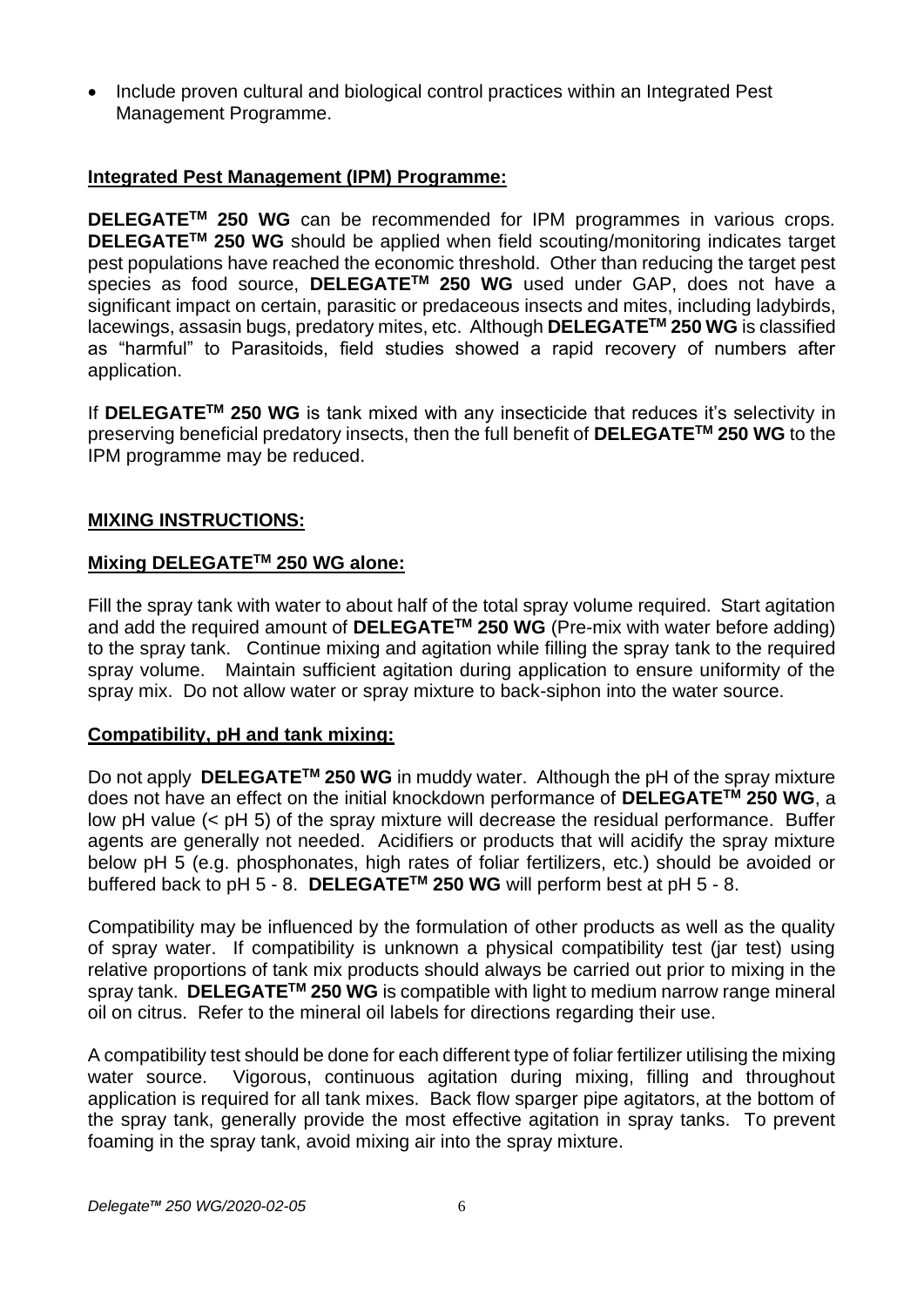# **Mixing Sequence for Tank Mixes:**

Fill the spray tank with water to approximately one quarter of the total spray volume required. Start agitation. Add different formulation types in the order indicated below, allowing time for complete mixing and dispersion after addition of each product. Allow extra mixing and dispersion time for water dispersible granule (dry flowable) (WG) products.

Add different formulation types in the following order:

- 1. First pre-mix **DELEGATETM 250 WG** with water before adding to partly filled spray tank. Maintain agitation and fill spray tank to three-quarters of total spray volume. Then add:
- 2. Water dispersible granules (WG). (After pre-mixing with water)
- 3. Wettable powders (WG) or water dispersible powders (WS) after pre-mixing with water.
- 4. Suspension concentrates (SC).
- 5. Capsulated suspensions (CS).
- 6. Emulsifiable concentrates (EC) or Emulsion oil in water concentrates (EW).
- 7. Foliar Fertilizers after pre-mixing with water.

Finish filling the spray tank while maintaining continuous agitation during mixing, final filling and throughout application. If spraying and agitation must be stopped before the spray tank is empty, settled materials must be resuspended before spraying is resumed. A back flow sparger agitator at the bottom of the tank is particularly useful for this purpose.

# **Premixing:**

Dispersible granule (WG) and Wettable Powder (WP) formulations may be pre-mixed with water (slurried) and added to the spray tank through a mesh screen. This procedure assures good initial dispersion of these formulation types.

**Rainfastness:** Avoid applications when rain is expected within 6 hours of spraying.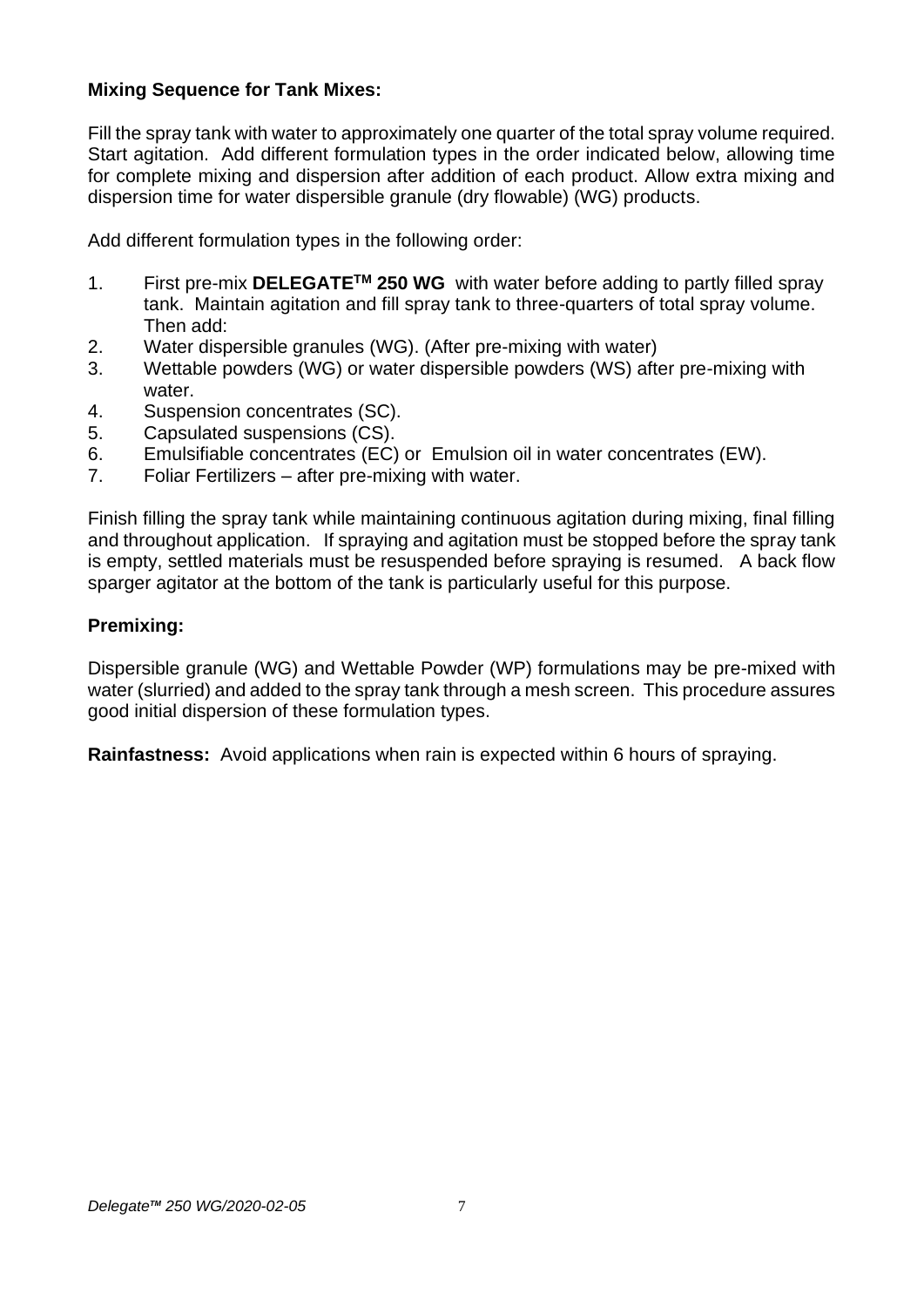# **APPLICATION**

Proper application techniques help ensure thorough spray coverage and the correct dosage necessary to obtain optimum control of insect pests. The following recommendations are provided for effective application of **DELEGATETM 250 WG.** To ensure adequate spray coverage, attention should be given to proper ground speed and calibration as well as conditions such as wind speed, and foliar canopy.

# **Application for row crops:**

Use conventional ground spray equipment calibrated to provide thorough coverage of the target crop. Align the boom and nozzles to obtain uniform coverage of the target crop. Under certain conditions, nozzles on drop arms may be required to obtain uniform crop coverage. Use hollow cone nozzles suitable for insecticide spraying.

Follow manufacturer's recommendations for ideal spacing, pressure and boom height.

# **Application for Fruit tree crops:**

Use conventional orchard spray equipment correctly calibrated to provide thorough coverage of the target crop and correct rate per hectare.

# **Deciduous fruit trees:**

**DELEGATETM 250 WG** should be sprayed to deciduous fruit trees using equipment and methods that will ensure proper coverage of the target area. Except for situations where high volume applications are specifically recommended, low volume applications (max. 4x) may be considered providing the equipment is suitable or adapted for low volume application and conditions are favourable for optimum coverage of the target area.

Rate per ha should preferably be calculated according to the formula for *"high volume requirements" (*HVR), using "*Unrath's Formula*" for *"Tree Row Volume*" (TRV).

TRV  $=$  Tree Height (TH)\* x Tree Width (TW)\* x 937  $=$  HVR in liters per ha Distance between Rows (RW)

\*(Tree height and tree width should be measured during summer when trees are in full flush)

Directions for Application Volumes (AV) at different growth stages and the calculation of rate per ha, based on High Volume Requirements (HVR)

| <b>Growth Stage</b>                             | <b>Application Volume</b> |
|-------------------------------------------------|---------------------------|
| <b>Bud Break to Full Blossom</b>                | 60 % x HVR                |
| 75 % Petal Fall to One Month Later (Mid Season) | 80 % x HVR                |
| Mid Season to Post Harvest, Before Leaf Drop    | 100 % x HVR               |

Rate per ha =  $HVR$  in  $l/ha$  x Rate per 100  $l$ 

100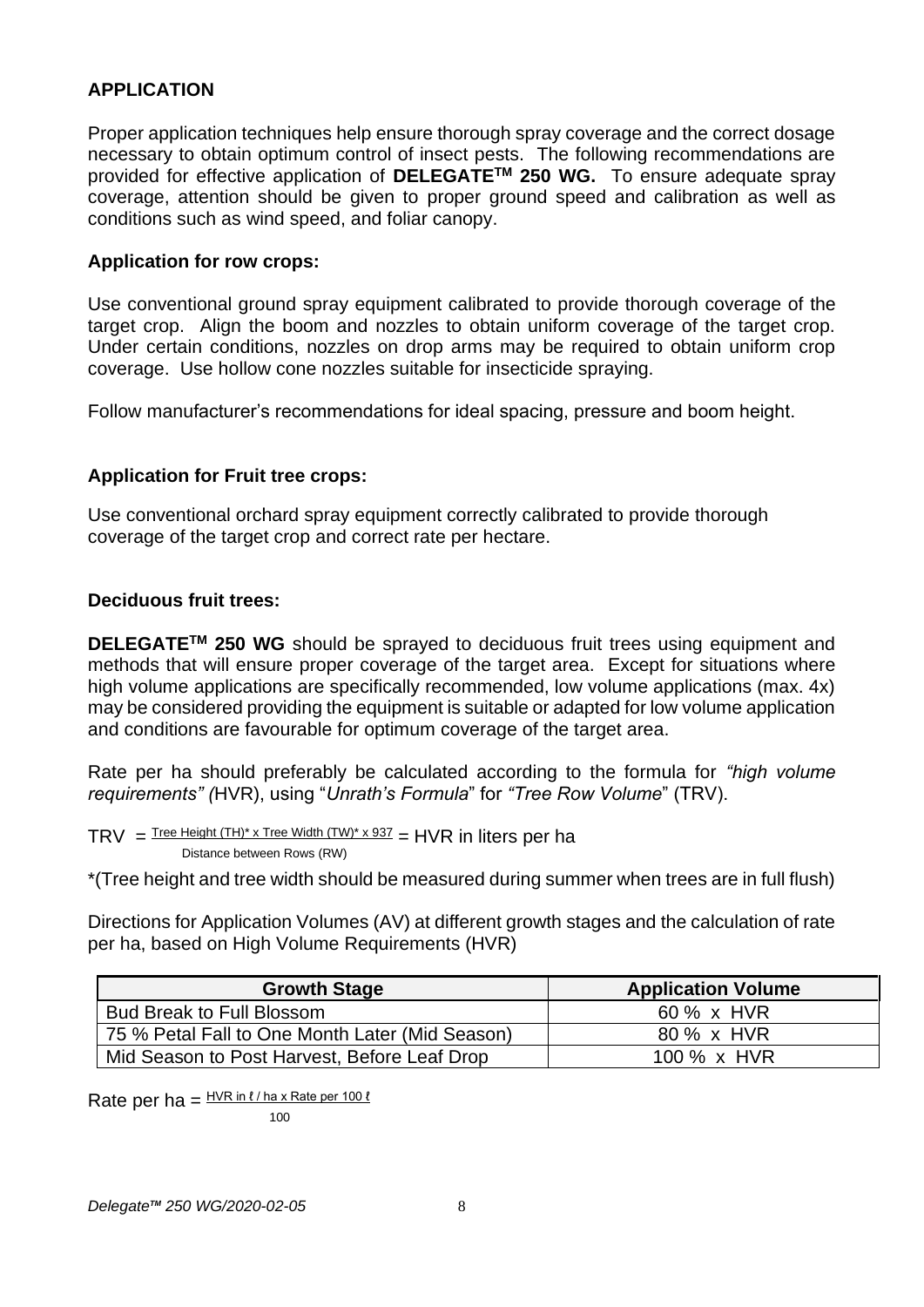# **Application on Table Grapes**

**DELEGATETM 250 WG** should be sprayed as a high volume application on table grapes. The amount of **DELEGATETM 250 WG** per ha must be calculated according to high volume requirements for a specified growth stage by using the following guidelines.

| <b>Growth Stage</b>                        | Suggested volume of spray mixture per ha<br>for high volume application |
|--------------------------------------------|-------------------------------------------------------------------------|
| $2,5 - 25$ cm shoot length                 | $500 - 750 \ell$                                                        |
| 25 cm shoot length to just prior flowering | $750 - 1000 \ell$                                                       |
| Flowering to pea berry stage               | 1000 - 1200 $\ell$                                                      |
| Pea berry stage to harvest                 | 1200 - 1500 $\ell$                                                      |

| 10 <sub>g</sub> | Commence spraying at the first signs of                                                                                                                                                                                                                                                                                                                                                                     |
|-----------------|-------------------------------------------------------------------------------------------------------------------------------------------------------------------------------------------------------------------------------------------------------------------------------------------------------------------------------------------------------------------------------------------------------------|
|                 | thrip presence. Repeat application when<br>necessary. Apply as a light cover spray.<br>Thorough cover of the target area is<br>essential.                                                                                                                                                                                                                                                                   |
| 20 <sub>g</sub> | Apply DELEGATE™ 250 WG as a high<br>volume application when pest normally<br>occurs. Apply at least 2 applications with 3-<br>4 week intervals, starting $2 - 3$ months prior<br>to harvest or as monitored.<br>If additional applications are required use a<br>product with a different mode of action.<br>RESISTANCE NOTE: Do not apply<br>DELEGATE™ 250 WG in more than two (2)                         |
|                 | consecutive applications for Thrip control at<br>any time or in total more than four (4)<br>applications per season to any one block of<br>Avocados.<br>Alternate<br>the<br>use<br>0f<br>DELEGATE™ 250 WG with registered<br>insecticides with a different mode of action.<br>NOTE: Avoid applying DELEGATE™ 250<br>WG whilst bees are foraging. Apply at night<br>if applications are required during this |
|                 |                                                                                                                                                                                                                                                                                                                                                                                                             |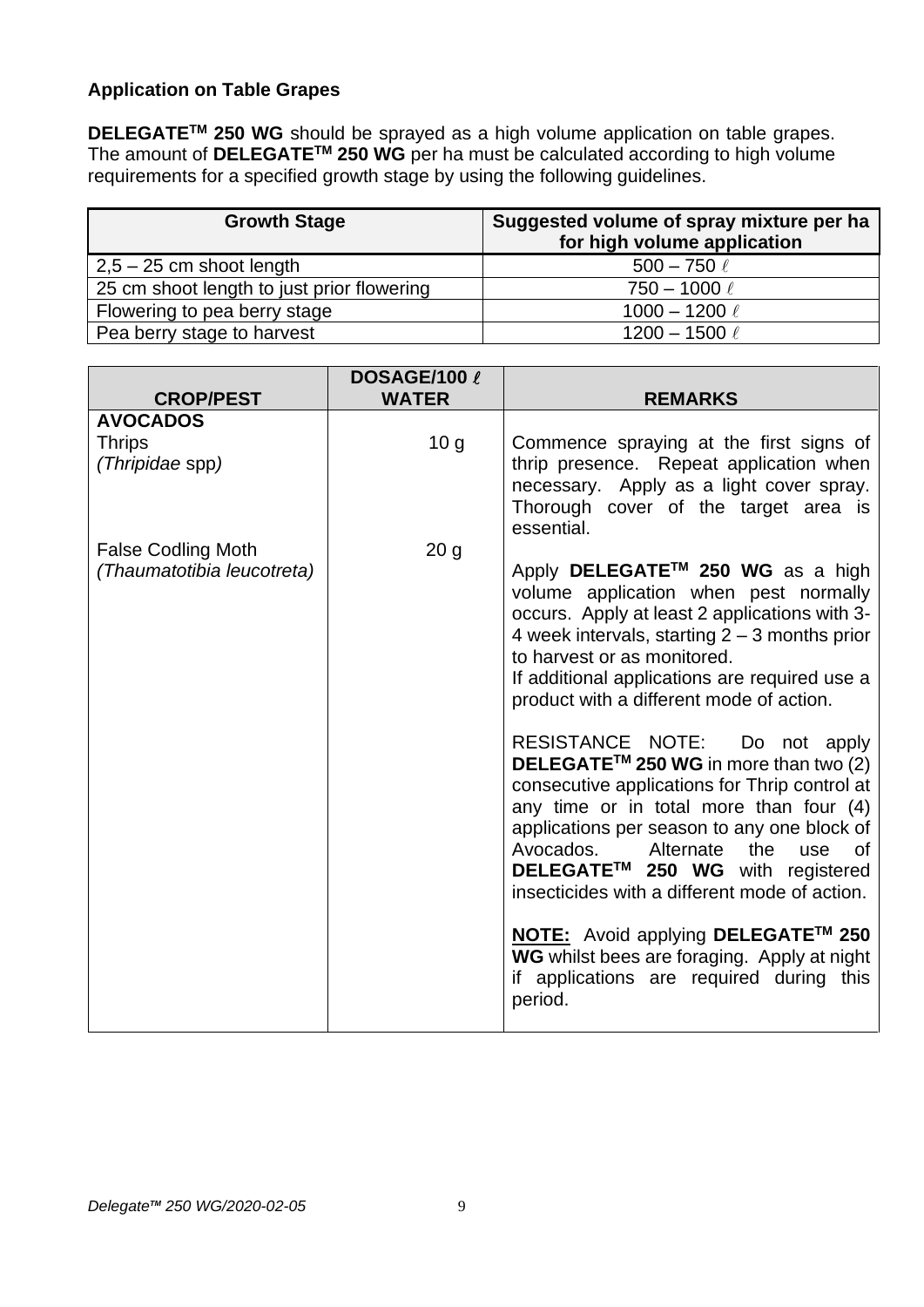|                                                                                                                                  | DOSAGE/100 l    |                                                                                                                                                                                                                                                                                                                                                          |
|----------------------------------------------------------------------------------------------------------------------------------|-----------------|----------------------------------------------------------------------------------------------------------------------------------------------------------------------------------------------------------------------------------------------------------------------------------------------------------------------------------------------------------|
| <b>CROP/PEST</b>                                                                                                                 | <b>WATER</b>    | <b>REMARKS</b>                                                                                                                                                                                                                                                                                                                                           |
| <b>BERRIES</b><br><b>Blackberies, Blueberries,</b><br>Strawberries,<br>Booysenberries,<br>Youngberries and<br><b>Raspberries</b> |                 |                                                                                                                                                                                                                                                                                                                                                          |
| African Bollworm<br>(Helicoverpa armigera)                                                                                       | 12 <sub>g</sub> | Apply DELEGATE <sup>™</sup> 250 WG as a full cover<br>spray when scouting indicates infestation<br>level at, or above threshold level.<br>Note: As a single corrective spray against<br>bollworm, DELEGATE™ 250 WG is more<br>effective against early instar larvae.                                                                                     |
|                                                                                                                                  |                 | An application at the Bollworm rate will<br>control Thrips as well.                                                                                                                                                                                                                                                                                      |
| <b>Thrips</b><br>Various species including<br><b>Western Flower Thrip</b><br>(Frankliniella occidentalis)                        | 10 <sub>g</sub> | Commence spraying at the first signs of<br>thrip presence. Repeat application when<br>necessary. Apply as a light cover spray.<br>Thorough cover of the target area is<br>essential.<br>Repeat application if necessary.                                                                                                                                 |
|                                                                                                                                  |                 | <b>Resistance Note:</b><br>Do<br>not<br>apply<br>DELEGATE™ 250 WG in more than two (2)<br>consecutive applications for Thrip control at<br>any time or in total more than three (3)<br>applications per season to any one block of<br>berries. Alternate the use of DELEGATE™<br>250 WG with registered insecticides with a<br>different mode of action. |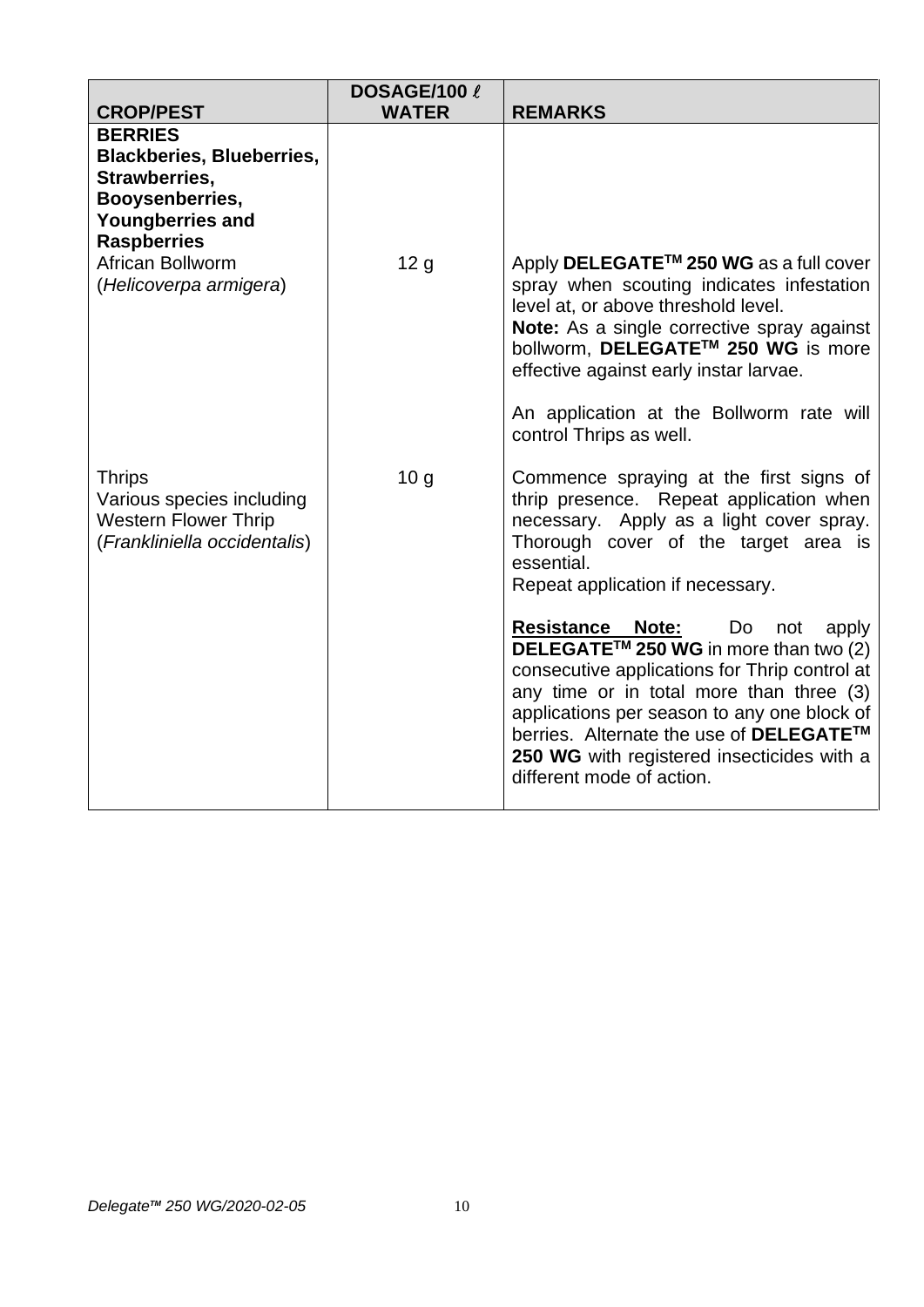| <b>CROP/PEST</b>                                                                         | DOSAGE/100 l<br><b>WATER</b> | <b>REMARKS</b>                                                                                                                                                                                                                                                                                                                                                                                                                                                                                                                                                                                                                                                                                                                  |
|------------------------------------------------------------------------------------------|------------------------------|---------------------------------------------------------------------------------------------------------------------------------------------------------------------------------------------------------------------------------------------------------------------------------------------------------------------------------------------------------------------------------------------------------------------------------------------------------------------------------------------------------------------------------------------------------------------------------------------------------------------------------------------------------------------------------------------------------------------------------|
| <b>CRUCIFERAE (AII</b><br>cruciferae crops)<br>Fall army worm<br>(Spodoptera frugiperda) | 100 - 120 g/ha               | Apply DELEGATE <sup>™</sup> 250 WG as a full cover<br>spray at a minimum of 500 // ha every 7-10<br>days.<br>Start application when pest is first noticed,<br>or apply as a follow-up application in a spray<br>programme after insecticides<br>from a<br>different class as required in anti-resistant<br>programmes. Apply a minimum of two<br>consecutive DELEGATE™ 250 WG sprays<br>to ensure effective control of pest.<br>Use the higher rate when a corrective<br>application is made. The lower rate may be<br>used for follow-up applications<br>when<br>applied in a spray programme.<br>Use the shorter spray interval of 7 days<br>when heavy infestations occur or when<br>climatic conditions favour the pest e.g |
| <b>CITRUS</b><br>African Bollworm<br>(Helicoverpa armigera)                              | 12 <sub>g</sub>              | during summer months.<br>Do not apply more than 4 applications per<br>season. Apply DELEGATE™ 250 WG as a<br>full cover spray when scouting indicates<br>infestation level at, or above threshold level.<br>Note: As a single corrective spray against<br>bollworm, DELEGATE™ 250 WG is more<br>effective against early instar larvae.<br>An application at the Bollworm rate will<br>control Thrips as well.                                                                                                                                                                                                                                                                                                                   |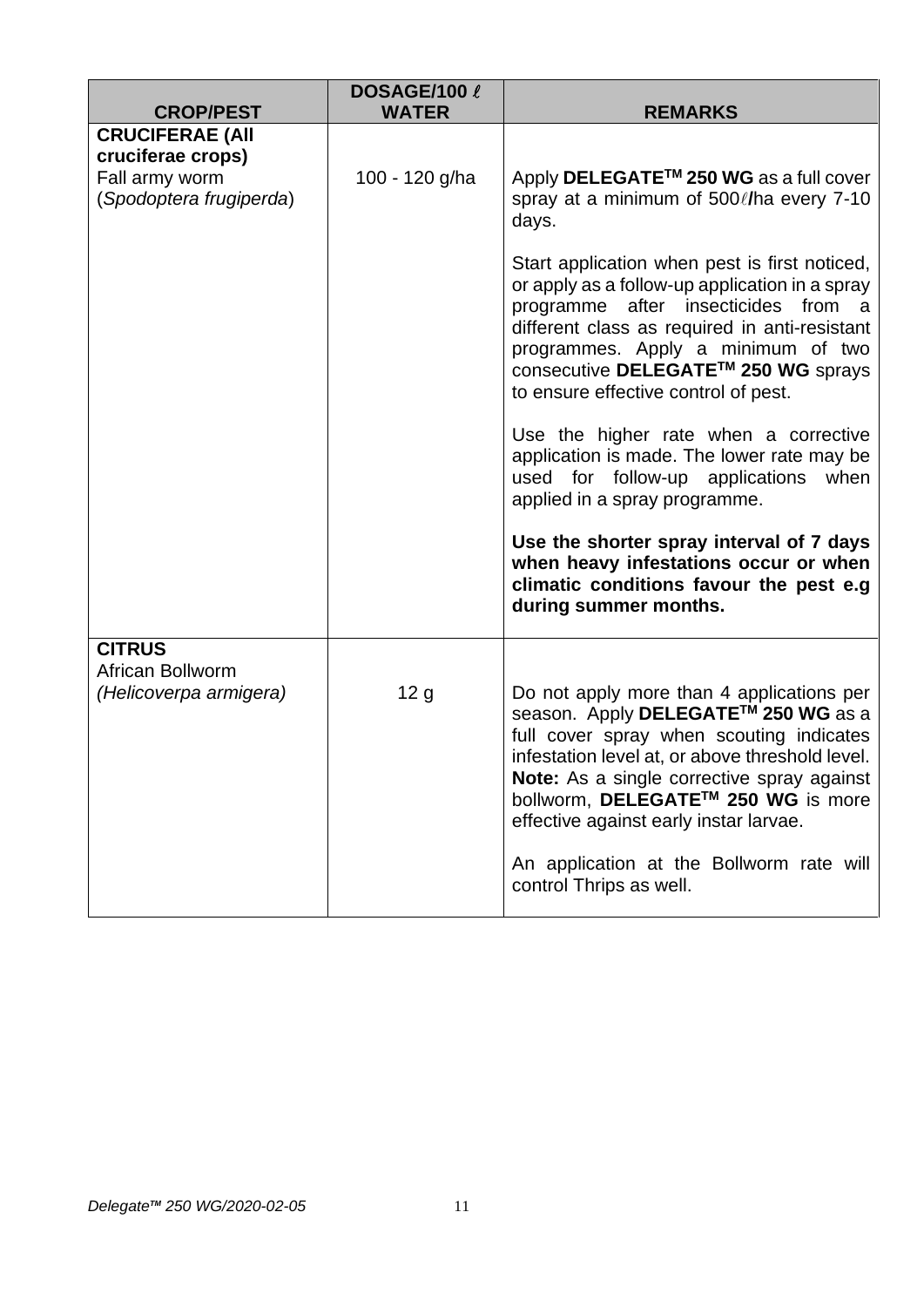| <b>CROP/PEST</b>                                        | DOSAGE/100 l<br><b>WATER</b>                                                       | <b>REMARKS</b>                                                                                                                                                                                                                                                                                                                                                                                                                                              |
|---------------------------------------------------------|------------------------------------------------------------------------------------|-------------------------------------------------------------------------------------------------------------------------------------------------------------------------------------------------------------------------------------------------------------------------------------------------------------------------------------------------------------------------------------------------------------------------------------------------------------|
| <b>CITRUS</b>                                           |                                                                                    |                                                                                                                                                                                                                                                                                                                                                                                                                                                             |
| Citrus thrips<br>(Scirtothrips aurantii)                | 10 <sub>g</sub>                                                                    | <b>Ground Application: Commence spraying</b><br>after 90 % petal fall at the first signs of thrip<br>Repeat application<br>presence.<br>when<br>necessary. Apply as a light cover spray.<br>Thorough cover of the target area is<br>essential.                                                                                                                                                                                                              |
|                                                         | 300 - 500 g/ha                                                                     | Aerial application: Apply at first signs of<br>infestation.<br>Repeat<br>application<br>when<br>necessary. A spray mixture volume of at<br>least 30 litres per hectare is recommended.<br>Follow guidelines as indicated under "aerial<br>application", ensuring good coverage is<br>achieved as required for control of this pest.<br>Application for control of thrips will also<br>control bollworm. Use higher rate under<br>high infestation pressure. |
|                                                         |                                                                                    | <b>RESISTANCE NOTE:</b><br>Do not apply<br>DELEGATE™ 250 WG in more than two (2)<br>consecutive applications for Thrip control at<br>any time or in total more than four (4)<br>applications per season to any one block of<br>Citrus. Alternate the use of DELEGATE™<br>250 WG with registered insecticides with a<br>different mode of action.                                                                                                            |
| <b>False Codling Moth</b><br>(Thaumatotibia leucotreta) | 20 <sub>g</sub><br>Where the spray<br>volume exceeds<br>5000 <i>(I</i> hectare the | Apply DELEGATE <sup>™</sup> 250 WG as a high<br>volume application at 8 and 4 weeks prior to<br>harvest.                                                                                                                                                                                                                                                                                                                                                    |
|                                                         | rate of 12 g/100 $\ell$<br>may be used.                                            | <b>Resistance management:</b><br>For control of False Codling Moth do not<br>apply DELEGATE™ 250 WG in total more<br>than two times per season. Use registered<br>insecticides with a different mode of action<br>for further control measures.                                                                                                                                                                                                             |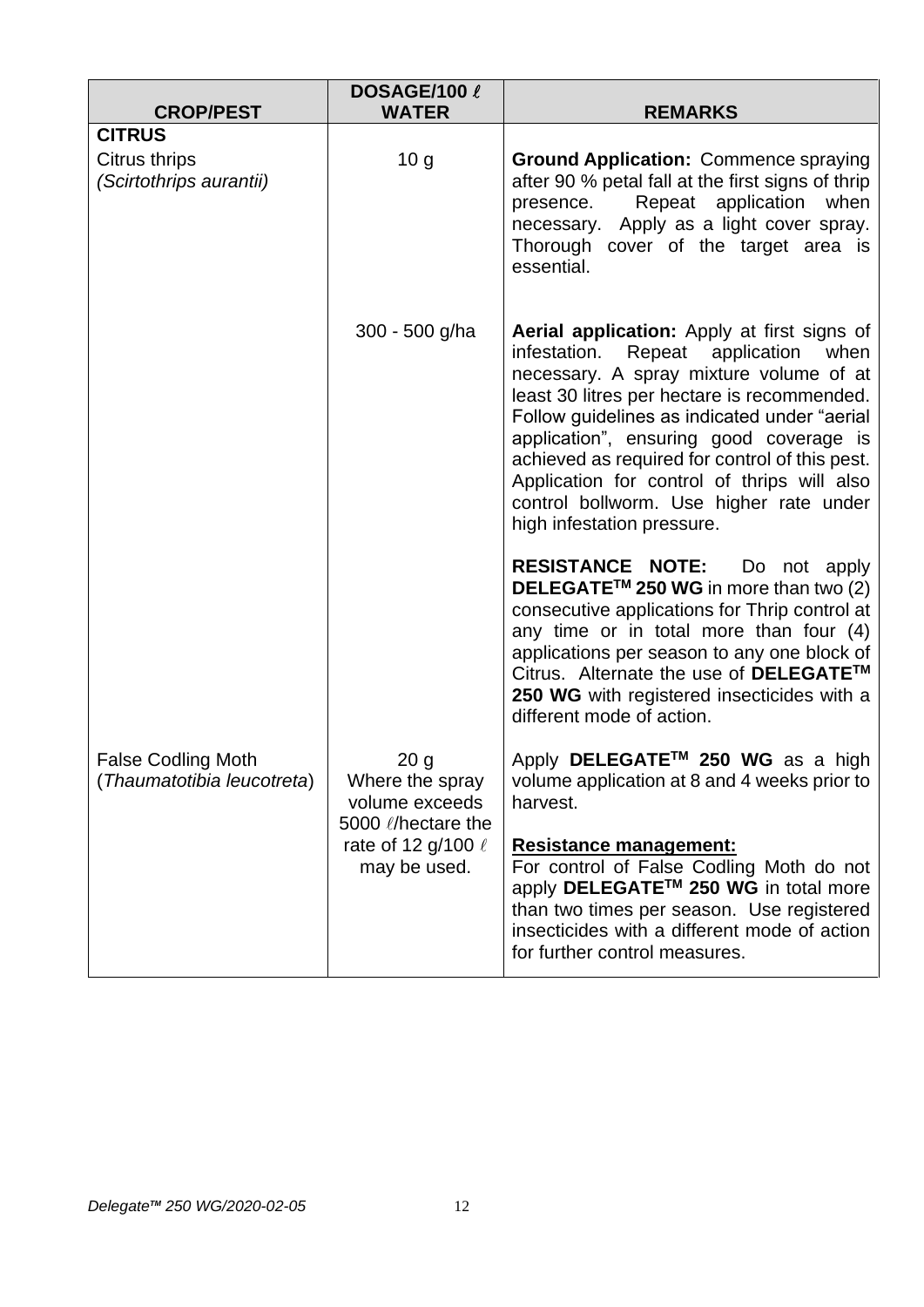| <b>CROP/PEST</b>                                                                              | DOSAGE/100 l<br><b>WATER</b> | <b>REMARKS</b>                                                                                                                                                                                                                                                                                                                                                                                                                                                                                                                                                      |
|-----------------------------------------------------------------------------------------------|------------------------------|---------------------------------------------------------------------------------------------------------------------------------------------------------------------------------------------------------------------------------------------------------------------------------------------------------------------------------------------------------------------------------------------------------------------------------------------------------------------------------------------------------------------------------------------------------------------|
| <b>FIGS</b><br>Black fig fly<br>(Silba adipata)<br>African Bollworm<br>(Helicoverpa armigera) | 12 <sub>g</sub>              | Apply DELEGATE <sup>™</sup> 250 WG as a full cover<br>spray. Thorough cover of the target area is<br>essential.<br>Start applications as soon as the pests is<br>noticed or expected. Usually between<br>and January.<br>September<br>Repeat<br>applications as necessary.<br><b>Resistance Management.</b> For resistance<br><b>DELEGATE™</b><br>250<br><b>WG</b><br>management,<br>should not be applied in total more than<br>three times per season on Figs. If additional<br>applications are required, use an insecticide<br>with a different mode of action. |
| <b>HOPS</b><br>African Bollworm<br>(Helicoverpa armigera)                                     | 12 <sub>g</sub>              | Apply DELEGATE <sup>™</sup> 250 WG as a full cover<br>spray when scouting indicates infestation<br>level at, or above threshold level.<br>Note: As a single corrective spray against<br>bollworm, DELEGATE™ 250 WG is more<br>effective against early instar larvae.<br>Resistance management.<br>For resistance management, DELEGATE™<br>250 WG should not be applied in total more<br>than three times per season on Hops. If<br>additional applications are required, use a<br>product with a different mode of action.                                          |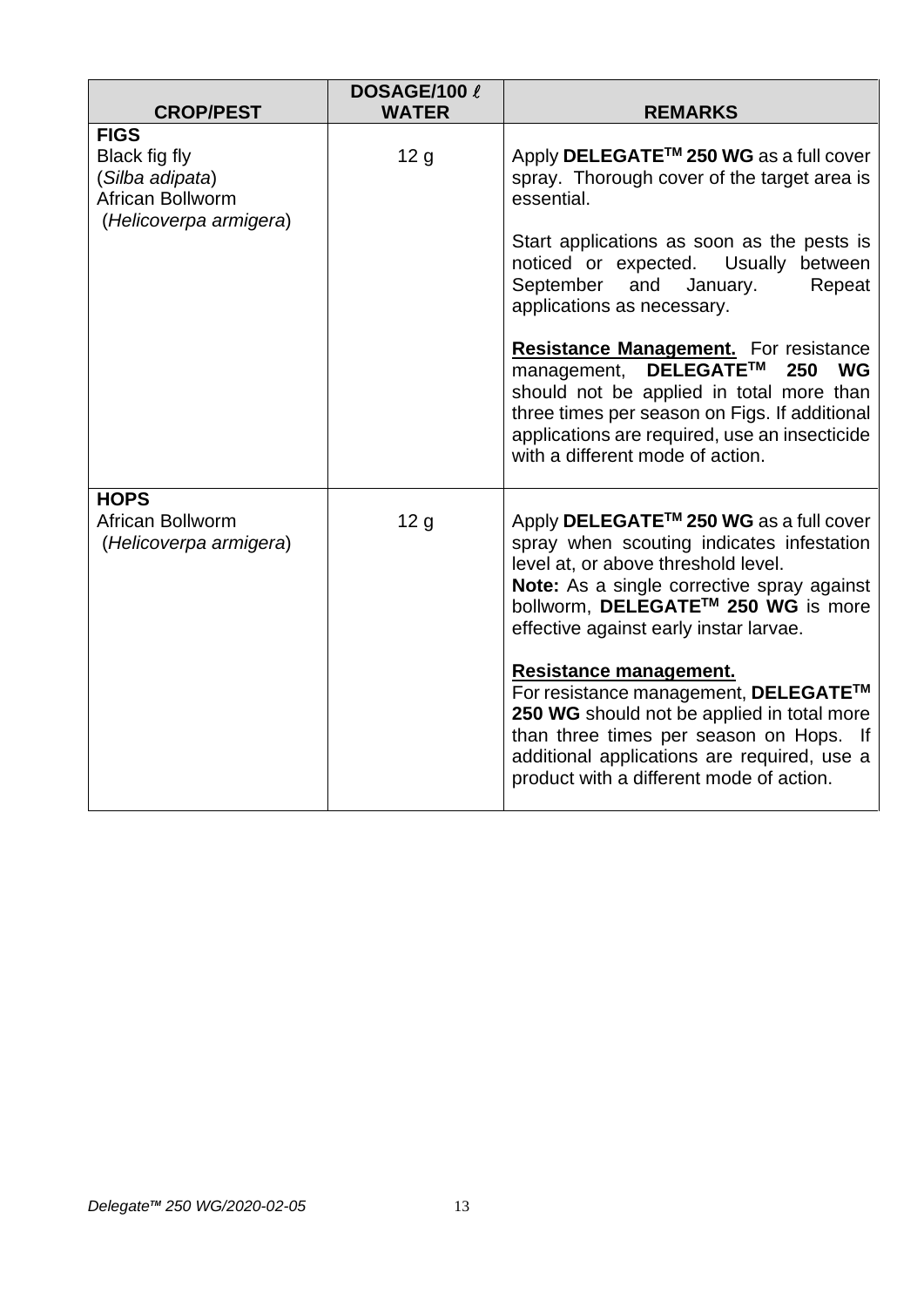|                                                                                     | DOSAGE/100 $\,\ell$ |                                                                                                                                                                                                                                                                                                                                                                                                                                                                                                                                                                                                                                                                                                                            |
|-------------------------------------------------------------------------------------|---------------------|----------------------------------------------------------------------------------------------------------------------------------------------------------------------------------------------------------------------------------------------------------------------------------------------------------------------------------------------------------------------------------------------------------------------------------------------------------------------------------------------------------------------------------------------------------------------------------------------------------------------------------------------------------------------------------------------------------------------------|
| <b>CROP/PEST</b>                                                                    | <b>WATER</b>        | <b>REMARKS</b>                                                                                                                                                                                                                                                                                                                                                                                                                                                                                                                                                                                                                                                                                                             |
| <b>MAIZE, SWEETCORN</b><br>and SORGHUM<br>Fall army worm<br>(Spodoptera frugiperda) | 100 - 120 g/ha      | <b>MAIZE:</b> Do not apply to crops under<br>drought stress. Apply DELEGATE™ 250<br>WG to crops that are growing vigorously,<br>and apply up to the stage before the<br>tassels/ears are enclosed by the flag leaf of<br>the maize. Treat before larvae enter the<br>stalks, larvae that have already tunneled<br>into the funnels will not be controlled.<br>Use 300 $\ell$ / ha spray volume. The first<br>application must be made when 10 % of the<br>plants show shothole damage.<br>shothole<br>sweetcorn apply when<br>For<br>damage is visible.<br>When the larvae are bigger than 10 mm or<br>a re-infestation occurs, a second application<br>may be necessary within 10-14 days after<br>the first application. |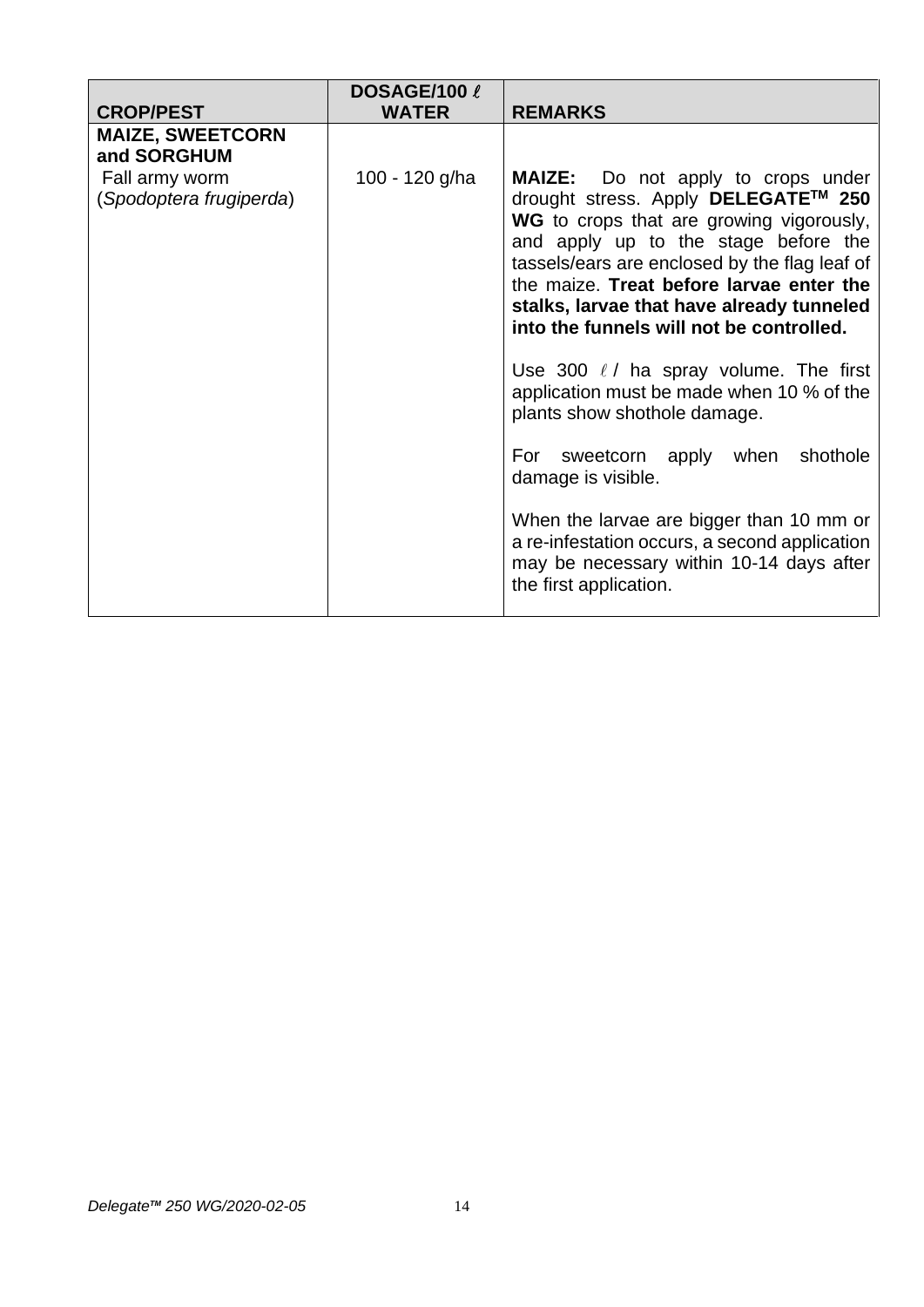|                                           | DOSAGE/100 l |                                                                                                                                                                                                                                                                                   |
|-------------------------------------------|--------------|-----------------------------------------------------------------------------------------------------------------------------------------------------------------------------------------------------------------------------------------------------------------------------------|
| <b>CROP/PEST</b>                          | <b>WATER</b> | <b>REMARKS</b>                                                                                                                                                                                                                                                                    |
| <b>MAIZE, SWEETCORN</b>                   |              |                                                                                                                                                                                                                                                                                   |
| and SORGHUM (cont.)                       |              |                                                                                                                                                                                                                                                                                   |
| Fall army worm<br>(Spodoptera frugiperda) |              | Larvae that are present in the stems of<br>plants at application will not be controlled.<br>For sweetcorn apply preventatively or as<br>soon as shothole damage is observed.<br>Apply over the funnel of plants and ensure<br>thorough coverage.                                  |
|                                           |              | If re-infestation occurs a repeat application<br>may be required within 10-14 days.<br>The first application must be made when<br>10% or less of the plants show shothole<br>For<br>damage.<br>sweetcorn<br>apply<br>preventatively or as soon as shothole<br>damage is observed. |
|                                           |              | Apply over the funnel of plants and ensure<br>thorough coverage.                                                                                                                                                                                                                  |
|                                           |              | If re-infestation occurs a repeat application<br>may be required within 10-14 days.                                                                                                                                                                                               |
|                                           |              | Use higher rate where larger larvae are<br>present $($ >15-20 mm $).$                                                                                                                                                                                                             |
|                                           |              | Note: Do not apply DELEGATE™ 250 WG<br>in more than two consecutive applications<br>or in total more than three times per season.                                                                                                                                                 |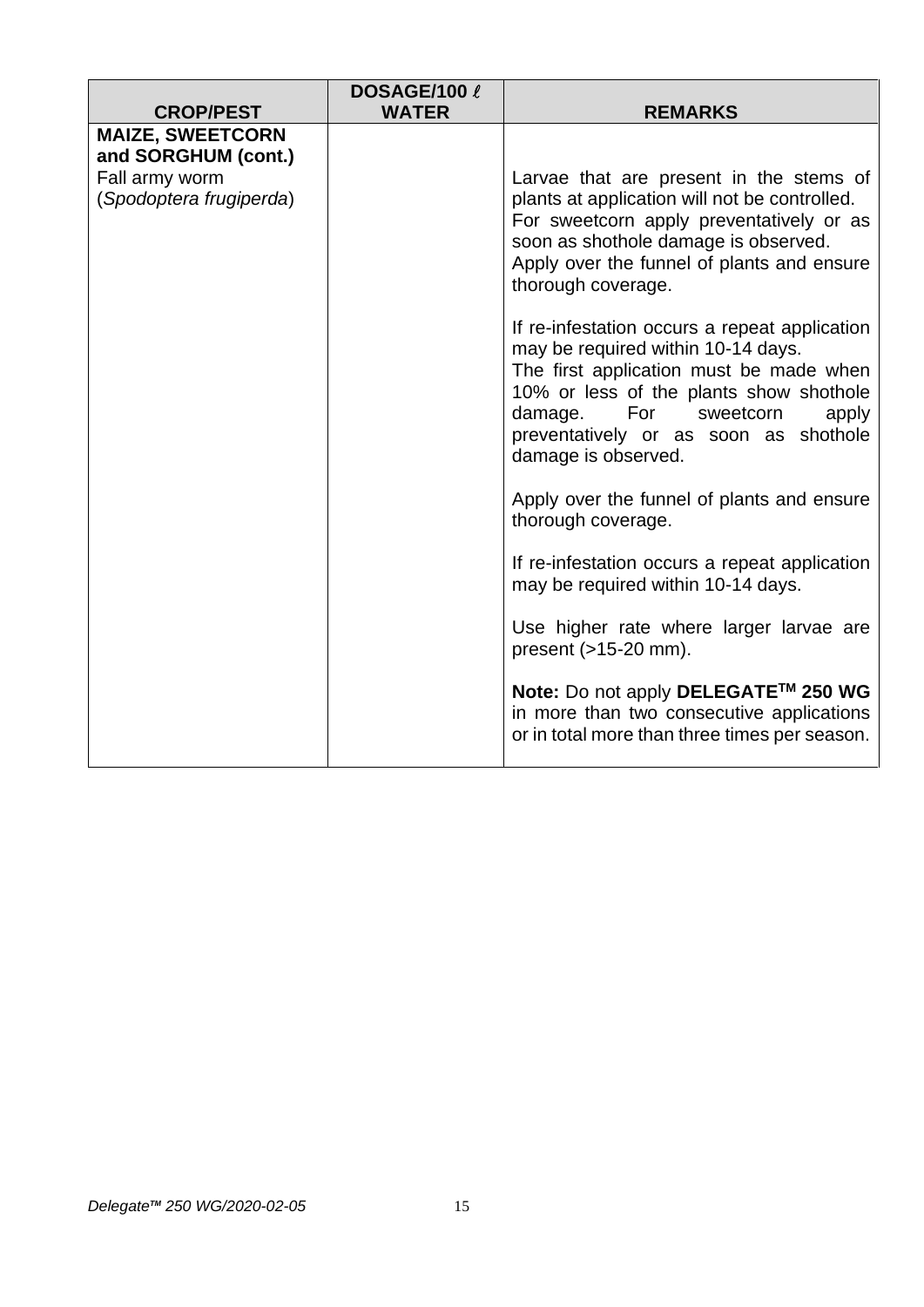| <b>CROP/PEST</b>                                                                      | DOSAGE/100 l<br><b>WATER</b> | <b>REMARKS</b>                                                                                                                                                                                                                                                            |
|---------------------------------------------------------------------------------------|------------------------------|---------------------------------------------------------------------------------------------------------------------------------------------------------------------------------------------------------------------------------------------------------------------------|
|                                                                                       |                              |                                                                                                                                                                                                                                                                           |
| <b>OLIVES</b><br>African Bollworm<br>(Helicoverpa armigera)                           | 12 <sub>g</sub>              | Apply DELEGATE <sup>™</sup> 250 WG as a full cover<br>spray when scouting indicates infestation<br>level at, or above threshold level.<br>Note: As a single corrective spray against<br>bollworm, DELEGATE™ 250 WG is more<br>effective against early instar larvae.      |
|                                                                                       |                              | An application at the Bollworm rate will<br>control Thrips as well.                                                                                                                                                                                                       |
| Olive beetle<br>(Argopistis oleae)<br>(Argopistis sexvittus)<br>(Argopistis capensis) | 20 <sub>g</sub>              | Apply DELEGATE <sup>™</sup> 250 WG as a full cover<br>spray. Thorough coverage of the target<br>area is essential.                                                                                                                                                        |
|                                                                                       |                              | Start applications as soon as the pest or any<br>damage<br>the<br>is<br>noticed.<br>leaves<br>on<br>Infestations normally co-incide with a new<br>growth flush.<br>Repeat applications as<br>necessary.                                                                   |
|                                                                                       |                              | <b>Resistance management.</b> For resistance<br>DELEGATE™<br>250<br>WG<br>management,<br>should not be applied in total more than<br>three times per season on Olives. If<br>additional applications are required, use an<br>insecticide with a different mode of action. |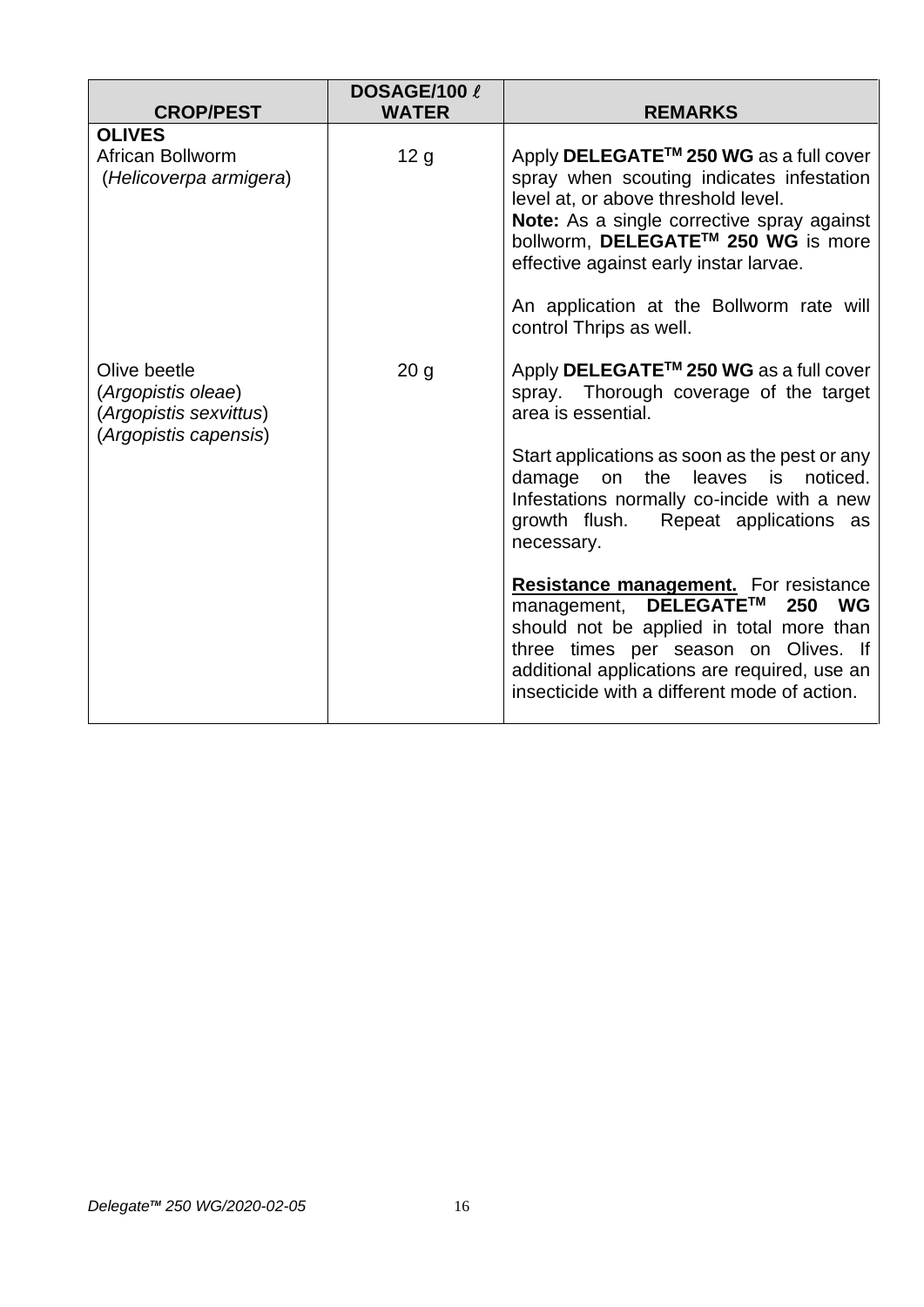| <b>CROP/PEST</b>                                                                                                   | DOSAGE/100 l<br><b>WATER</b> | <b>REMARKS</b>                                                                                                                                                                                                                                                                                                        |
|--------------------------------------------------------------------------------------------------------------------|------------------------------|-----------------------------------------------------------------------------------------------------------------------------------------------------------------------------------------------------------------------------------------------------------------------------------------------------------------------|
| <b>PERSIMMONS</b><br>Thrips – various species<br>including Western Flower<br>Thrip (Frankliniella<br>occidentalis) | 10 <sub>q</sub>              | Commence spraying at the first signs of<br>thrip presence. Repeat application when<br>necessary. Apply as a light cover spray<br>ensuring thorough coverage of the target<br>area.                                                                                                                                    |
| African Bollworm<br>(Helicoverpa armigera)                                                                         | 12 <sub>g</sub>              | Apply DELEGATE™ 250 WG as a high<br>volume cover application when scouting<br>indicates infestation level at or above the<br>threshold level.<br>Apply a follow-up application if necessary.<br>Note: As a single corrective spray against<br>bollworm, DELEGATE™ 250 WG is more                                      |
|                                                                                                                    |                              | effective against early instar larvae.<br>An application at the Bollworm rate will<br>control Thrips as well.                                                                                                                                                                                                         |
| <b>False Codling Moth</b><br>(Thaumatotibia leucotreta)                                                            | 20 <sub>g</sub>              | Apply DELEGATE <sup>™</sup> 250 WG as a high<br>volume application when pest normally<br>occurs. Apply at least 2 applications with 3-<br>4 week intervals, starting $2 - 3$ months prior<br>to harvest or as monitored.<br>If additional applications are required use a<br>product with a different mode of action. |
|                                                                                                                    |                              | <b>Resistance management.</b><br>For resistance management, DELEGATE™<br>250 WG should not be applied in total more<br>than four times per season on Persimmons.                                                                                                                                                      |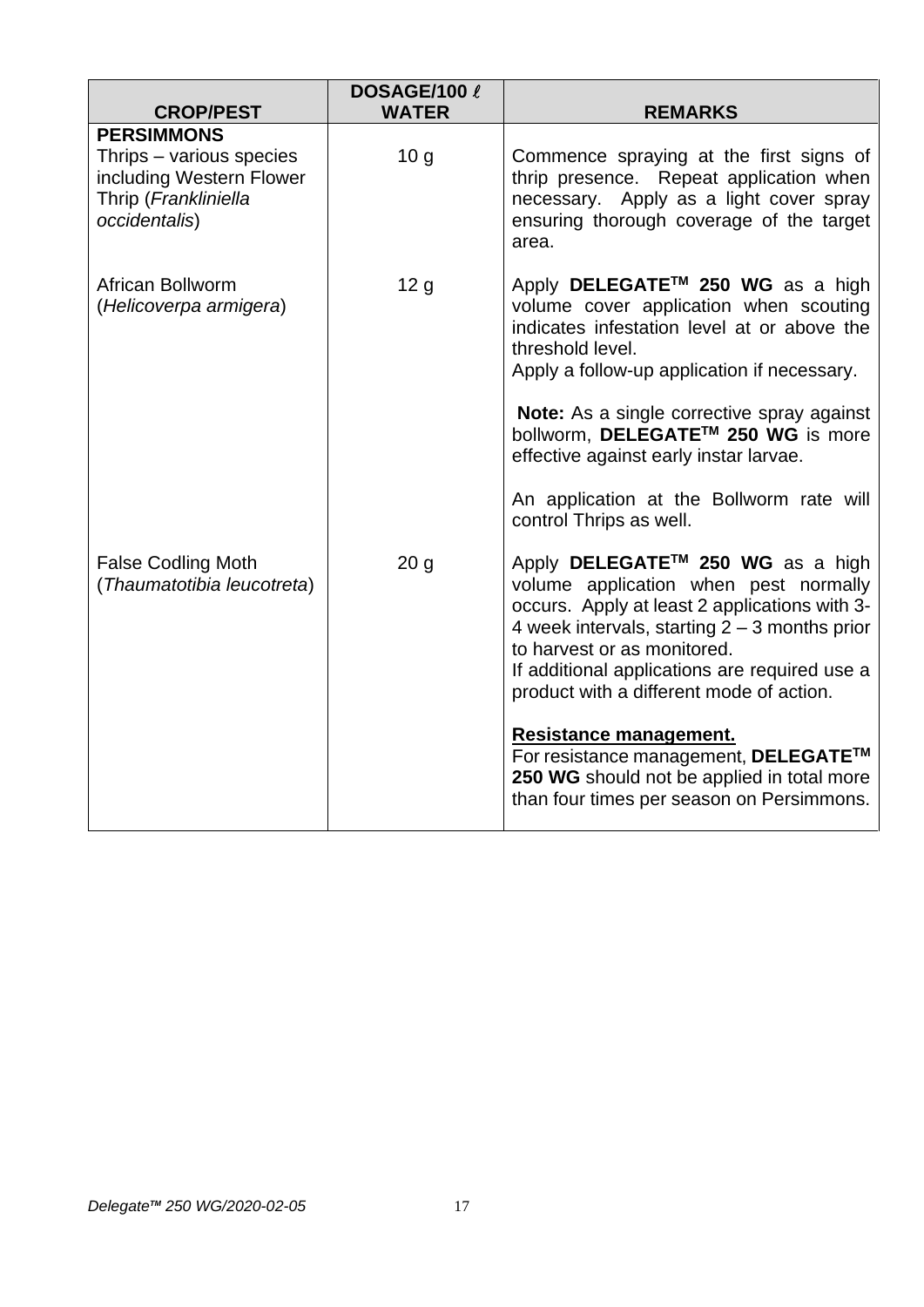| <b>CROP/PEST</b>                                               | DOSAGE/100 l<br><b>WATER</b>                            | <b>REMARKS</b>                                                                                                                                                                                                                                                                                                                                                                                                                                                                                  |
|----------------------------------------------------------------|---------------------------------------------------------|-------------------------------------------------------------------------------------------------------------------------------------------------------------------------------------------------------------------------------------------------------------------------------------------------------------------------------------------------------------------------------------------------------------------------------------------------------------------------------------------------|
| <b>POME FRUIT - APPLES</b>                                     |                                                         |                                                                                                                                                                                                                                                                                                                                                                                                                                                                                                 |
| <b>AND PEARS</b><br>African Bollworm<br>(Helicoverpa armigera) | 12 <sub>g</sub>                                         | Apply DELEGATE <sup>™</sup> 250 WG as a full cover<br>spray when scouting indicates infestation<br>level at, or above threshold level.                                                                                                                                                                                                                                                                                                                                                          |
|                                                                |                                                         | <b>Note:</b> As a single corrective spray against<br>Bollworm, DELEGATE <sup>™</sup> 250 WG is more<br>effective against early instar larvae.                                                                                                                                                                                                                                                                                                                                                   |
| Codling moth<br>(Cydia pomonella)                              | 16 <sub>g</sub><br>(maximum rate of<br>500 g/ha - based | Apply DELEGATE <sup>™</sup> 250 WG as a full cover<br>spray. Thorough cover of the target area is<br>essential.                                                                                                                                                                                                                                                                                                                                                                                 |
|                                                                | on 2500 $\ell$ /ha spray<br>volume)                     | Start applications at the beginning of a moth<br>generation or in the case of the first<br>generation, at 3⁄4 petal fall and repeat at 14<br>day intervals for a maximum of two (2)<br>consecutive applications.                                                                                                                                                                                                                                                                                |
|                                                                |                                                         | Although DELEGATE™ 250 WG can be<br>used on any generation of Codling Moth, the<br>positioning of DELEGATE™ 250 WG will be<br>determined by the specific control strategy<br>that is followed. When application of<br>DELEGATE <sup>™</sup> 250 WG is aimed at egg<br>hatch (based on a Degree Day Model in<br>orchards under mating disruption) the<br>determination of Biofix and calculation of<br>following egg hatch is of critical importance.<br>Consult your consultant in this regard. |
| Codling moth<br>(Cydia pomonella)                              |                                                         | Resistance Management: To comply with<br>resistance<br>management<br>strategies<br>DELEGATE <sup>™</sup> 250 WG should be applied to<br>only one generation of Codling Moth per<br>Registered products with a<br>season.<br>different mode of action should be used for<br>the treatment of the other generations of<br>DELEGATE™ 250 WG<br>Codling Moth.<br>should not be applied in total more than two<br>(2) times per season on Apples and Pears<br>for control of Codling Moth.           |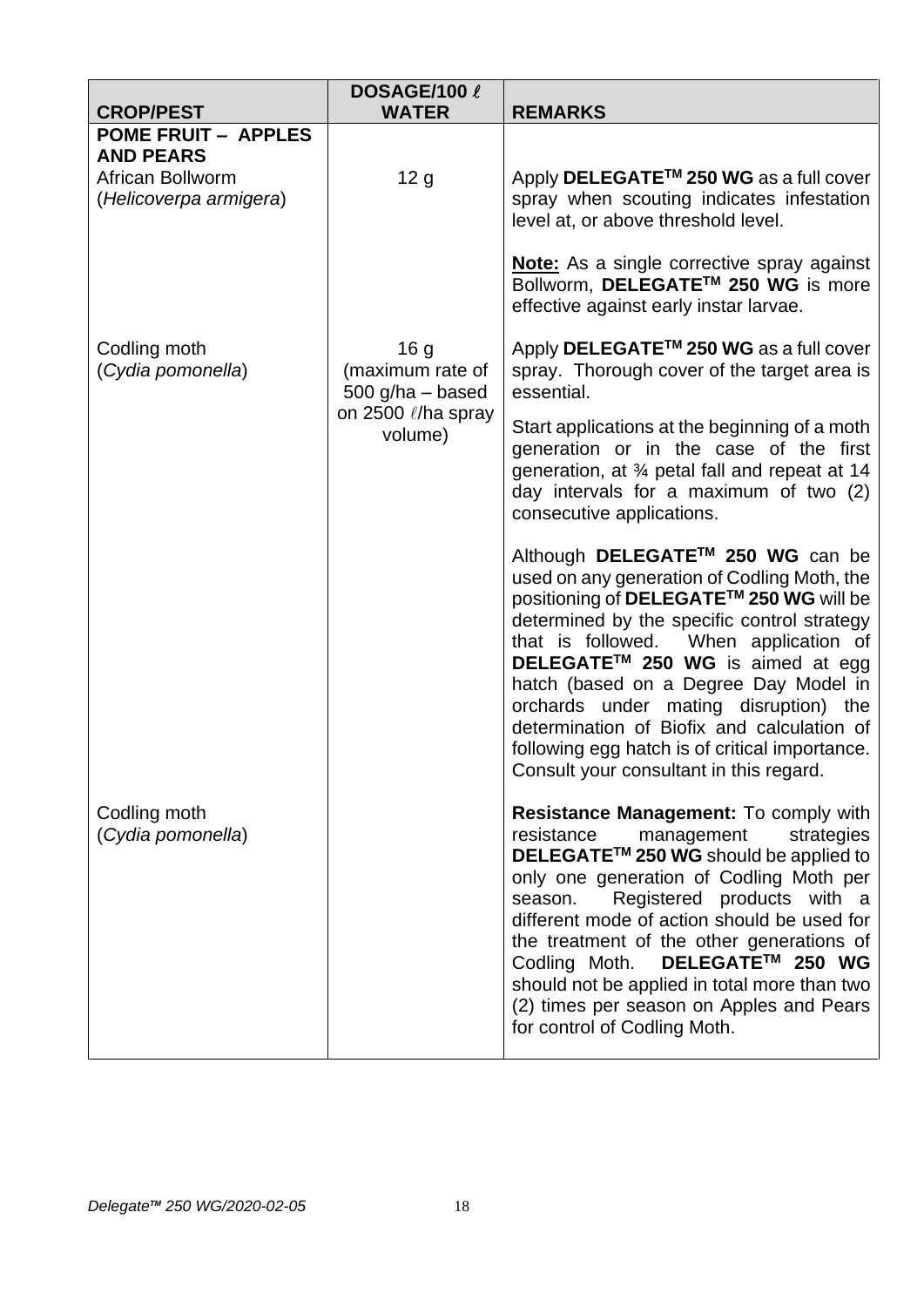| <b>CROP/PEST</b>                                                                            | DOSAGE/100 l<br><b>WATER</b>                                            | <b>REMARKS</b>                                                                                                                                                                                                                                                                                                                                                                                                                                                                                                                                                           |
|---------------------------------------------------------------------------------------------|-------------------------------------------------------------------------|--------------------------------------------------------------------------------------------------------------------------------------------------------------------------------------------------------------------------------------------------------------------------------------------------------------------------------------------------------------------------------------------------------------------------------------------------------------------------------------------------------------------------------------------------------------------------|
| <b>POME FRUIT - APPLES</b><br><b>AND PEARS (cont.)</b><br>Codling moth<br>(Cydia pomonella) |                                                                         | If DELEGATE™ 250 WG is applied for the<br>control of the last generation of the season,<br>then a product with a different mode of<br>action must be used for control of the first<br>generation in the following season.<br>For resistance management, DELEGATE™<br>250 WG should not ebe applied in total more<br>than three times per season on Apples and<br>If additional applications are<br>Pears.<br>required, use a product with a different<br>mode of action.                                                                                                 |
| <b>APPLES</b><br><b>Banded fruit Weevil</b><br>(Phlyctinus callosus)                        | 16 <sub>g</sub><br>(A registered<br>wetter may be<br>added if required) | Apply DELEGATE <sup>™</sup> 250 WG as a full cover<br>spray, ensuring good coverage.<br>Apply as soon as monitoring of cardboard<br>traps indicates presence of weevils, or<br>when feeding damage is observed on lower<br>shoots. A follow-up application may be<br>necessary within approximately 14 days.<br>Weevil infestations are normally to be<br>expected from mid October to the end of<br>November.<br>Do not exceed more than three applications<br>of DELEGATE™ 250 WG on Apples in one<br>season, including the applications made<br>against Codling Moth. |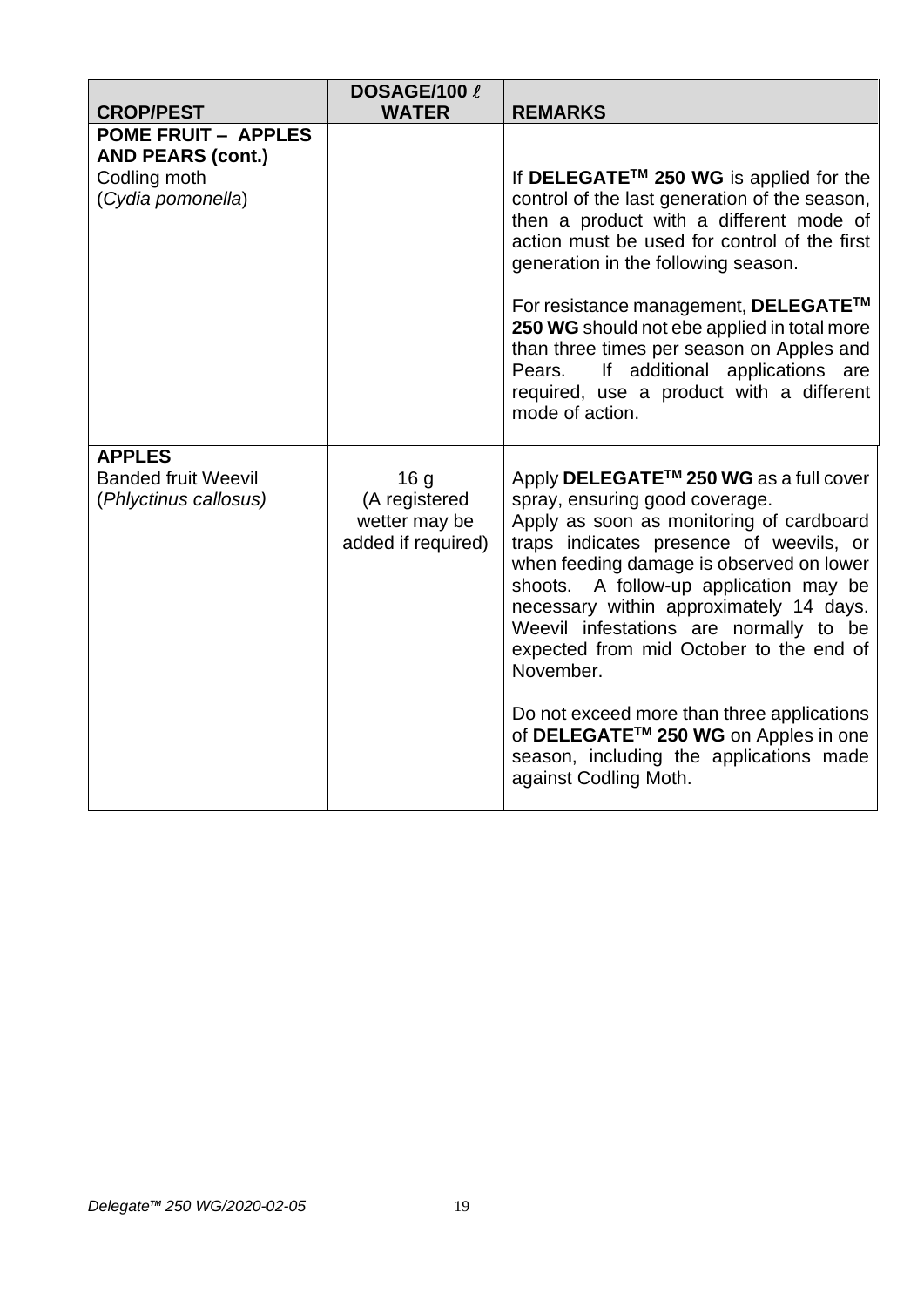|                                                                                                                                  | DOSAGE/100 l    |                                                                                                                                                                                                                                                                                                                                                           |
|----------------------------------------------------------------------------------------------------------------------------------|-----------------|-----------------------------------------------------------------------------------------------------------------------------------------------------------------------------------------------------------------------------------------------------------------------------------------------------------------------------------------------------------|
| <b>CROP/PEST</b>                                                                                                                 | <b>WATER</b>    | <b>REMARKS</b>                                                                                                                                                                                                                                                                                                                                            |
| <b>POMEGRANATES</b><br><b>Thrips</b><br>Various species including<br><b>Western Flower Thrip</b><br>(Frankliniella occidentalis) | 10 <sub>g</sub> | Apply DELEGATE <sup>™</sup> 250 WG as a high<br>volume application when scouting indicates<br>infestation level at, or above threshold level.<br>Depending on the duration of the flowering<br>period and the infestation level of Thrips a<br>follow-up application may be necessary.                                                                    |
| African Bollworm<br>(Helicoverpa armigera)                                                                                       | 12 <sub>g</sub> | Apply DELEGATE™ 250 WG as a light<br>cover spray as soon as Thrip presence<br>noticed. Ensure thorough coverage of the<br>Apply a follow-up application if<br>target.<br>necessary.                                                                                                                                                                       |
|                                                                                                                                  |                 | <b>Note:</b> As a single corrective spray against<br>bollworm, DELEGATE™ 250 WG is more<br>effective against early instar larvae.                                                                                                                                                                                                                         |
|                                                                                                                                  |                 | An application at the Bollworm rate will<br>control Thrips as well.                                                                                                                                                                                                                                                                                       |
| <b>False Codling Moth</b><br>(Thaumatotibia leucotreta)                                                                          | 20 <sub>g</sub> | Apply DELEGATE <sup>™</sup> 250 WG as a high<br>volume application when pest normally<br>occurs. Apply at least 2 aplications with 3-<br>4 week intervals, starting $2 - 3$ months prior<br>to harvest or as monitoring indicates<br>necessity for control.<br>If additional applications are required, use<br>a product with a different mode of action. |
|                                                                                                                                  |                 | Resistance management.<br>For<br>resistance<br>management,<br>DELEGATE™ 250 WG should not be<br>applied in total more than three times per<br>season on Pomegranates.                                                                                                                                                                                     |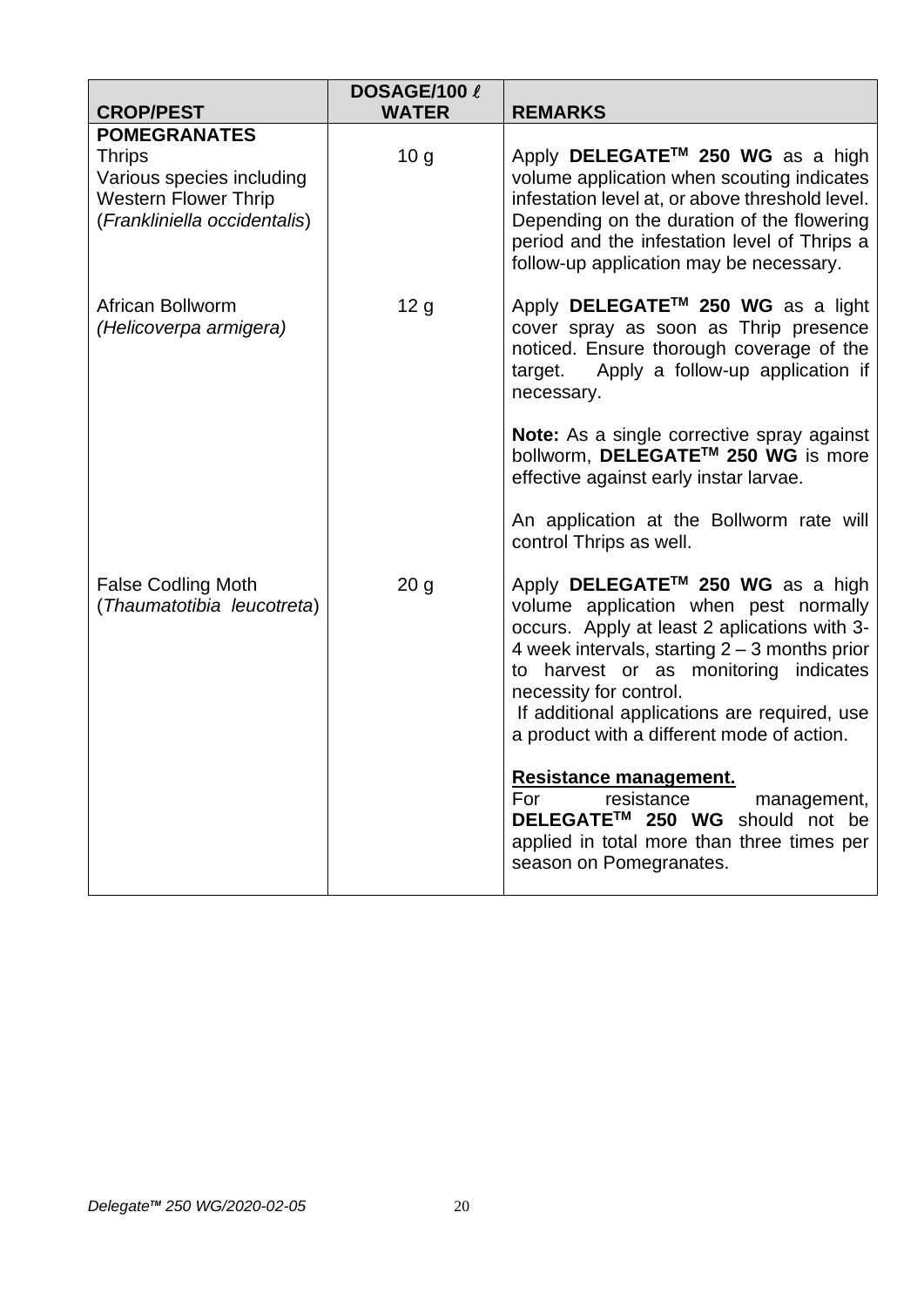| <b>CROP/PEST</b>                               | DOSAGE/100 l<br><b>WATER</b> | <b>REMARKS</b>                                                                                                                                                                                 |
|------------------------------------------------|------------------------------|------------------------------------------------------------------------------------------------------------------------------------------------------------------------------------------------|
| <b>POTATOES</b>                                |                              |                                                                                                                                                                                                |
| Potato Tuber Moth larvae                       | 150 g/ha<br>(A registered    | Apply in a spray programme as a full cover<br>spray at 500 - 1000 $\ell$ /ha spray mixture                                                                                                     |
| (Phthorimaea operculella)<br>Potato Leaf Miner | wetter may be                | every $7 - 10$ days. Start application when                                                                                                                                                    |
| (Liriomyza huidobrensis)                       | added if required)           | the pests are first noticed or apply as a                                                                                                                                                      |
|                                                |                              | follow-up application in a spray programme                                                                                                                                                     |
| Tomato leaf miner moth                         | $200$ g/ha                   | after insecticides from a different class as<br>required in anti-resistance programmes.                                                                                                        |
| (Tuta absoluta)                                | (a registered                | Apply a minimum of two consecutive                                                                                                                                                             |
|                                                | wetter may be                | DELEGATE™ 250 WG sprays to ensure                                                                                                                                                              |
|                                                | added if required)           | effective control of pests. The volume of                                                                                                                                                      |
|                                                |                              | spray mixture to be applied per ha depends<br>on the plant size and plant density.                                                                                                             |
|                                                |                              | Start with a minimum of 500 $\ell$ spray mixture                                                                                                                                               |
|                                                |                              | per ha on young plants and increase<br>volume up to 1000 $\ell$ /ha as plant size                                                                                                              |
|                                                |                              | increases.                                                                                                                                                                                     |
|                                                |                              | Use the shorter spray interval of 7 days<br>when heavy infestations occur or when<br>climatic conditions favour the pest eg.<br>during summer months or when beneficial<br>insects are absent. |
| Potato Tuber moth larvae                       |                              | For the purpose of a resistance strategy do                                                                                                                                                    |
| (Phthorimaea operculella)                      |                              | not apply DELEGATE™ 250 WG in more                                                                                                                                                             |
| Potato Leaf Miner<br>(Liriomyza huidobrensis)  |                              | than four (4) consecutive applications in a<br>28 day period. Rotate DELEGATE™ 250                                                                                                             |
|                                                |                              | WG in a spray programme with a different                                                                                                                                                       |
|                                                |                              | chemical class of insecticide for the duration                                                                                                                                                 |
|                                                |                              | of at least one generation of the pest. Do<br>not apply DELEGATE™ 250 WG in more                                                                                                               |
|                                                |                              | than a total of four (4) applications per<br>cultivation.                                                                                                                                      |
|                                                |                              | Ridge at least twice during growing season                                                                                                                                                     |
|                                                |                              | (Tuber Moth).                                                                                                                                                                                  |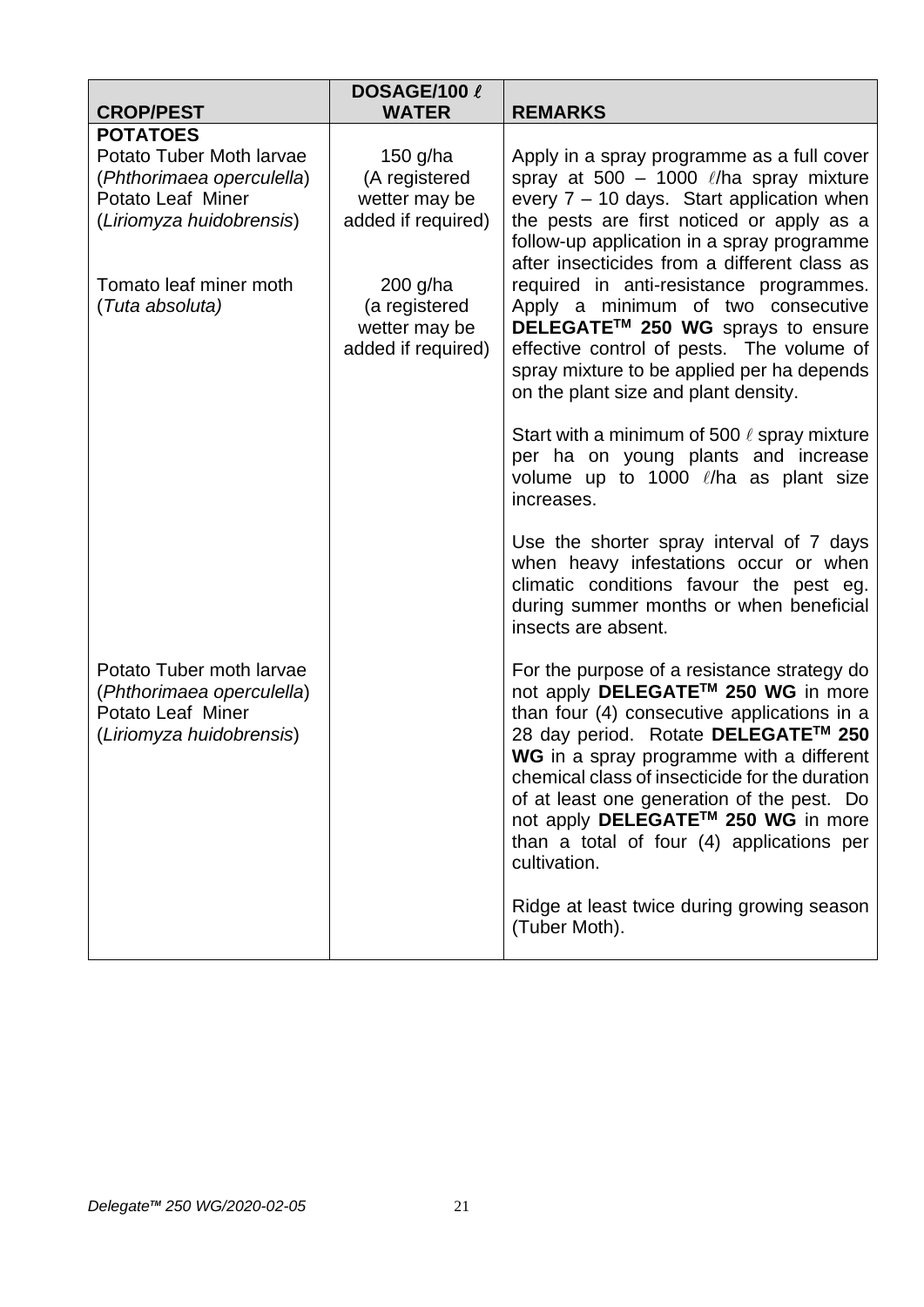| <b>CROP/PEST</b>                                                                                                                                         | DOSAGE/100 l<br><b>WATER</b> | <b>REMARKS</b>                                                                                                                                                                                                                                                                    |
|----------------------------------------------------------------------------------------------------------------------------------------------------------|------------------------------|-----------------------------------------------------------------------------------------------------------------------------------------------------------------------------------------------------------------------------------------------------------------------------------|
| <b>ROOIBOS TEA</b><br>African Bollworm<br>(Helicoverpa armigera)                                                                                         | 12 <sub>g</sub>              | Apply DELEGATE <sup>™</sup> 250 WG as a full cover<br>spray when scouting indicates infestation<br>level at, or above threshold level.<br>Note: As a single corrective spray against<br>bollworm, DELEGATE™ 250 WG is more<br>effective against early instar larvae.              |
|                                                                                                                                                          |                              | Resistance management.<br>resistance<br>For<br>management,<br>DELEGATE <sup>™</sup> 250 WG should not be<br>applied in total more than three times per<br>season on Rooibos Tea.<br>If additional<br>applications are required, use a product<br>with a different mode of action. |
| <b>STONE FRUIT PEACHES.</b><br><b>NECTARINES, PLUMS,</b><br><b>APRICOTS, PRUNES AND</b><br><b>CHERRIES</b><br>African Bollworm<br>(Helicoverpa armigera) | 12 <sub>g</sub>              | not apply more than three<br>Do<br>(3)<br>applications per season.<br>Apply DELEGATE <sup>™</sup> 250 WG as a full cover                                                                                                                                                          |
|                                                                                                                                                          |                              | spray when scouting/monitoring indicates<br>infestation level at, or above threshold level.                                                                                                                                                                                       |
|                                                                                                                                                          |                              | <b>Note:</b> As a single corrective spray against<br>bollworm, DELEGATE™ 250 WG is more<br>effective against early instar larvae.<br>NB: Larvae should not be bigger than<br>5 mm.                                                                                                |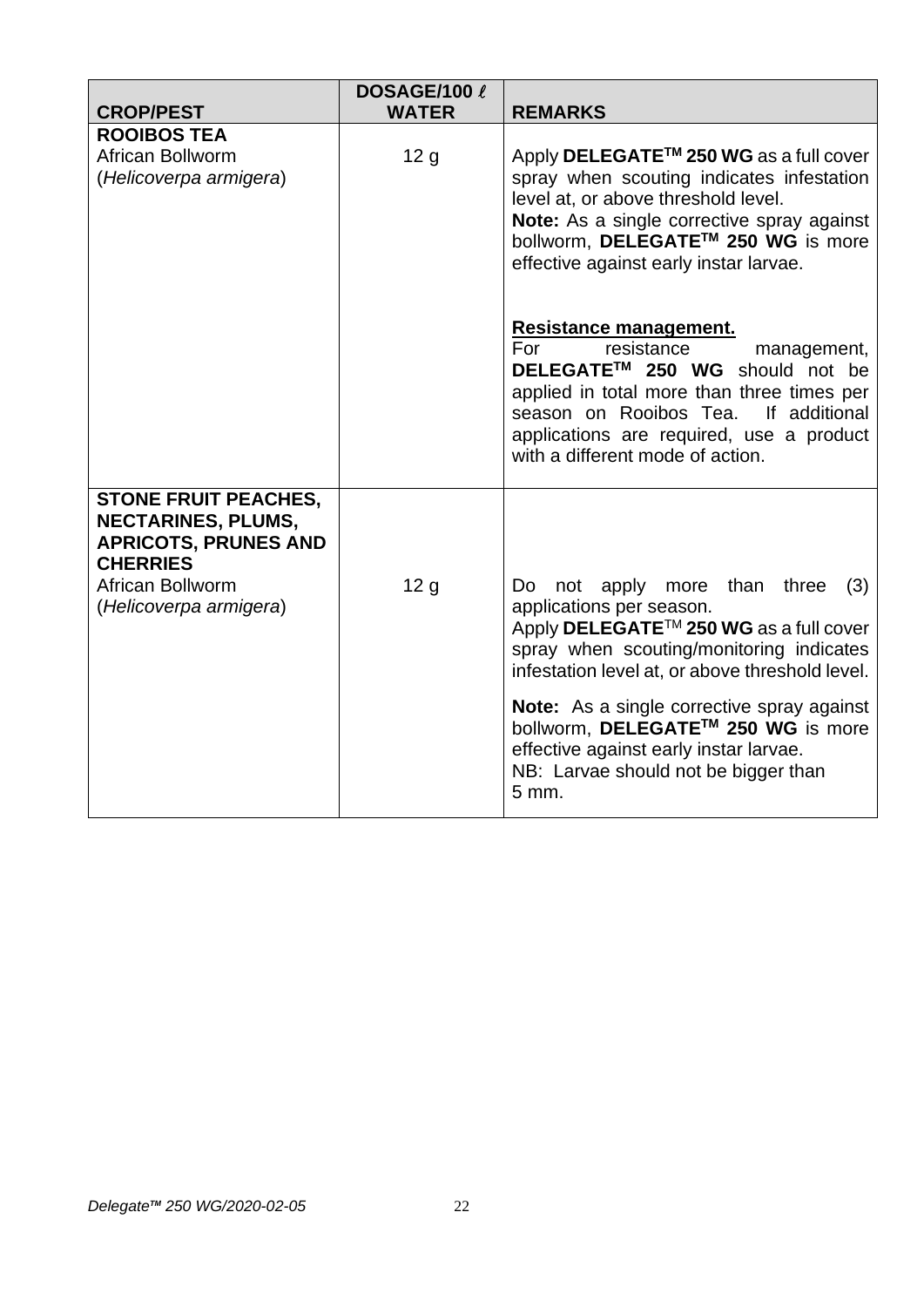| <b>CROP/PEST</b>                                                                                                   | DOSAGE/100 l<br><b>WATER</b> | <b>REMARKS</b>                                                                                                                                                                                                                                                                                                                                                                                                                                                                                                                                                                                 |
|--------------------------------------------------------------------------------------------------------------------|------------------------------|------------------------------------------------------------------------------------------------------------------------------------------------------------------------------------------------------------------------------------------------------------------------------------------------------------------------------------------------------------------------------------------------------------------------------------------------------------------------------------------------------------------------------------------------------------------------------------------------|
| <b>STONE FRUIT PEACHES,</b><br><b>NECTARINES, PLUMS,</b><br><b>APRICOTS, PRUNES AND</b><br><b>CHERRIES (cont.)</b> |                              |                                                                                                                                                                                                                                                                                                                                                                                                                                                                                                                                                                                                |
| False Codling Moth (FCM)<br>(Thaumatotibia leucotreta)                                                             | 20 <sub>g</sub>              | application against Bollworm will<br>An<br>contribute to control Oriental Fruit Moth,<br>providing the registered rate against<br>Oriental Fruit Moth is applied within seven<br>(7) days after application of the Bollworm<br>rate.<br>Apply DELEGATE <sup>™</sup> 250 WG as a full cover<br>application in one to three of the following<br>applications. Commence applications 6 - 8                                                                                                                                                                                                        |
|                                                                                                                    |                              | weeks prior to harvest or when regular moth<br>catches are recorded. Repeat applications<br>against FCM at fourteen (14) day intervals.<br>Sprays against FCM will also control<br>Codling Moth and Oriental Fruit Moth.<br>NOTE: See "Resistance Management" on<br>Stone Fruit below.                                                                                                                                                                                                                                                                                                         |
| <b>PEACHES AND</b><br><b>NECTARINES</b><br>Oriental Fruit Moth (OFM)<br>(Cydia molesta)                            | 20 <sub>g</sub>              | Apply DELEGATE <sup>™</sup> 250 WG as a full cover<br>application<br>in<br>not<br>more<br>than<br>two<br>consecutive applications or in total more<br>than three (3) applications per season to<br>any one block of stone fruit.<br>Repeat<br>applications at fourteen (14) day intervals or<br>spray on recommended Degree Days.<br>(Consult your advisor if in doubt concerning<br>the application of the Degree Day Model for<br>OFM in your area).<br>Applications for OFM will also control FCM<br>and Codling Moth.<br><b>NOTE:</b> See "Resistance Management" on<br>Stone fruit below. |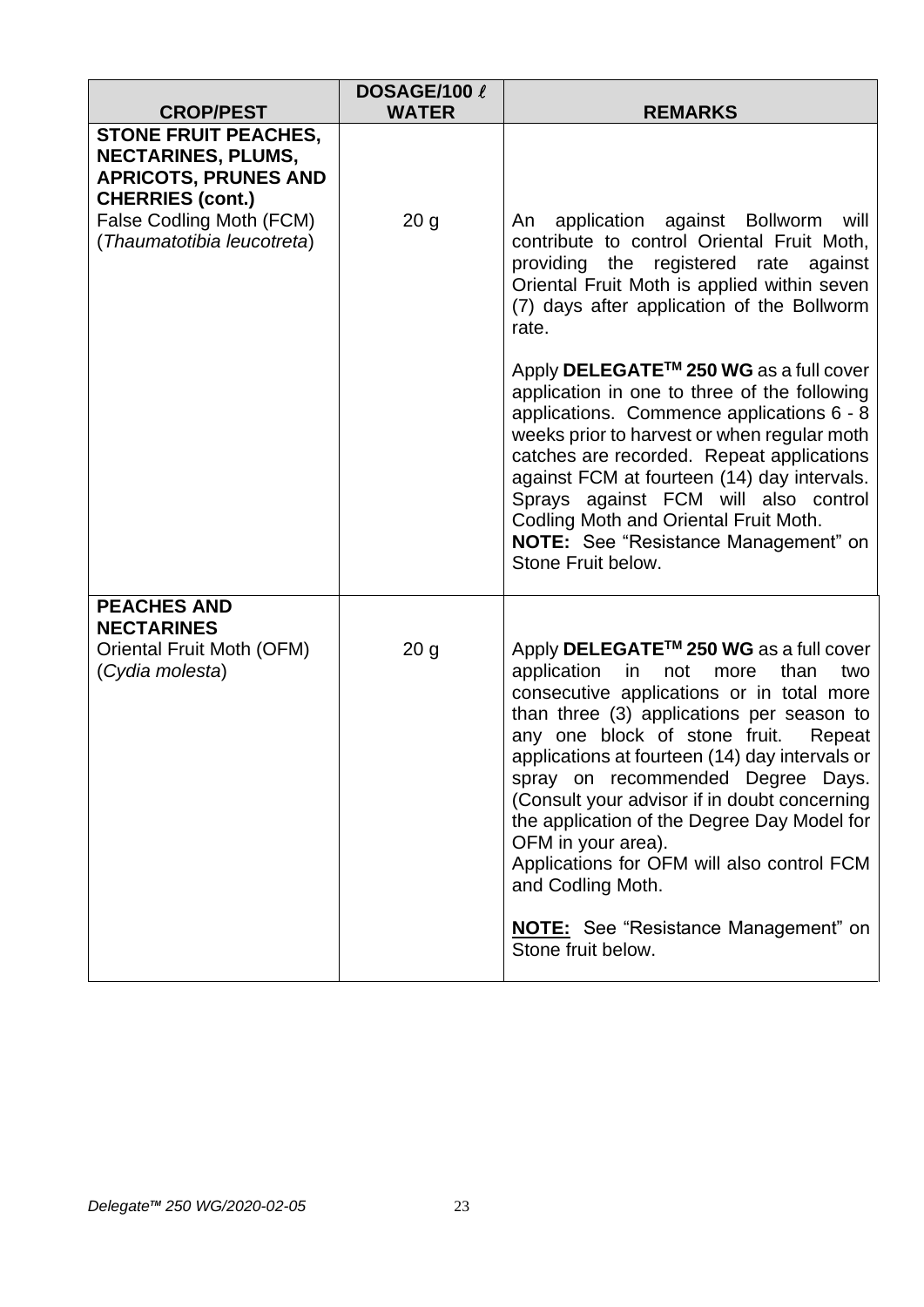| <b>CROP/PEST</b>                                                                                                                                                | DOSAGE/100 l<br><b>WATER</b> | <b>REMARKS</b>                                                                                                                                                                                                                                                                                                                                                                                                                                                                                  |
|-----------------------------------------------------------------------------------------------------------------------------------------------------------------|------------------------------|-------------------------------------------------------------------------------------------------------------------------------------------------------------------------------------------------------------------------------------------------------------------------------------------------------------------------------------------------------------------------------------------------------------------------------------------------------------------------------------------------|
| <b>NECTARINES, PLUMS</b><br><b>AND CHERRIES</b><br><b>Thrips</b><br>(Various species including<br>Western Flower Thrip -<br>WFT (Frankliniella<br>occidentalis) |                              | Early thrip damage normally occurs during<br>the period of early blossom to shortly after<br>blossom. Damage caused by WFT may<br>also occur as late infestations shortly before<br>harvest (See Prevention of Silvering). Hot<br>weather conditions favour thrip activity.<br>Recommended monitoring methods should<br>be adhered to, especially during the<br>susceptible stage.                                                                                                              |
| Early damage                                                                                                                                                    | 10 <sub>g</sub>              | Apply DELEGATE™ 250 WG during full<br>blossom up to 75% petal fall as a high<br>application<br>when<br>volume<br>cover<br>scouting/monitoring indicates infestation of<br>pest at/or above threshold<br>levels.<br>Depending on the duration of the flowering<br>period and the infestation level of Thrips, a<br>follow-up application within $7 - 10$ days may<br>be necessary to obtain adequate protection.<br>To suppress thirp populations at early<br>blossom (10 - 50 % blossom) rather |
|                                                                                                                                                                 |                              | consider chemicals with a different mode of<br>action. Do not disturb orchard floor or apply<br>weed control during the blossom period.<br>Note: See "resistance management" on<br>stone fruit below.                                                                                                                                                                                                                                                                                           |
| <b>Prevention of Silvering</b>                                                                                                                                  | 10 <sub>g</sub>              | Apply DELEGATE™ 250 WG as a high<br>volume cover application when first Thrip<br>activity, responsible for silvering, is noticed.<br>Adhere to pre-harvest interval. For export<br>ensure requirements are met.                                                                                                                                                                                                                                                                                 |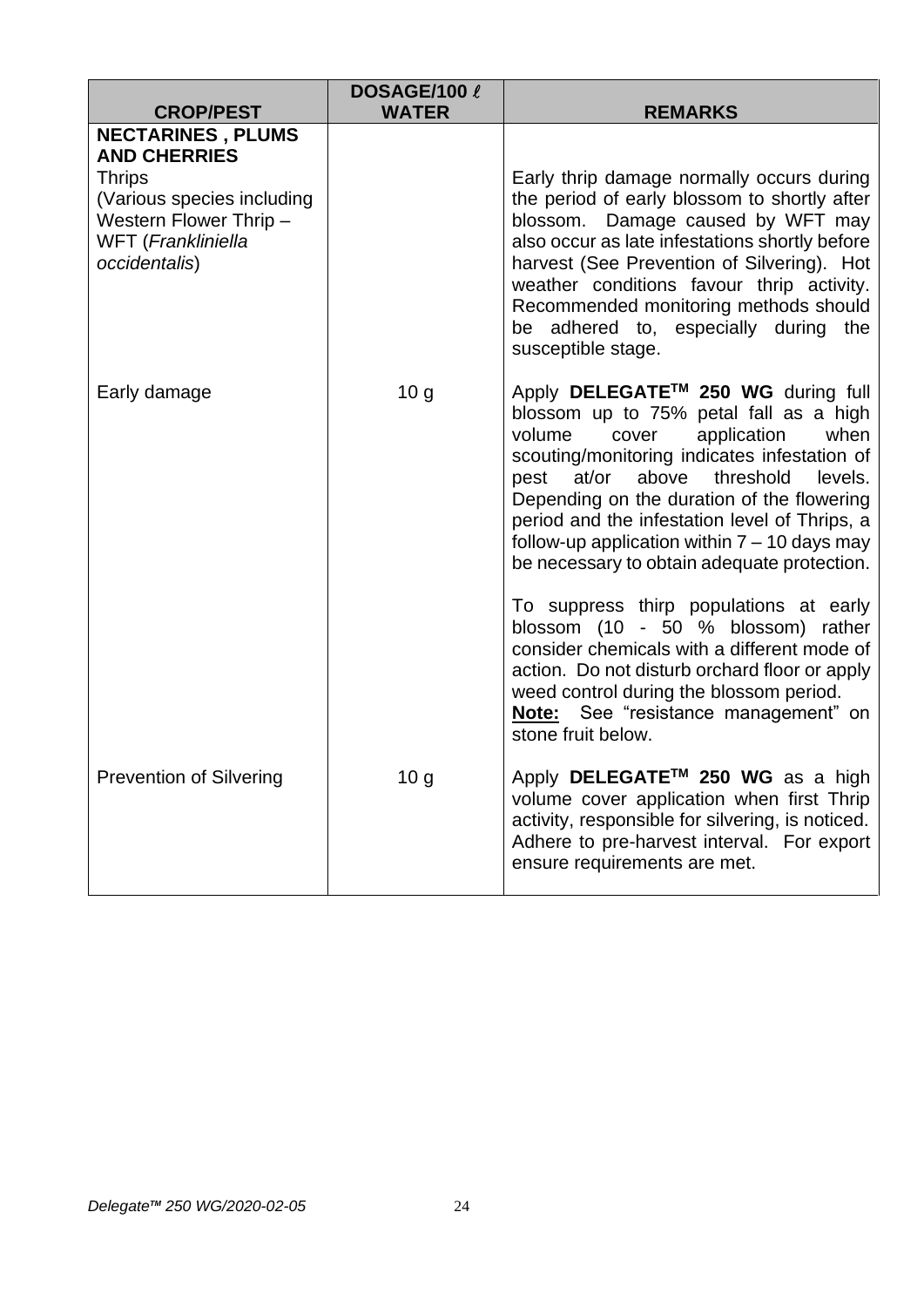| <b>CROP/PEST</b>                                                                                                                    | DOSAGE/100 l<br><b>WATER</b> | <b>REMARKS</b>                                                                                                                                                                                                                                                                                                                                                                                                                                                                                      |
|-------------------------------------------------------------------------------------------------------------------------------------|------------------------------|-----------------------------------------------------------------------------------------------------------------------------------------------------------------------------------------------------------------------------------------------------------------------------------------------------------------------------------------------------------------------------------------------------------------------------------------------------------------------------------------------------|
| <b>NECTARINES, PLUMS</b><br><b>AND CHERRIES (cont.)</b>                                                                             |                              |                                                                                                                                                                                                                                                                                                                                                                                                                                                                                                     |
| <b>Prevention of Silvering</b>                                                                                                      |                              | <b>RESISTANCE</b><br><b>MANAGEMENT</b><br>ON<br><b>STONE FRUIT:</b><br>False Codling Moth (FCM), Oriental Fruit<br>Moth (OFM) and Thrips: Do not apply in<br>total more than three (3) applications of<br>DELEGATE™ 250 WG per season to any<br>one block of Stone Fruit. If the aim is only<br>FCM, do not apply in more than two<br>consecutive applications. Alternate the use<br>of DELEGATE™ 250 WG within the same<br>season by using registered products with a<br>different mode of action. |
| <b>TABLE GRAPES</b><br><b>Thrips</b><br>(Various species including<br>Western Flower Thrip -<br>WFT (Frankliniella<br>occidentalis) | 10 <sub>g</sub>              | <b>Early damage:</b> the presence of Thrips and<br>their associated damage on grapes occurs<br>mainly during the period of early flowering to<br>shortly after flowering.                                                                                                                                                                                                                                                                                                                           |
|                                                                                                                                     |                              | <b>Late damage:</b> In some areas and under<br>certain conditions (hot and dry weather)<br>thrips may occur at a later stage (normally<br>at veraison). The presence of Thrips should<br>therefore be monitored on a regular basis.<br>Control measures should be considered<br>when<br>scouting/monitoring<br>indicates<br>infestation at, or above threshold levels.                                                                                                                              |
| Thrips - prevention of<br>early damage                                                                                              | 10 <sub>g</sub>              | Apply DELEGATE <sup>™</sup> 250 WG as a high<br>volume cover application at 80 % capp fall<br>to 100 % blossom, or when monitoring<br>indicates infestation level at or above<br>threshold level. Depending on the duration<br>of the flowering period or presence of Thrip,<br>a follow-up application within $5 - 7$ days of<br>the previous application may be necessary<br>to obtain adequate protection.                                                                                       |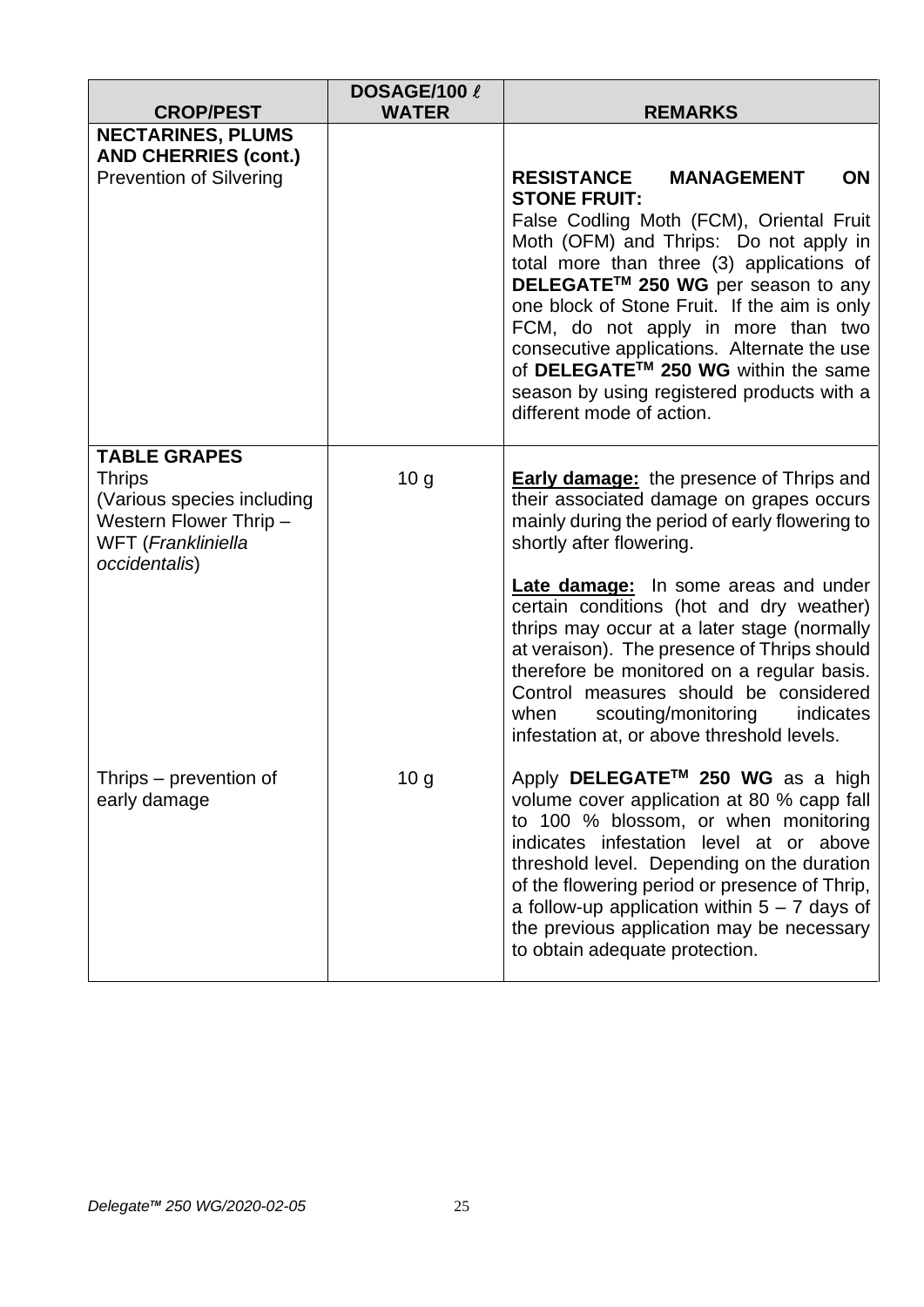| <b>CROP/PEST</b>                                                     | DOSAGE/100 l<br><b>WATER</b> | <b>REMARKS</b>                                                                                                                                                                                                                                                                                                                                                                                                 |
|----------------------------------------------------------------------|------------------------------|----------------------------------------------------------------------------------------------------------------------------------------------------------------------------------------------------------------------------------------------------------------------------------------------------------------------------------------------------------------------------------------------------------------|
| <b>TABLE GRAPES (cont.)</b><br>Thrips - prevention of late<br>damage | 10 <sub>g</sub>              | For control of late infestations apply<br>DELEGATE™ 250 WG as a high volume<br>cover application when monitoring indicates<br>infestation level at, or above threshold level.<br>Adhere to pre-harvest interval. For export<br>ensure requirements are met.                                                                                                                                                    |
| African Bollworm<br>(Helicoverpa armigera)                           | 12 <sub>g</sub>              | Apply DELEGATE <sup>™</sup> 250 WG as a full cover<br>spray when scouting indicates infestation<br>level at, or above threshold level.<br><b>Note:</b> As a single corrective spray against<br>bollworm, DELEGATE™ 250 WG is more<br>effective against early instar larvae.                                                                                                                                    |
| False Codling Moth (FCM)<br>(Thaumatotibia leucotreta)               | 20 <sub>g</sub>              | Apply DELEGATE™ 250 WG as a high<br>volume application when pest normally<br>occurs. Apply 2 aplications with 3-4 week<br>intervals, starting 8 weeks prior to harvest or<br>monitoring indicates necessity for<br>as<br>control.<br>If additional applications are required, use a<br>product with a different mode of action.                                                                                |
| <b>Banded Weevil</b><br>(Phlyctinus callosus)                        | 20 <sub>g</sub>              | Apply DELEGATE <sup>™</sup> 250 WG as a full cover<br>spray, ensuring good coverage. Apply as<br>soon as monitoring of cardboard traps<br>indicates presence of weevils, or when<br>feeding damage is observed on lower<br>shoots. A follow up application may be<br>necessary within approximately 14 days.<br>Weevil infestations are normally to be<br>expected from mid October to the end of<br>November. |
|                                                                      |                              | <b>Resistance management:</b> Do not apply<br><b>DELEGATE<sup>™</sup> 250 WG</b> in more than two<br>consecutive applications or in total more<br>than three times per season to any one<br>block of Table Grapes.                                                                                                                                                                                             |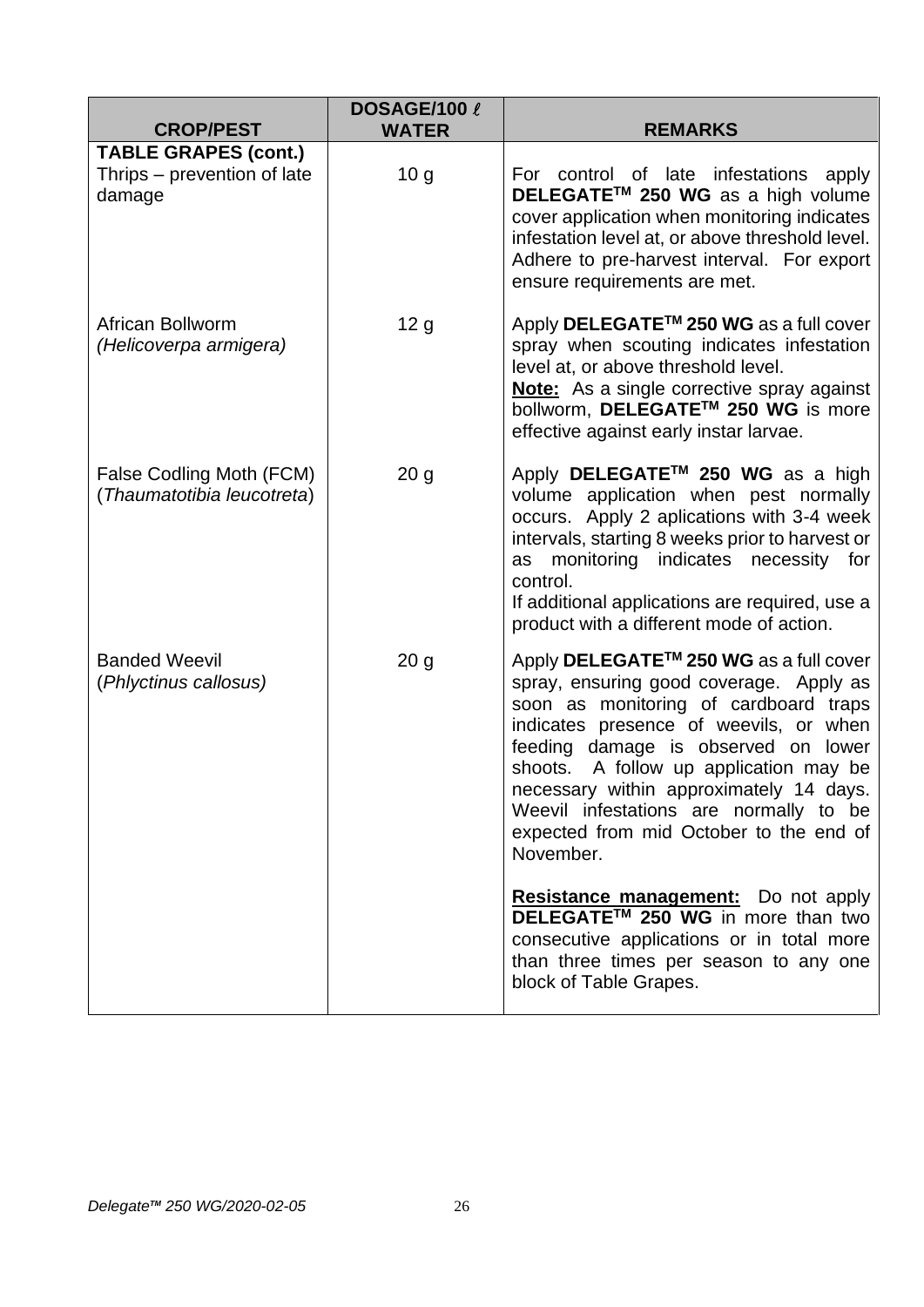| <b>CROP/PEST</b>                                             | DOSAGE/100 l<br><b>WATER</b>                                     | <b>REMARKS</b>                                                                                                                                                                                                                                                                                                                                                                                                                                                                                                                                                                                                                                                                            |
|--------------------------------------------------------------|------------------------------------------------------------------|-------------------------------------------------------------------------------------------------------------------------------------------------------------------------------------------------------------------------------------------------------------------------------------------------------------------------------------------------------------------------------------------------------------------------------------------------------------------------------------------------------------------------------------------------------------------------------------------------------------------------------------------------------------------------------------------|
|                                                              |                                                                  |                                                                                                                                                                                                                                                                                                                                                                                                                                                                                                                                                                                                                                                                                           |
| <b>TOMATOES</b><br>Tomato leaf miner moth<br>(Tuta absoluta) | 200 g/ha<br>(a registered<br>wetter may be<br>added if required) | Apply in a spray programme as a full cover<br>spray at 500 - 1000 $\ell$ /ha spray mixture<br>every 7 - 10 days. Start application when<br>pest first noticed or apply as a follow-up<br>application in a spray programme after<br>insecticides from a different class as<br>required in anti-resistance programmes.<br>Apply a minimum of two consecutive<br>DELEGATE™ 250 WG sprays to ensure<br>effective control of pests. The volume of<br>spray mixture to be applied per ha depends<br>on the plant size and plant density.<br>Start with a minimum of 500 $\ell$ spray mixture<br>per ha on young plants and increase spray<br>volume up to 1000 l/ha as plant size<br>increases. |
|                                                              |                                                                  | Use the shorter spray interval of 7 days<br>when heavy infestations occur or when<br>climatic conditions favour the pest eg.<br>during summer months or when beneficial<br>insects are absent                                                                                                                                                                                                                                                                                                                                                                                                                                                                                             |
|                                                              |                                                                  | For the purpose of a resistance strategy do<br>not apply DELEGATE™ 250 WG in more<br>than four (4) consecutive applications in a<br>28 day period. Rotate DELEGATE™ 250<br>WG in a spray programme with a different<br>chemical class of insecticide for the duration<br>of at least one generation of the pest. Do<br>not apply DELEGATE™ 250 WG in more<br>than a total of four (4) applications per<br>cultivation.                                                                                                                                                                                                                                                                    |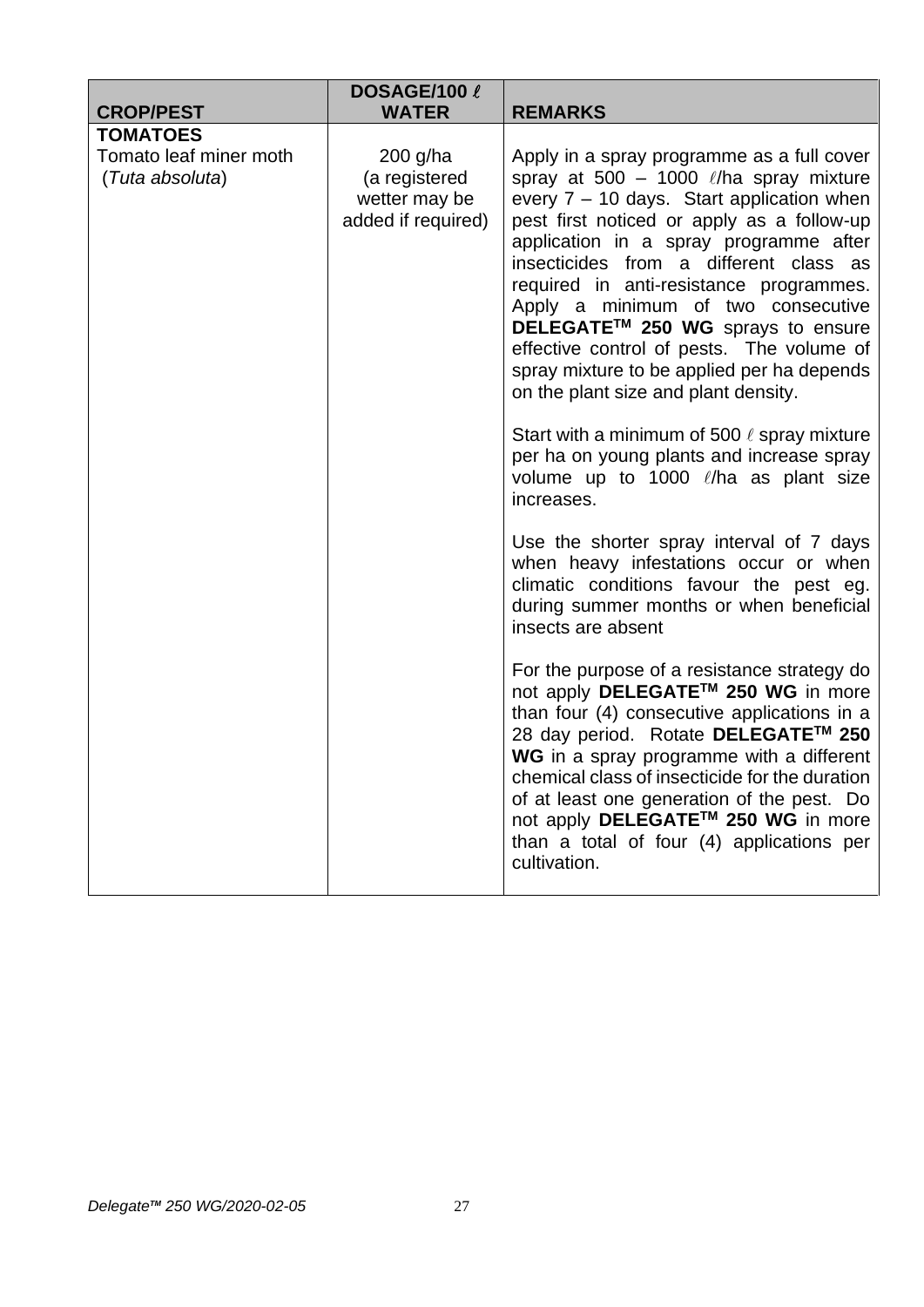| <b>CROP/PEST</b>                                                                                                                                                                                          | DOSAGE/100 l<br><b>WATER</b> | <b>REMARKS</b>                                                                                                                                                                                                                                                                                                                                                                                                                                                                                       |
|-----------------------------------------------------------------------------------------------------------------------------------------------------------------------------------------------------------|------------------------------|------------------------------------------------------------------------------------------------------------------------------------------------------------------------------------------------------------------------------------------------------------------------------------------------------------------------------------------------------------------------------------------------------------------------------------------------------------------------------------------------------|
| <b>TREE NUTS</b><br>(Almonds, Cashews,<br>Chestnuts, Hazelnuts,<br>Macadamia nuts, Pecan<br>nuts, Pistachio nuts,<br>Walnuts, Coconuts, Brazil<br>nuts and Pine nuts)<br><b>Thrips</b><br>Various species | 10 <sub>g</sub>              | Commence spraying at the first signs of<br>thrip presence. Repeat application when<br>necessary. Apply as a light cover spray<br>ensuring thorough coverage of the target<br>area.                                                                                                                                                                                                                                                                                                                   |
| <b>False Codling Moth</b><br>(Thaumatotibia leucotreta)<br>Nut borer<br>(Thaumatotibia<br>batrachopa)                                                                                                     | 20 <sub>g</sub>              | Apply DELEGATE <sup>™</sup> 250 WG as a high<br>volume application when pest usually<br>Normally from beginning of<br>occurs.<br>of<br>December.<br>November<br>end<br>to<br>Recognized monitoring practices need to be<br>carried out to determine presence of pest.<br>Apply two to three applications in this<br>period, if additional applications<br>are<br>required use a product with a different mode<br>of action.<br><b>Resistance management:</b><br>For resistance management, DELEGATE™ |
|                                                                                                                                                                                                           |                              | 250 WG should not be applied in total more<br>than three times per season on Pecan,<br>Macadamia and other nut crops.                                                                                                                                                                                                                                                                                                                                                                                |

# **Local Emergency No: +27(0)82-895-0621 (SA only) 24 Hour Emergency Tel No: +32-3-575-5555 Information Hotline Tel No: +27(0)12) 683-5700**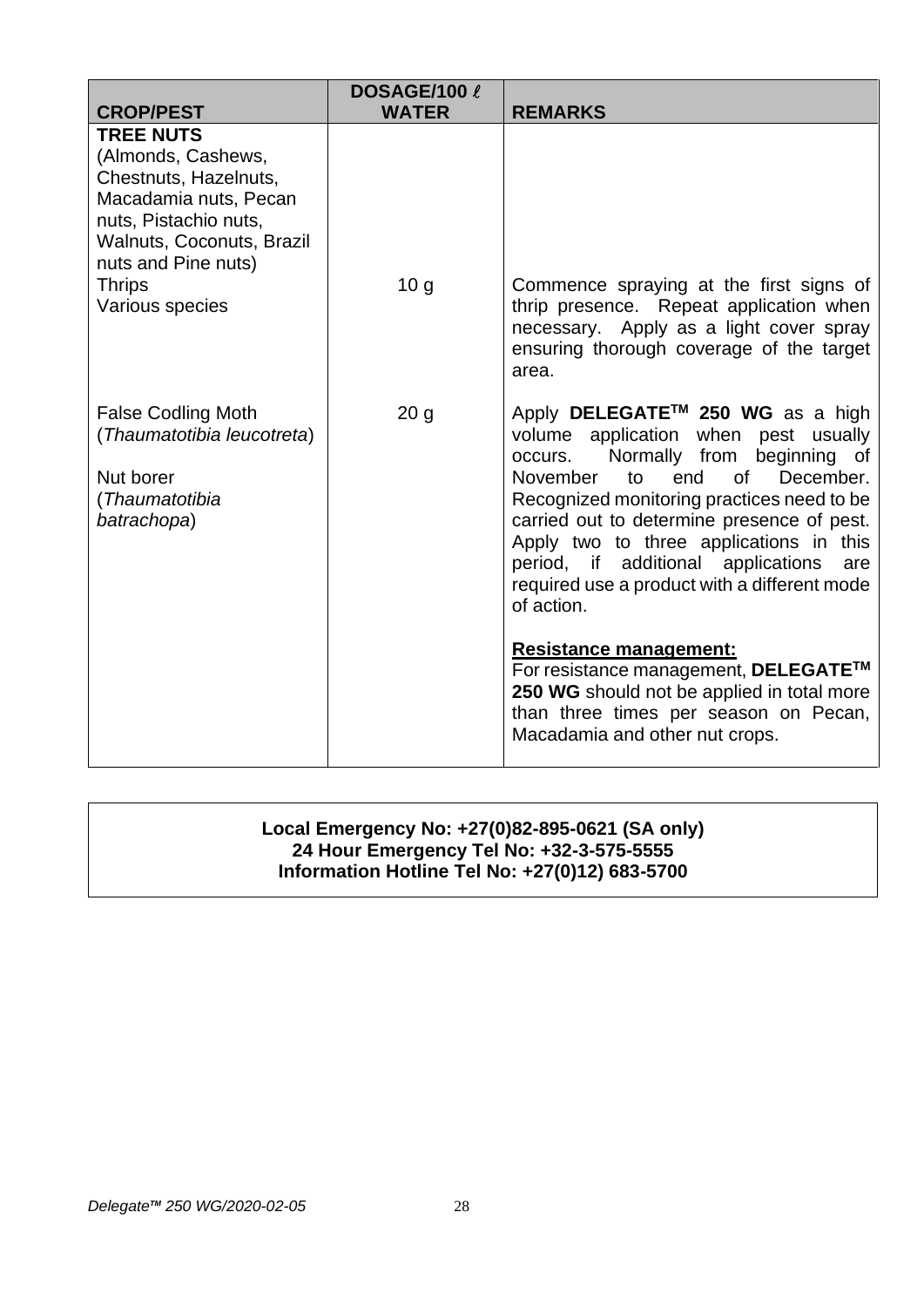# **WAARSKUWINGS**

**Onthoudingsperiode -** Minimum tyd wat tussen die laaste toediening en oes moet verstryk:

| 7 dae<br>7 dae<br>7 dae<br>7 dae<br>Boomneute (Amandels, Kasjoeneute, Haselneute, Makadamia neute,<br>Pekanneute, Pistachioneute, Okkerneute, Klapperneute, Brasiliaanse<br>7 dae<br>7 dae<br>3 dae<br>7 dae<br>7 dae<br>21 dae<br>21 dae<br>14 dae<br>7 dae<br>7 dae<br>7 dae<br>7 dae<br>7 dae |
|--------------------------------------------------------------------------------------------------------------------------------------------------------------------------------------------------------------------------------------------------------------------------------------------------|
|                                                                                                                                                                                                                                                                                                  |
|                                                                                                                                                                                                                                                                                                  |
|                                                                                                                                                                                                                                                                                                  |
|                                                                                                                                                                                                                                                                                                  |
|                                                                                                                                                                                                                                                                                                  |
|                                                                                                                                                                                                                                                                                                  |
|                                                                                                                                                                                                                                                                                                  |
|                                                                                                                                                                                                                                                                                                  |
|                                                                                                                                                                                                                                                                                                  |
|                                                                                                                                                                                                                                                                                                  |
|                                                                                                                                                                                                                                                                                                  |
|                                                                                                                                                                                                                                                                                                  |
|                                                                                                                                                                                                                                                                                                  |
|                                                                                                                                                                                                                                                                                                  |
|                                                                                                                                                                                                                                                                                                  |
|                                                                                                                                                                                                                                                                                                  |
|                                                                                                                                                                                                                                                                                                  |
|                                                                                                                                                                                                                                                                                                  |
|                                                                                                                                                                                                                                                                                                  |
| 21 dae                                                                                                                                                                                                                                                                                           |
| 7 dae                                                                                                                                                                                                                                                                                            |
| 21 dae                                                                                                                                                                                                                                                                                           |
| 3 dae                                                                                                                                                                                                                                                                                            |
| 3 dae                                                                                                                                                                                                                                                                                            |
| 7 dae                                                                                                                                                                                                                                                                                            |

**LET WEL:** Nakoming van bogenoemde onthoudingsperiodes sal verseker dat die plaaslike vereistes vir Maksimum Residu Limiete nie oorskry word nie. Die invoertolleransies van ander lande mag egter verskil en plaaslike vlakke en onthoudingsperiodes mag dalk nie voldoen aan die vereistes van ander lande nie. Indien die gewas wat behandel gaan word vir uitvoer bestem is, skakel met die betrokke invoerder of uitvoerorganisasie rakende die gebruik van hierdie produk, maksimum residuvereistes en aanbevole onthoudingsperiodes.

**LUGTOEDIENING:** Stel alle inwoners in die nabye omgewing van die lugbespuitingsarea in kennis en reik die nodige waarskuwings uit. Voorkom besoedeling en wegdrywe van spuitnewel na water of aangrensende gewasse en gebiede.

- Hanteer die produk versigtig.
- Mag moontlike ligte oogirritasie veroorsaak.
- Giftig vir vis en waterorganismes. Moenie oor oop waterbronne toedien nie.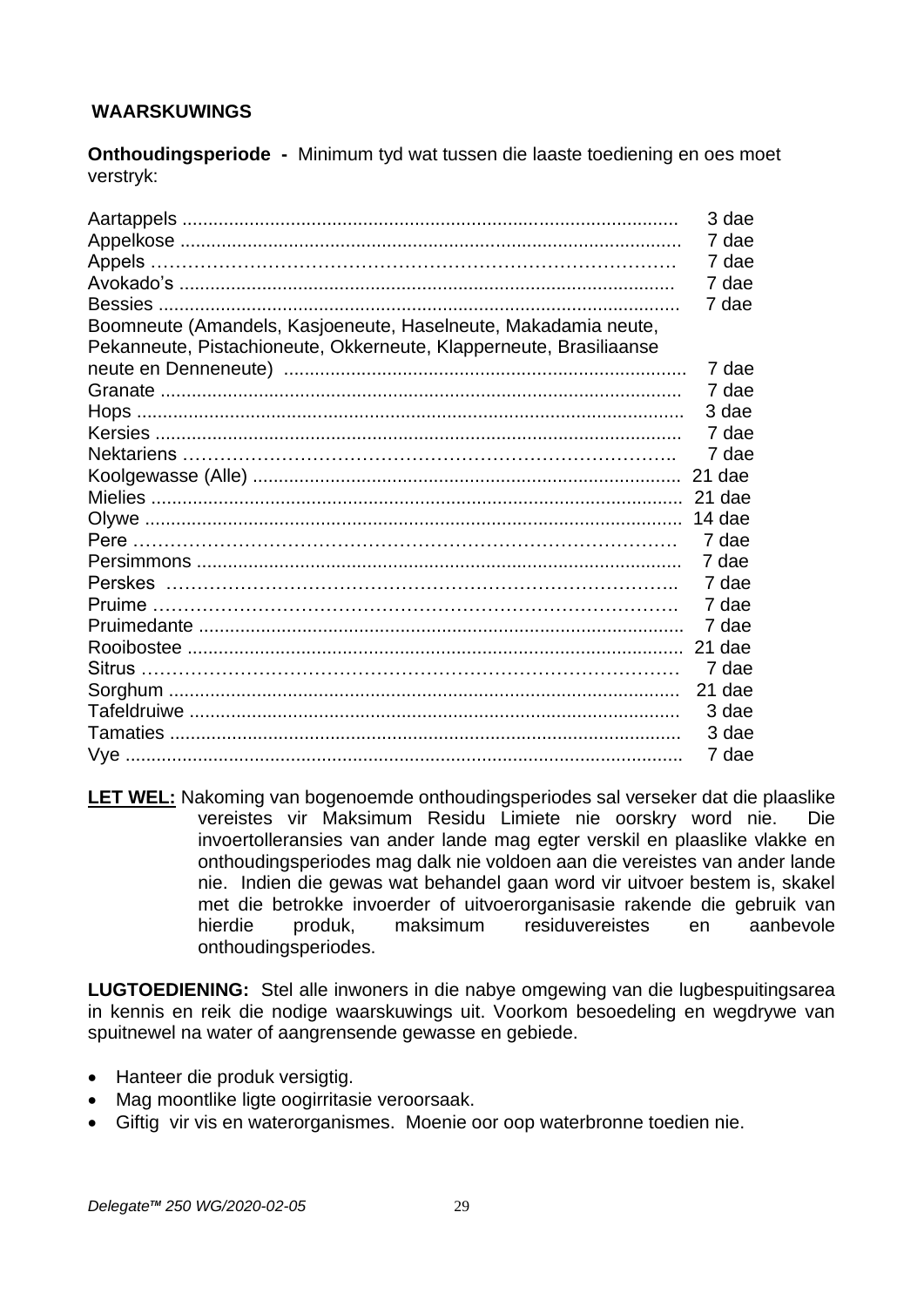- Voordelige Insekte: "Matig Giftig vir Bye".
	- ❖ Hierdie produk is giftig vir bye wanneer hul aan direkte bespuiting, of nat spuitresidu, blootgestel word.
	- ❖ Moenie direk op kolonies of aktiewe bye spuit nie.
	- ❖ Spuit gedurende nag op gewasse in blom of waar 'n gewas binne 500 m van die area wat bespuit moet word, in blom is.
	- ❖ Laat minstens 'n periode van 3 ure tussen toediening en bye aktiwiteit toe.
	- ❖ **DELEGATETM 250 WG** sal nie met byaktiwiteite inmeng na afdroog van spuitreste nie.
	- ❖ Studies het geen nadelige invloed op die bykorwe getoon nie.

Stel bure, byeboere asook plaaslike voorligters in kennis voordat in die nabyheid van gewasse in blom, toegedien word. **DELEGATETM 250 WG** het slegs 'n geringe invloed op bye, nadat die spuitstof afgedroog het.

- Parasiete: "Effens skadelik"
- Predatormyte: "Veilig tot effens skadelik vir sommige spesies".
- Predatoriese Kewers bv. Coccinillidae: "Relatief skadeloos".
- Mierleeus (Neuroptera): "Relatief skadeloos".
- Roofwantse: "Relatief skadeloos".

Nadat spuitresidu's afgedroog het is die werking van **DELEGATETM 250 WG** hoofsaaklik gebaseer op inname. Die kontak effek op voordelige insekte behoort dan van korte duur te wees.

- Berg in 'n koel, droë plek en verwyderd vanaf voedsel en veevoer.
- Hou buite bereik van kinders, oningeligte persone en diere.

# **Herbetredingsperiode:**

Tensy beskermende klere gedra word, moenie 'n behandelde gebied betree alvorens die spuitneerslag afgedroog het nie.

**Alhoewel hierdie middel omvattend onder 'n groot verskeidenheid toestande getoets is, waarborg die registrasiehouer nie dat dit onder alle toestande doeltreffend sal wees nie, aangesien die werking en effek daarvan beïnvloed kan word deur faktore soos abnormale klimaats- en bergingstoestande; kwaliteit van verdunningswater; verenigbaarheid met ander stowwe wat nie op die etiket aangedui is nie en die voorkoms van weerstand van die plaag teen die betrokke middel sowel as die metode, tyd en akkuraatheid van toediening. Verder aanvaar die registrasiehouer nie verantwoordelikheid vir skade aan gewasse, plantegroei, die omgewing of vir nadelige effek op mens of dier of vir 'n gebrek aan prestasie van die betrokke middel as gevolg van die versuim van die gebruiker om etiketaanwysings na te kom of as gevolg van die ontstaan van toestande wat nie kragtens die registrasie voorsien kon word nie. Raadpleeg die verskaffer in die geval van enige onsekerheid.**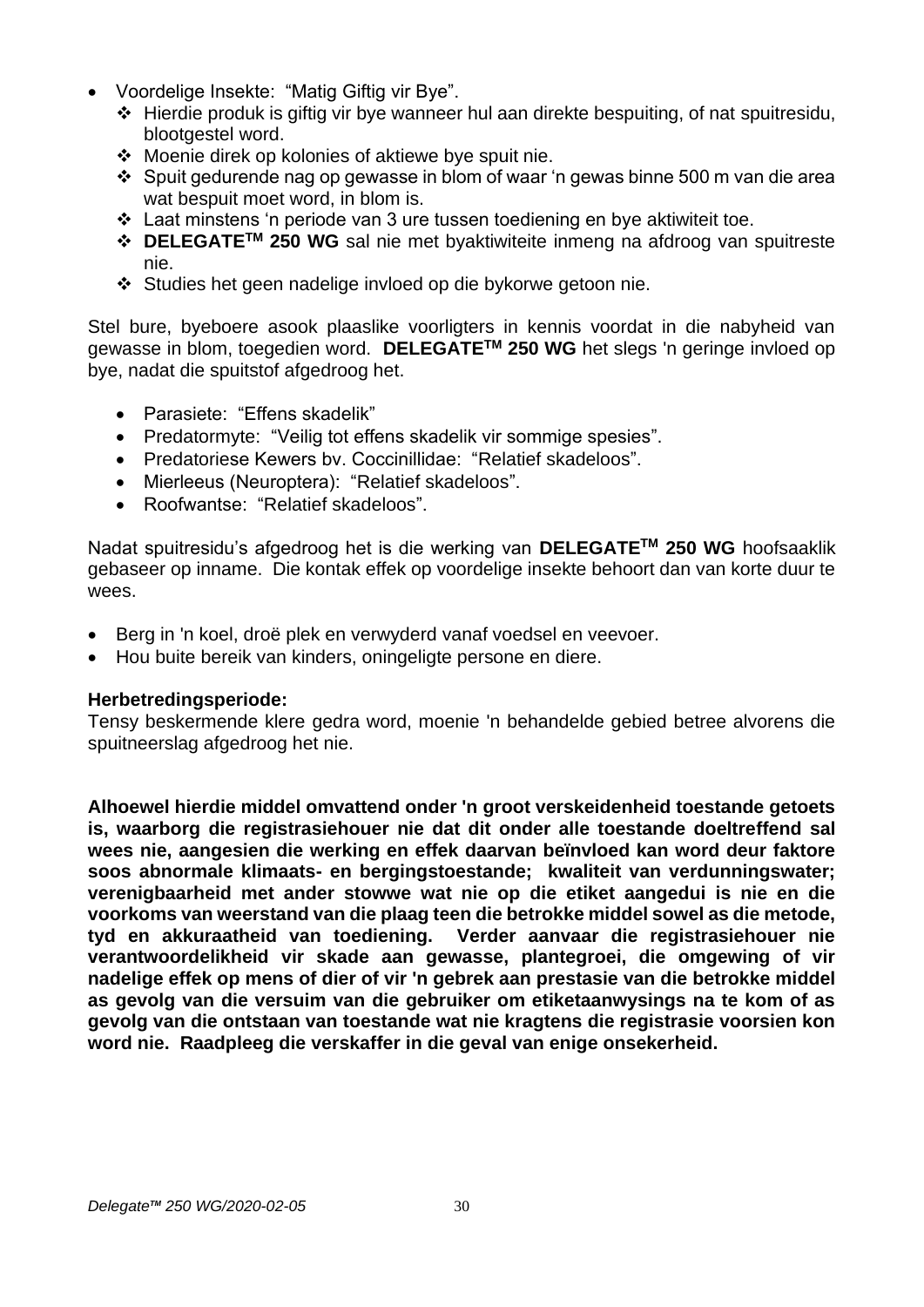## **VOORSORGMAATREëLS**

Berg altyd in die oorspronklike ge-etiketeerde houer. Die houer moet toe wees en moet in 'n droë, koel, goed geventileerde stoorplek geberg word, wat te alle tye gesluit is. Berg verwyderd van voedsel en voer.

Vermy die inaseming van sproeinewel.

Was met water en seep in geval van toevallige kontak met vel.

Dra handskoene en 'n gesigskerm wanneer hanteer word.

Vermy vel- en oogkontaminasie. In geval van toevallige oogkontak, spoel oë met lopende water vir ongeveer 15 minute. Verkry mediese hulp indien oogirritasie nie sou opklaar nie.

Moenie eet, drink of rook terwyl gemeng of toegedien word nie.

Tydens vermenging of toediening moet die hande en gesig altyd gewas word voordat geëet, gedrink, gerook of die toilet besoek word.

Vermy wegdrywing van spuitnewel na aangrensende gewasse, weidings, riviere of damme.

Maak alle toerusting skoon voordat vir ander middels gebruik word en gooi spoelwater weg in reeds gespuite area waar dit nie gewasse, weiding, riviere, damme en waterbronne sal besoedel nie.

Ledig houers deur dit vir ongeveer 30 sekondes omgekeer te hou totdat die uitvloei van die inhoud tot 'n stadige drup verlangsaam. Spoel die leë houer daarna drie maal uit met water gelykstaande aan ongeveer 10 % van die volume van die houer en voeg die spoelwater by die inhoud van die spuittenk. Vernietig die leë houer deur gate in te kap, plat te slaan en te begrawe. Moet nooit leë houers vir enige ander doel aanwend nie.

Voorkom die besoedeling van kos, voedingstowwe, drinkwater en eetgerei tydens opberging, hantering en wegdoening.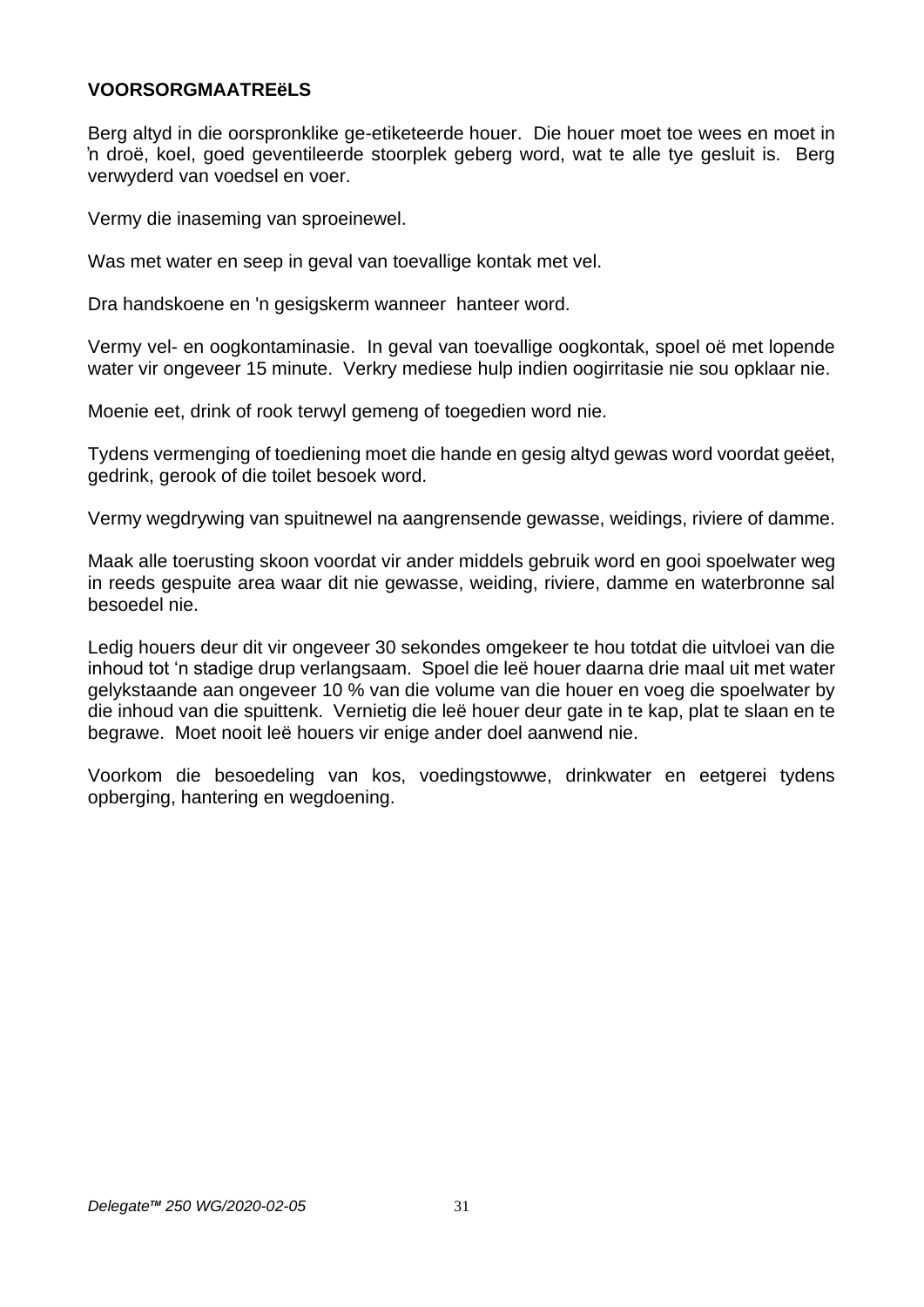# **LUGTOEDIENING**

**DELEGATETM 250 WG** kan slegs deur 'n geregistreerde Lugbespuitingsoperateur met 'n korrek gekalibreerde, geregistreerde vliegtuig volgens die instruksies van SANS 10118 (Aerial Application of Agricultural Pesticides) uit die lug bespuit word. Verseker dat die spuitmengsel eweredig oor die teikenarea versprei word, en die verlies aan spuitmengsel tydens toediening tot 'n minimum beperk word. Dit is daarom belangrik om aan die volgende vereistes te voldoen:

- Volume: 'n Spuitmengsel volume van 30 liter per ha word aanbeveel. Hierdie produk is nie teen 'n verlaagde volume getoets nie. Die registrasiehouer kan nie effektiwiteit waarborg, of verantwoordelik gehou word vir enige nadelige effekte indien hierdie produk teen 'n laer volume, as hierbo aanbeveel, toegedien word nie.
- Druppel bedekking: 30 40 druppels per cm² moet op die teikenarea herwin word.
- Druppelgrootte: 'n Druppelspektrum met 'n VMD van 250 tot 280 mikrons word aanbeveel. Beperk die produksie van druppels kleiner as 150 mikrons (hoë drywing en verdampingspotensiaal) tot 'n minimum.
- Vlieghoogte: Handhaaf die hoogte van die spuitbalk bo die teiken op 3 tot 4 meter. Moet nie spuit wanneer die vliegtuig duik, uitklim of draai nie.
- Gebruik geskikte atomiseringsapparaat wat die vereiste druppelgrootte en bedekking sal produseer, maar die minste verlies van produk verseker. Die spuitstelsel moet 'n druppelspektrum met die kleinste moontlike Relatiewe Span produseer.
- Plaas al die atomiseerders in die binneste 60 tot 75 % van die vlerkspan om te verhoed dat druppels binne-in die vlerkpuntvorteks beweeg.
- Die verskil in temperatuur tussen die nat- en droëboltermometer van 'n swaaihigrometer, moet nie 8°C oorskry nie.
- Stop besputing indien die windspoed 15 km/h oorskry.
- Stop bespuiting tydens turbulente, onstabiele en droë toestande gedurende die hitte van die dag.
- Bespuiting onder temperatuur inversie toestande (deur bo of binne die inversie laag te spuit) en/of hoë lugvog toestande (relatiewe humiditeit 80 % en meer) mag tot volgende probleme aanleiding gee:
	- verlaagde effektiwiteit aangesien die druppels as 'n wolk in die lug bly hang en moontlik verdamp (onvoldoende bedekking op teiken),
	- skade aan nie-teiken gewasse of sensitiewe areas as gevolg van wegdrywing van die spuitwolk na nie-teiken area.
- Verseker dat die Lugbespuitingsoperateur presies weet watter lande bespuit moet word.

Dit is noodsaaklik om 'n versekering van die Lugbespuitingsoperateur te verkry dat aan al die bogenoemde vereistes voldoen sal word en dat data van belang in 'n logboek saamgevat is vir toekomstige verwysing.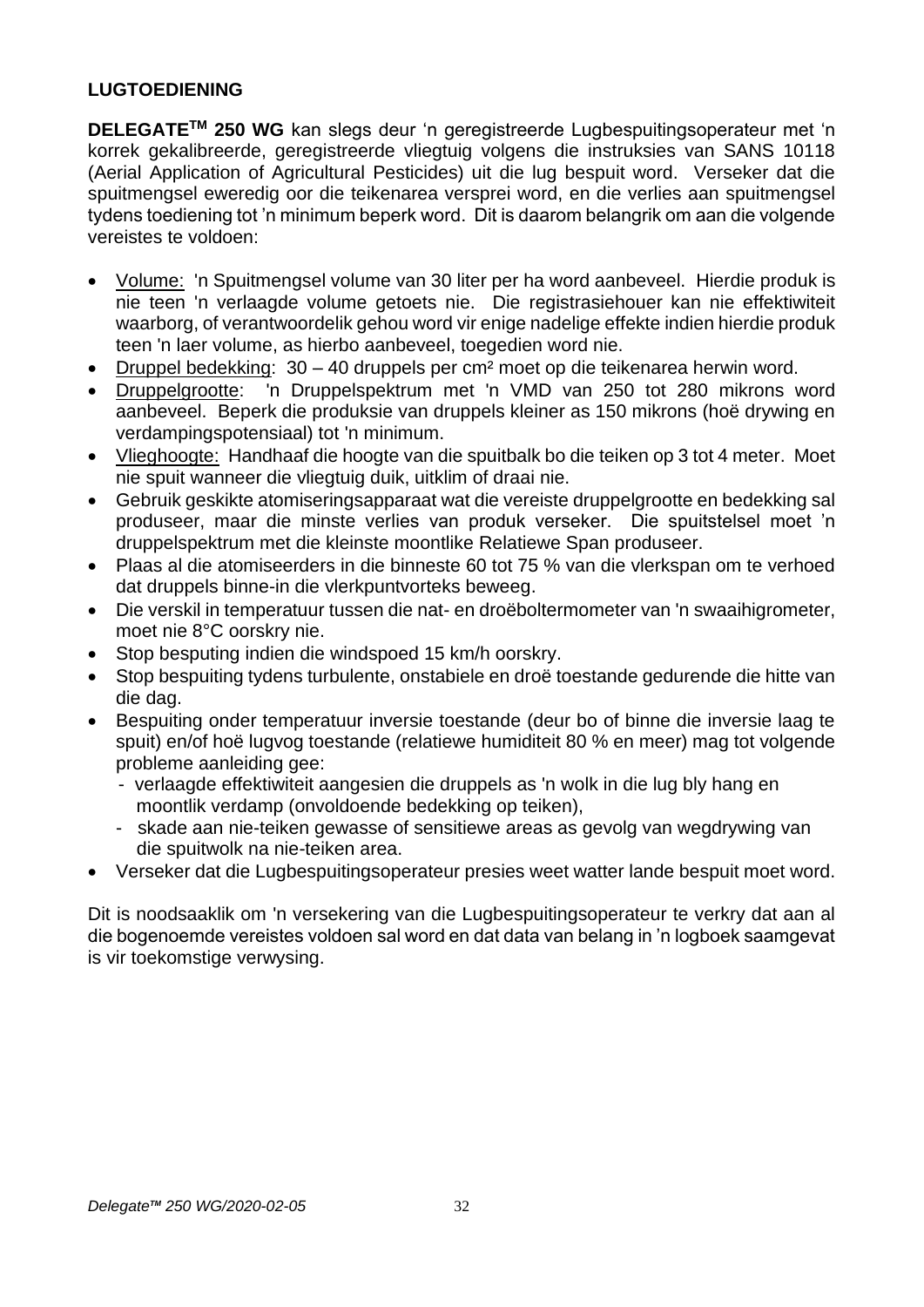#### **GEBRUIKSAANWYSINGS: Gebruik slegs soos aangedui.**

**DELEGATETM 250 WG** is 'n water dispergeerbare korrel, wat vooraf met water vermeng moet word om deur middel van konvensionele spuitapparaat as looftoedienings op plante toegedien te word.

**DELEGATETM 250 WG** werk deur middel van kontak aksie en inname. Larwes wat blootgestel word aan die produk hou dadelik op om te voed, maar dit mag tot drie (3) dae neem voor mortaliteit intree. Goeie bedekking van die teikenarea is belangrik.

#### **Weerstandsbestuur van insekmiddels**

Insekdoders word geklassifiseer op grond van hul werkingswyse. ("Mode of Action"). **DELEGATETM 250 WG** is geklassifiseer as 'n spinosin (IRAC subgroep 5) insekdoder. Moenie **DELEGATETM 250 WG** meer as vier (4) maal op enige gewas per seisoen toedien nie. Gebruik insekdoders van 'n ander chemiese groep indien meer as vier (4) toedienings benodig word.

Enige insekpopulasie mag individue met 'n natuurlike weerstand teen **DELEGATETM 250 WG** of ander insekdoders binne dieselfde chemiese groep insluit. Indien **DELEGATETM 250 WG**, of insekdoders van dieselfde chemiese groep, herhaaldelik oor lang periodes, of teen opeenvolgende generasies van insekte aangewend word, sal die weerstandbiedende individue uiteindelik oorheersend in die populasie voorkom. Hierdie weerstandbiedende insekte sal nie deur **DELEGATETM 250 WG**, of ander insekdoders binne dieselfde chemiese groep, beheer word nie. Plaaslike kundiges moet oor 'n weerstandstrategie of oor aanbevelings in die verband geraadpleeg word. Dit is bekend dat weerstand van insekte en myte teen insek- en mytdoders ook as gevolg van verhoogde metabolisme, verlaagde penetrasie of veranderde gedragspatroon kan ontstaan. Hierdie tipe weerstand hou nie verband met enige werkingswyse-klassifikasie nie, maar sal spesifiek wees tot 'n bepaalde middel of chemiese groepering. Ten spyte van bogenoemde, bly die afwisseling van middels tussen verskillende chemiese groepe steeds 'n lewensvatbare antiweerstandstegniek.

Om insekweerstand te vertraag

- Vermy die eksklusiewe gebruik van insekdoders van dieselfde subgroep.
- Moenie insekdoders teen laer dosisse, as wat op die etiket voorgeskryf word, aanwend nie.
- Rig toedienings verkieslik en waar enigsins moontlik, teen die jonger larwale- of die eierstadium van 'n betrokke plaag.
- Sluit ook ander bewese landboukundige of biologiese beheerpraktyke by geïntetreerde plaagbestuursprogramme in.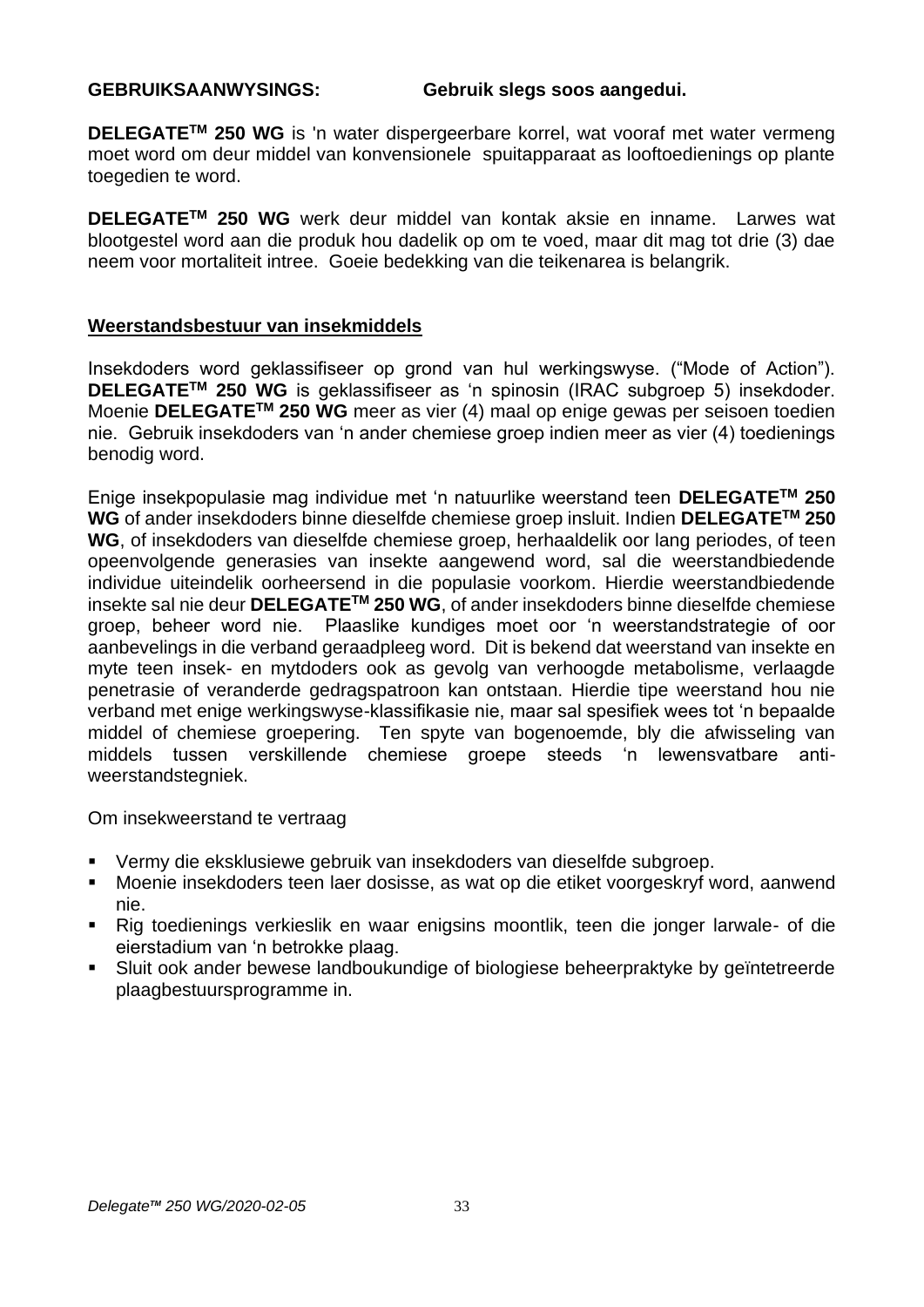# **Geïntegreerde Plaagbestuursprogram (GPB)**

**DELEGATETM 250 WG** kan in GPB programme van verskeie gewasse aanbeveel word, veral waar die voorkoms van plae gemonitor word en toedienings eers oorweeg word wanneer die ekonomiese drempelwaarde vir die plaag op die betrokke gewas bereik is. Behalwe dat **DELEGATETM 250 WG** die plae wat as voedselbron vir voordelige insekte dien, beheer, het **DELEGATETM 250 WG** wat binne GLP aangewend word, nie 'n beduidende nadelige invloed op parasitiese en predatoriese insekte en myte soos skilpadkewers, goudogies, roofwantse, predatoriese myte ens. nie. Alhoewel **DELEGATETM 250 WG** as "skadelik' vir parasiete geklassifiseer word, het veldstudies getoon dat populasies weer vinnig na bespuiting herstel.

Indien **DELEGATETM 250 WG** met ander insekdoders, wat die selektiwiteit van **DELEGATETM 250 WG** ten opsigte van die voordelige insekte benadeel, gemeng word, sal die voordeel van **DELEGATETM 250 WG** in die GPB program nie ten volle benut kan word nie.

# **Menginstruksies:**

#### **DELEGATETM 250 WG alleen:**

Vul die spuittenk tot die helfte van die totale volume water benodig. Voeg die verlangde hoeveelheid **DELEGATETM 250 WG** in die spuittenk terwyl die water aanhoudend geroer word en die tenk verder tot die verlangde volume aangevul word. Handhaaf roering gedurende bespuiting om univorme verspreiding van die middel in die tenk te verseker. Vermy die terugvloei van water of spuitmengsel na die waterbron.

# **Mengbaarheid, pH en tenkvermenging:**

Moenie **DELEGATETM 250 WG** met modderige water vermeng nie. Alhoewel pH van spuitmengsels nie 'n invloed op die aanvanklike uitklopwerking van **DELEGATETM 250 WG** het nie, sal spuitmengsels met 'n lae pH waarde (< pH 5) die residuele werking van **DELEGATETM 250 WG** benadeel. Buffer-middels is oor die algemeen nie nodig nie. Versuringsmiddels of produkte wat die spuitmengsel tot onder pH 5 sal versuur (bv. Fosfonate, hoë konsentrasies van blaarvoedings, ens.) moet vermy word of terug gebuffer word tot pH 5 - 8. Optimum werking van **DELEGATETM 250 WG** word by pH 5 - 8 verkry.

Die mengbaarheid mag beïnvloed word deur die formulasie van die ander produkte asook die kwaliteit van die water. Indien die mengbaarheid onbekend is moet 'n fisiese mengbaarheidstoets op klein skaal, in die regte verhoudings, gedoen word alvorens die middels in die tenk gevoeg word.

**DELEGATETM 250 WG** is mengbaar met ligte en medium smalbestek minerale olie op sitrus. Raadpleeg die minerale olie etikette aangaande hul gebruik.

In die geval van blaarvoedings moet 'n afsonderlike verenigbaarheidstoets vir elke tipe blaarvoedingsproduk, in die betrokke water gedoen word.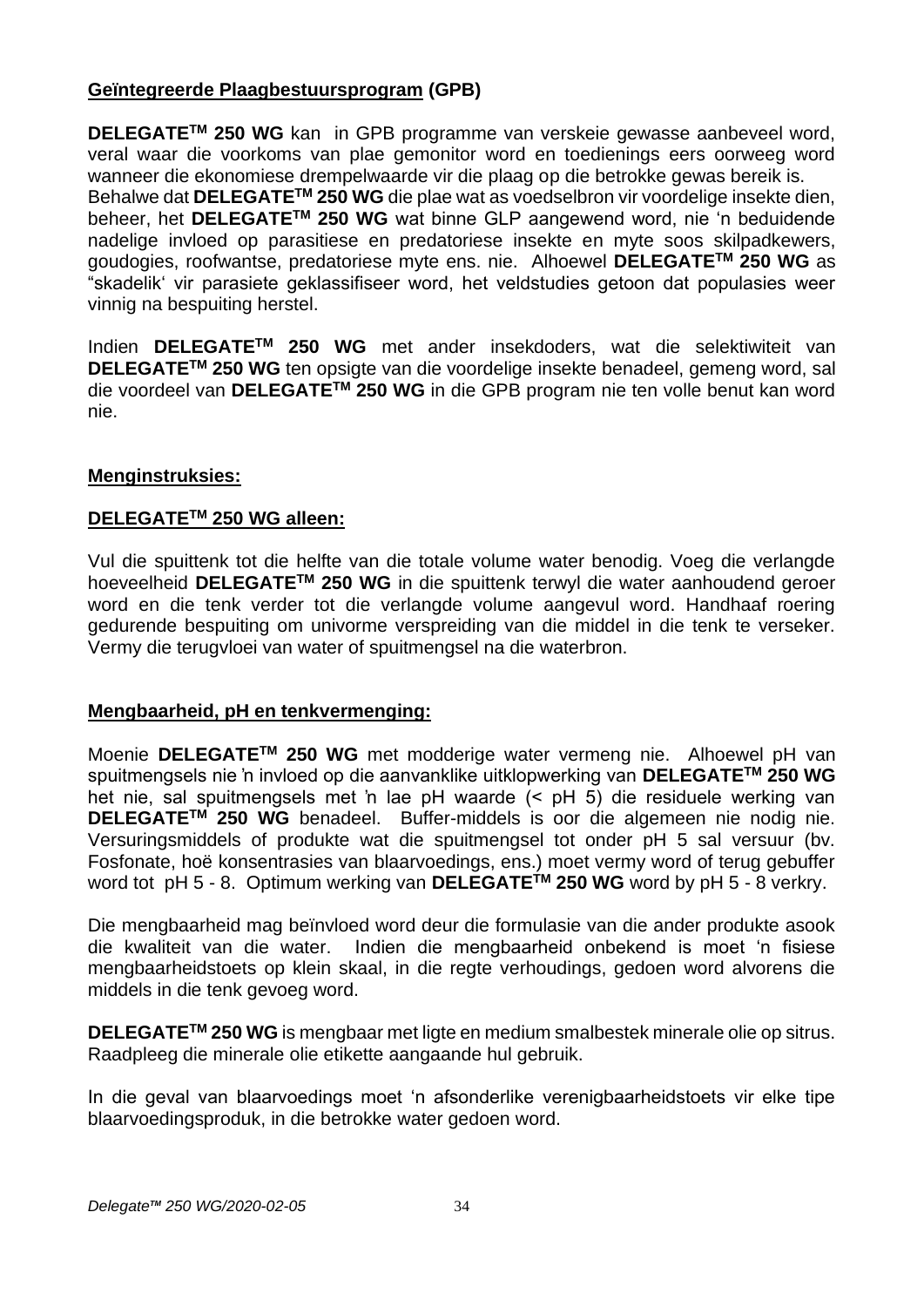In die geval van tenkmengsels word hewige en deurlopende roering tydens vermenging, vulling en toediening vereis. Terugvloeipype met sywaartse uitlate op die bodem van die tenk, verskaf normaalweg die mees doeltreffendste roering. Om die vorming van skuim te beperk, moet enige aksie wat die vermenging van lug met die spuitmengsel veroorsaak, voorkom word.

# **Mengvolgorde vir Tenkmengsels:**

Vul spuittenk tot ongeveer 'n kwart van totale volume spuitwater verlang. Terwyl die inhoud van die spuittenk geroer word, voeg die verskillende formulasiesoorte in volgorde soos hieronder genoem, by die spuitwater in die tenk. Na byvoeging van elke produk, laat voldoende tyd vir volledige vermenging en verspreiding toe, voordat die volgende produk bygevoeg word. Laat addisionele meng- en dispergeringstyd vir waterdispergeerbare produkte toe.

Meng verskillende formulasie in die volgende volgorde:

- 1. Meng **DELEGATETM 250 WG** vooraf met water alvorens dit in die half-vol spuittenk gevoeg word. Terwyl voortdurend geroer word, vul die spuittenk tot driekwart van die totale volume verlang en voeg dan die ander formulasies soos volg by:
- 2. Water dispergeerbare korrels (WG) (Na vooraf vermenging met water).
- 3. Benatbare poeiers (WP) of waterdispergeerbare poeiers (WS) (Na vooraf vermenging met water).
- 4. Suspensie konsentrate (SC).
- 5. Ge-enkapsuleerde suspensies (CS).
- 6. Emulgeerbare konsentrate (EC) of emulsies (olie in water konsentrate) (EW).
- 7. Blaarvoedingsmiddels na vooraf vermenging met water.

Terwyl deurlopend geroer word, vul tenk tot verlangde volume. Hou die inhoud van die tenk in roering vir die volle duur van vermenging en bespuiting. In geval van 'n spuitonderbreking terwyl die tenk nog nie leeg is nie, moet die spuitmengsel eers weer deur deeglike roering in suspensie gebring word, voordat bespuiting hervat word. 'n Terugvloei pyp met sywaartse uitlate op die bodem van die spuittenk is baie geskik vir die doel.

# **Voorafvermenging**

Dispergeerbare korrel (WG) en benatbare poeier (WP) formulasies kan vooraf met water tot 'n pasta vermeng word en deur maas sif, by die spuitwater gevoeg word. Die prosedure verleen sodoende 'n goeie aanvanklike dispergering van die formulasie soorte.

**REëNVASTHEID:** Vermy toedienings indien reën binne 6 ure na toediening verwag word.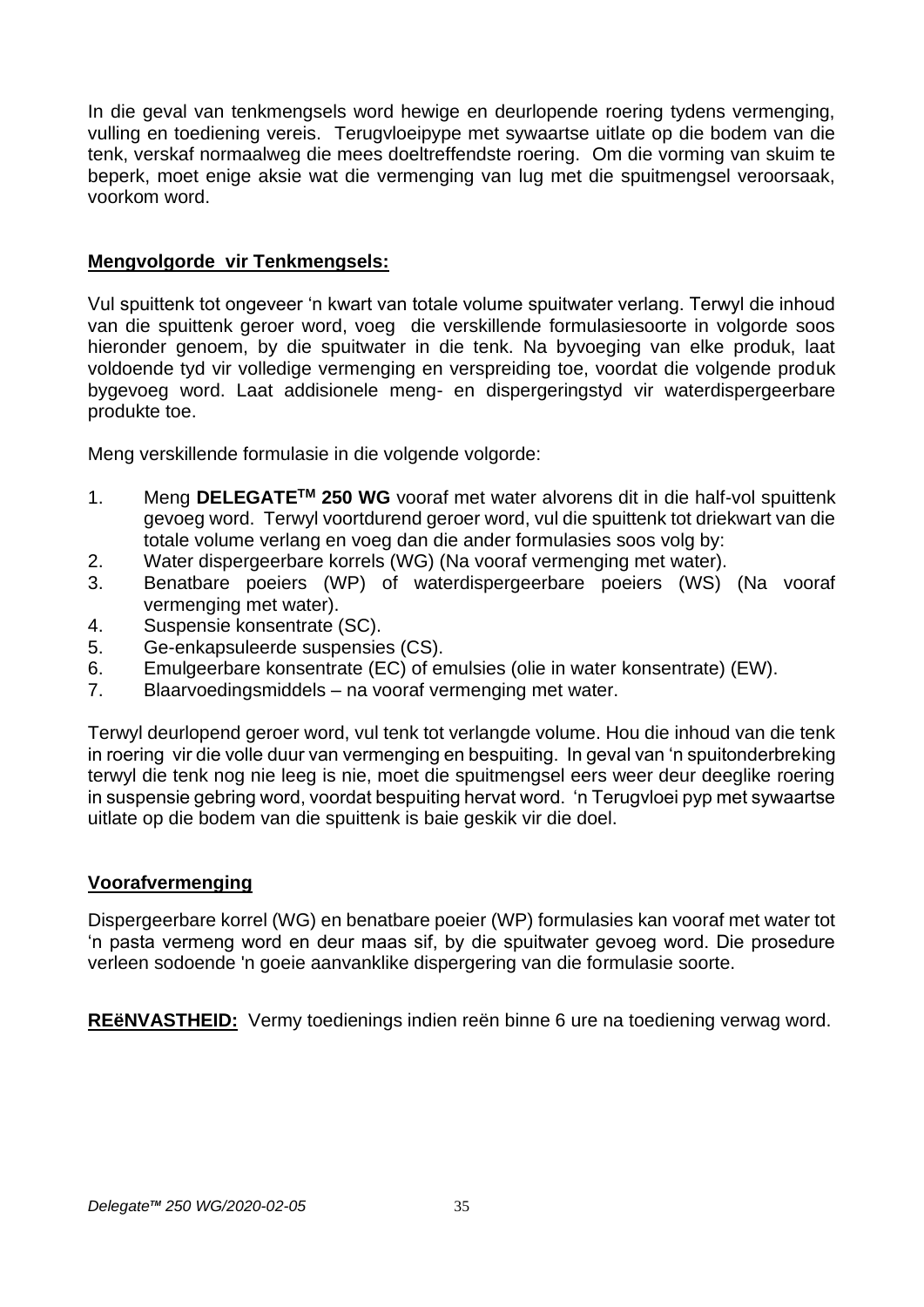# **TOEDIENING**

Deur gebruik te maak van behoorlike toedieningstegnieke word verseker dat deeglike bedekking verkry word en die regte dosisse van **DELEGATETM 250 WG** per ha toegedien word om optimum beheer van insekplae te verseker. Vir die doeltreffende toediening van **DELEGATETM 250 WG** en goeie bedekking van die gewas, moet die volgende faktore in aanmerking geneem word: Die regte grondspoed en kalibrasie, sowel as windspoed, plantgrootte en digtheid van die blaredek.

#### **Toediening op rygewasse:**

Gebruik konvensionele grondspuittoerusting wat gekalibreer is om deeglike bedekking van die teikengewas te verseker. Stel die spuitbalk en spuitkoppe so op dat univorme bedekking van die teikengewas verseker word. Om behoorlike bedekking onder sekere toestande te verseker, mag valarms nodig wees. Maak gebruik van holkeël spuitkoppe, gespasieer op die regte hoogte en spuitbalk tussenspasies vir optimale resultate. Volg die instruksies van spuitpompvervaardigers in die verband.

#### **Toediening op Vrugtebome:**

Gebruik konvensionele boordspuit toerusting wat op korrekte wyse gekalibreer is om deeglike bedekking van die teikengewas en korrekte dosis per ha te verseker.

**Sagtevrugtebome: DELEGATETM 250 WG** moet op sagtevrugtebome toegedien word deur gebruik te maak van toerusting en toedieningsmetodes wat sal verseker dat deeglike bedekking van die teikenarea verkry word. Behalwe waar hoëvolume bespuitings spesifiek aanbeveel word, mag laevolume toedienings oorweeg word (maks 4x), op voorwaarde dat die toerusting geskik is of aangepas is vir laevolume toediening, en dat toestande geskik is vir optimale bedekking van die teikenarea.

Die dosis per ha moet volgens die formule vir *"Hoë volume benodig" (*HVB) bereken word deur van "*Unrath se formule*" vir "*Boomry Volume*" (BRV) gebruik te maak.

BRV = Boomhoogte (BH)\* x Boomwydte (BW)\* x 937 = HVB in liters per ha

Afstand tussen Rye (RW)

\*(Boomhoogte en Boomwydte moet gedurende die somer, wanneer bome in volblad is, bepaal word.)

Voorgestelde toedieningsvolumes (TV) by verskillende groeistadiums en die formule vir die berekening van dosis per ha, gebaseer op Hoëvolume Behoefte (HVB)

| Groeistadium                                       | Toedieningsvolume   |
|----------------------------------------------------|---------------------|
| Bot tot Volblom                                    | 60 % x HVB          |
| 75 % Blomblaarval tot Een Maand Later (Midseisoen) | 80 % x HVB          |
| Midseisoen tot Na-oes, Voor Blaarval               | 100 $\% \times$ HVB |

Dosis per ha =  $\frac{HVB (l/ha) \times Dosis / 100l}{H}$ 

100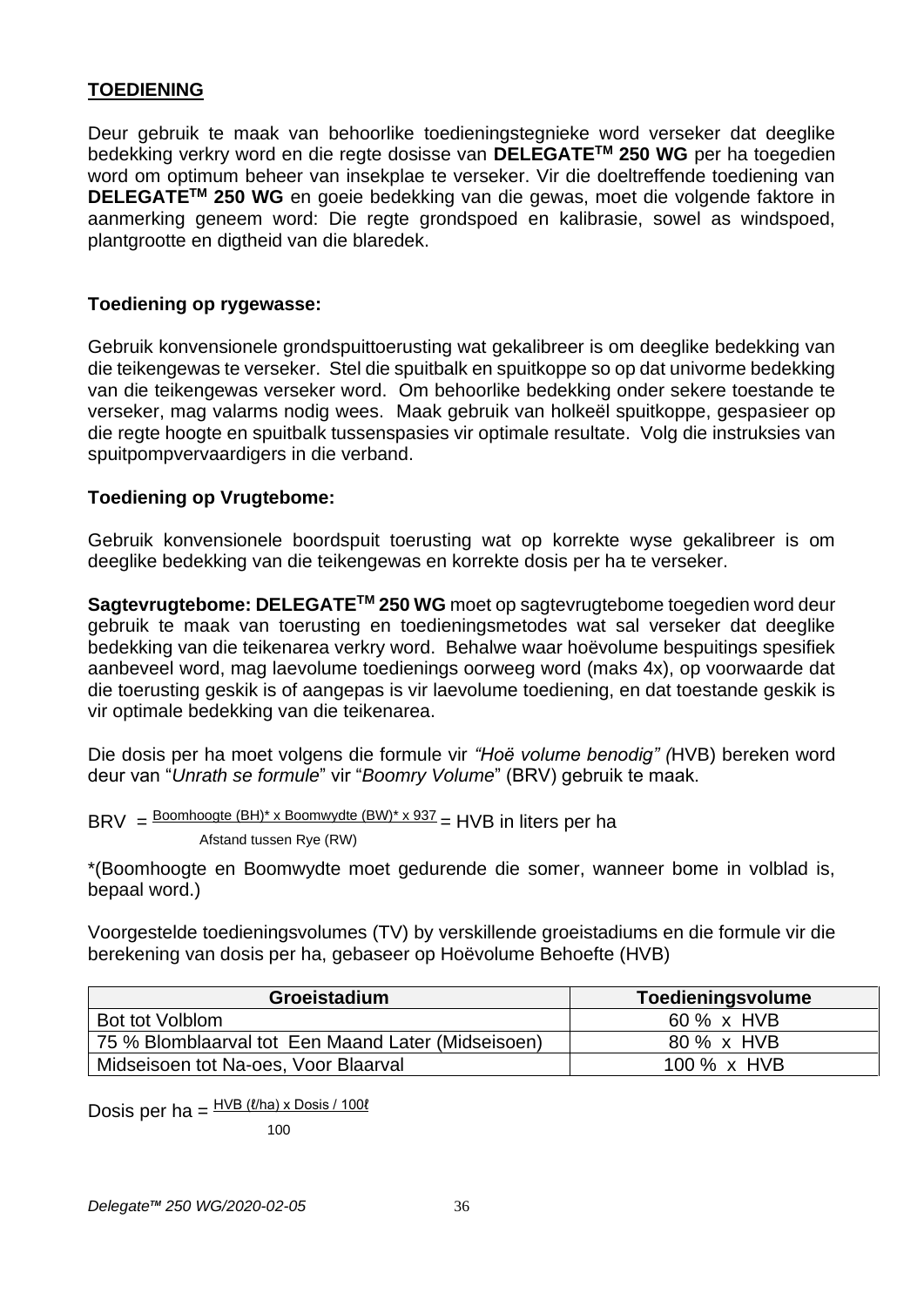# **Toediening op Tafeldruiwe:**

**DELEGATETM 250 WG** moet in hoë volume op tafeldruiwe toegedien word. Die hoeveelheid **DELEGATETM 250 WG** per ha moet verkieslik volgens die hoë volume behoefte, vir 'n bepaalde groeistadium, bepaal word. Die volgende kan as riglyne dien:

| Groeistadium                       | Voorgestelde volume spuitstof per ha vir<br>Hoëvolume toediening |
|------------------------------------|------------------------------------------------------------------|
| 2,5 cm tot 25 cm lootlengte        | $500 - 750 \ell$                                                 |
| 25 cm Lootlengte tot net voor blom | $750 - 1000 \ell$                                                |
| Blom tot ertjie korrel stadium     | 1000 - 1200 $\ell$                                               |
| Ertijekorrel stadium tot oes       | 1200 - 1500 $\ell$                                               |

|                           | <b>DOSIS/100 &amp;</b> |                                             |
|---------------------------|------------------------|---------------------------------------------|
| <b>GEWAS/PLAAG</b>        | <b>WATER</b>           | <b>OPMERKINGS</b>                           |
| <b>AARTAPPELS</b>         |                        |                                             |
| Aartappelmot larf         | 150 g/ha               | Dien toe in 'n spuitprogram as 'n volle     |
| (Phthorimaea aperculella) | ('n Geregistreerde     | dekbespuiting teen 500 - 1000<br>$\ell$ /ha |
| Aartappelmyner            | benatter mag           | spuitmengsel elke 7 - 10 dae.               |
| (Liriomyza huidobrensis)  | bygevoeg word          |                                             |
|                           | indien nodig)          | Begin toedien wanneer plae vir die eerste   |
|                           |                        | opgemerk<br><b>of</b><br>maal<br>word<br>as |
|                           |                        | opvolgbespuitings in 'n spuitprogram na     |
| Tamatieblaarmyner mot     | $200$ g/ha             | nie-verwante insekdoders soos in anti-      |
| (Tuta absoluta)           | ('n Geregistreerde     | weerstandsprogramme vereis word. Dien       |
|                           | benatter mag           | minimum van twee opeenvolgende<br>'n        |
|                           | bygevoeg word          | bespuitings met DELEGATE™ 250 WG toe        |
|                           | indien nodig)          | om doeltreffende beheer van plae te         |
|                           |                        | verseker. Die volume spuitmengsel per ha    |
|                           |                        | word bepaal deur die plantgrootte en        |
|                           |                        | digtheid van die blaredek. Begin met 'n     |
|                           |                        | minimum van 500 l/ha spuitmengsel op        |
|                           |                        | jong plante en verhoog die volume tot 'n    |
|                           |                        | maksimum van 1000 l/ha namate die           |
|                           |                        | planthoogte en digtheid van die blaredek    |
|                           |                        | toeneem.                                    |
|                           |                        | Gebruik die korter interval van 7 dae waar  |
|                           |                        | die populasiedruk hoog is of wanneer        |
|                           |                        | omgewingstoestande die plaag bevorder       |
|                           |                        | bv. gedurende somermaande of waar           |
|                           |                        | natuurlike vyande total afwesig is.         |
|                           |                        |                                             |
|                           |                        |                                             |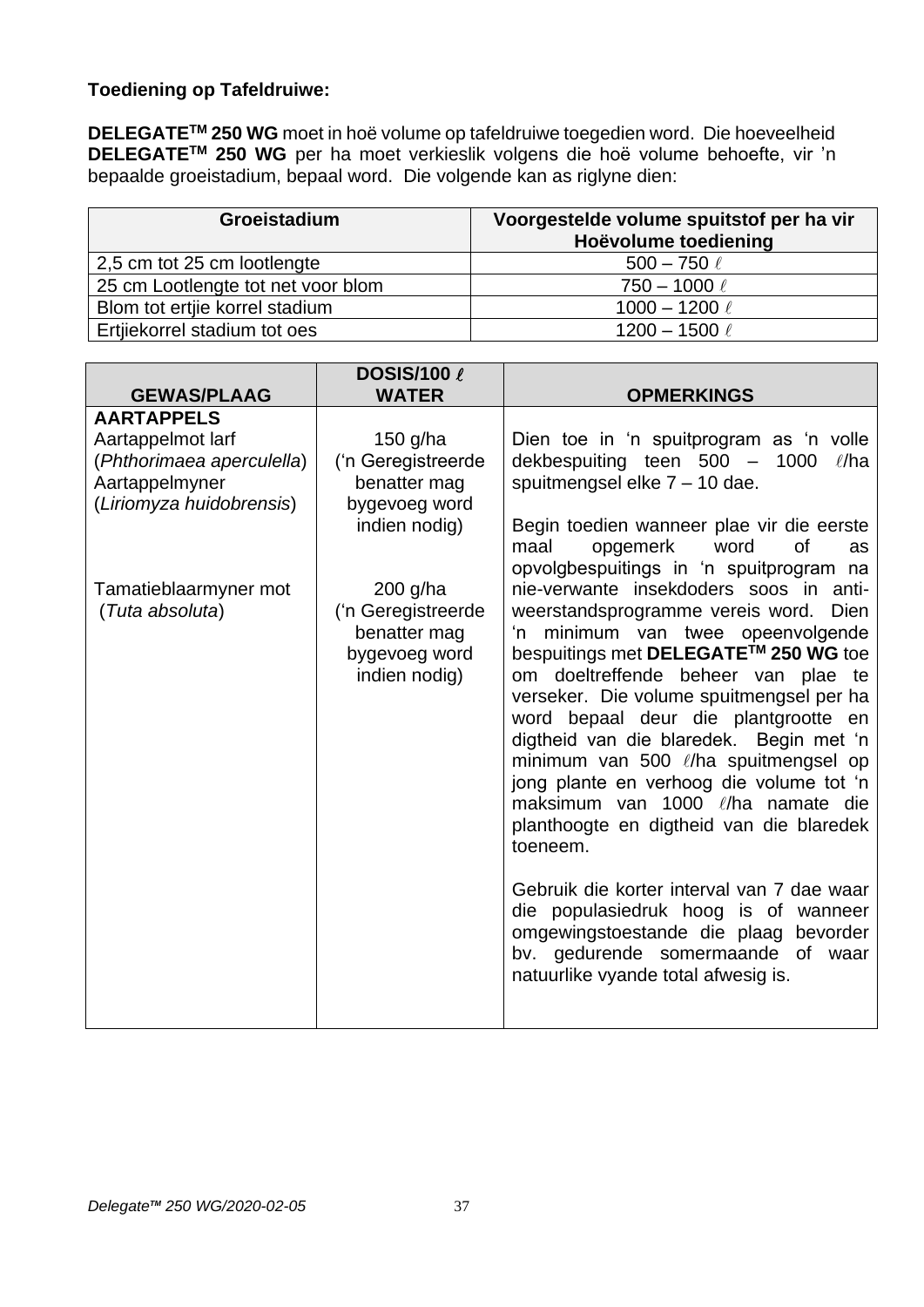|                                                 | <b>DOSIS/100 &amp;</b> |                                                                                                                                                                                                                                                                                                                                                                                                                                                                                                                                                                     |
|-------------------------------------------------|------------------------|---------------------------------------------------------------------------------------------------------------------------------------------------------------------------------------------------------------------------------------------------------------------------------------------------------------------------------------------------------------------------------------------------------------------------------------------------------------------------------------------------------------------------------------------------------------------|
| <b>GEWAS/PLAAG</b>                              | <b>WATER</b>           | <b>OPMERKINGS</b>                                                                                                                                                                                                                                                                                                                                                                                                                                                                                                                                                   |
| <b>AARTAPPELS (verv.)</b>                       |                        | Vir<br>die<br>doeleindes<br>'n<br>van<br>DELEGATE™<br>weerstandstrategie<br>moet<br>250 WG in nie<br>meer as vier<br>(4)<br>opeenvolgende bespuitings, binne enige<br>periode van 28 dae toegedien word nie.<br>Wissel DELEGATE™ 250 WG in die<br>spuitprogram<br>af<br>met<br>nie-verwante<br>insekdoders vir minstens die duur van een<br>Moenie<br>generasie van die plaag.<br>DELEGATE <sup>™</sup> 250 WG in meer as 'n totaal<br>van vier (4) bespuitings per aanplanting<br>aanwend nie.<br>Erd rye minstens tweekeer per groeiseisoen<br>op (aartappelmot). |
| <b>AVOKADO'S</b>                                |                        |                                                                                                                                                                                                                                                                                                                                                                                                                                                                                                                                                                     |
| Blaaspootjie<br>(Thripidae spp)                 | 10 <sub>g</sub>        | Begin met toediening sodra blaaspootjies<br>waargeneem word. Dien toe as 'n ligte<br>dekbespuiting. Deeglike bedekking van die<br>teikenarea<br>noodsaklik.<br>Herhaal<br>is<br>toediening indien nodig.                                                                                                                                                                                                                                                                                                                                                            |
| Valskodlingmot<br>(Thaumatotibia<br>leucotreta) | 20 <sub>g</sub>        | Dien DELEGATE™ 250 WG as 'n hoë<br>volume toediening toe wanneer Vals<br>Kodlingmot gewoonlik voorkom. Dien ten<br>minste 2 toedienings toe met $3 - 4$ weke<br>Begin toedienings $2 - 3$<br>tussenposes.<br>maande voor oes of volgens monitering.<br>Gebruik<br>produkte<br>met<br>'n<br>ander<br>werkingswyse indien verdere toedienings<br>benodig word.                                                                                                                                                                                                        |
|                                                 |                        | Weerstandstrategie: Moet nie meer as<br>twee (2) opeenvolgende bespuitings van<br>DELEGATE™ 250 WG vir die beheer van<br>Blaaspootjies toedien nie. Moenie meer as<br>vier (4) maal per seisoen in enige blok<br>avokado's toedien nie. Wissel die gebruik<br>DELEGATE™ 250 WG af met<br>van<br>geregistreerde insekdoders wat 'n ander<br>werkingswyse het.                                                                                                                                                                                                        |
|                                                 |                        | <b>NOTA:</b> Vermy toedienings terwyl bye aktief<br>is in boord. Dien in die nag toe indien<br>toedienings in die periode nodig is.                                                                                                                                                                                                                                                                                                                                                                                                                                 |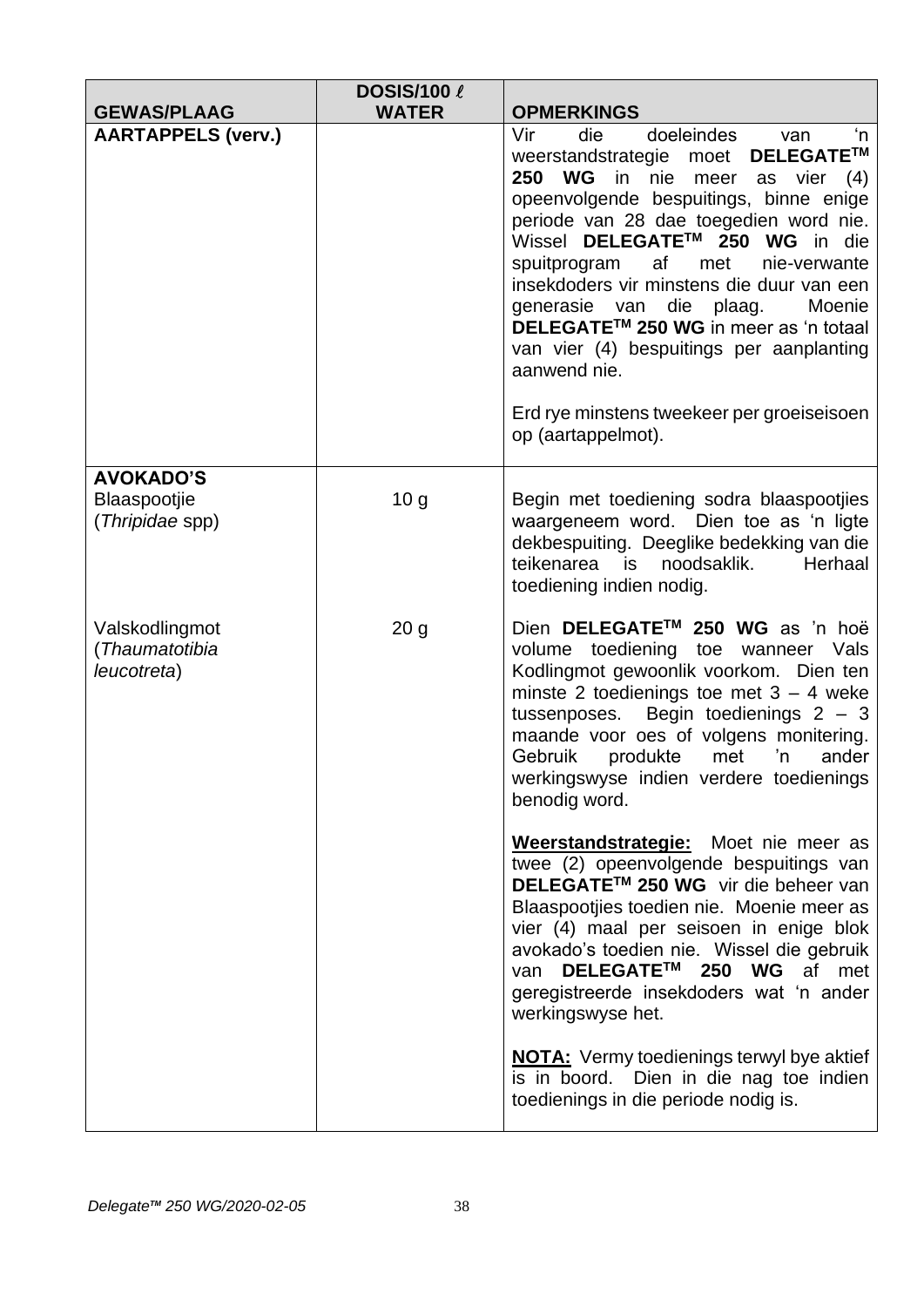| <b>GEWAS/PLAAG</b>                                                                                                                        | <b>DOSIS/100 &amp;</b><br><b>WATER</b> | <b>OPMERKINGS</b>                                                                                                                                                                                                                                                                                                                                                             |
|-------------------------------------------------------------------------------------------------------------------------------------------|----------------------------------------|-------------------------------------------------------------------------------------------------------------------------------------------------------------------------------------------------------------------------------------------------------------------------------------------------------------------------------------------------------------------------------|
| <b>BESSIES</b><br>Swartbessies,<br><b>Bloubessies, Aarbeie,</b><br>Booysenbessies,<br>Youngbessie en<br><b>Frambose</b><br>Afrika Bolwurm |                                        | DELEGATE™<br>250<br><b>Dien</b><br><b>WG</b>                                                                                                                                                                                                                                                                                                                                  |
| (Helicoverpa armigera)                                                                                                                    | 12 <sub>g</sub>                        | <b>as</b><br>'n<br>voldekbespuiting toe wanneer<br>erkende<br>verkenningsmetodes<br>aantoon<br>dat<br>die<br>plaaggetalle<br>die<br>voorgeskrewe<br>drempelwaarde bereik of oorskry.                                                                                                                                                                                          |
|                                                                                                                                           |                                        | DELEGATE™ 250 WG as enkel-<br>0f.<br>korrektiewe bespuiting teen bolwurm is<br>meer effektief teen jonger larwes.                                                                                                                                                                                                                                                             |
|                                                                                                                                           |                                        | Toediening<br>'n<br><b>Bolwurm</b><br>teen<br>sal<br>Blaaspootjie ook beheer.                                                                                                                                                                                                                                                                                                 |
| Blaaspootjie<br>Verskeie spesies<br>insluitend spesie<br>"Western Flower Thrip"<br>(Frankliniella occidentalis)                           | 10 <sub>g</sub>                        | Begin met toediening sodra blaaspootjies<br>waargeneem word. Dien toe as 'n ligte<br>dekbespuiting. Deeglike bedekking van die<br>teikenarea<br>noodsaklik.<br>Herhaal<br>is<br>toediening indien nodig.                                                                                                                                                                      |
|                                                                                                                                           |                                        | Weerstandstrategie:<br>Moet nie meer as<br>opeenvolgende<br>bespuitings<br>twee<br>van<br>DELEGATE™ 250 WG vir die beheer van<br>Blaaspootjies toedien nie. Moenie meer as<br>drie (3) maal per seisoen in enige blok<br>toedien nie.<br>Wissel die gebruik van<br>DELEGATE™<br>250<br><b>WG</b><br>af<br>met<br>geregistreerde insekdoders wat 'n ander<br>werkingswyse het. |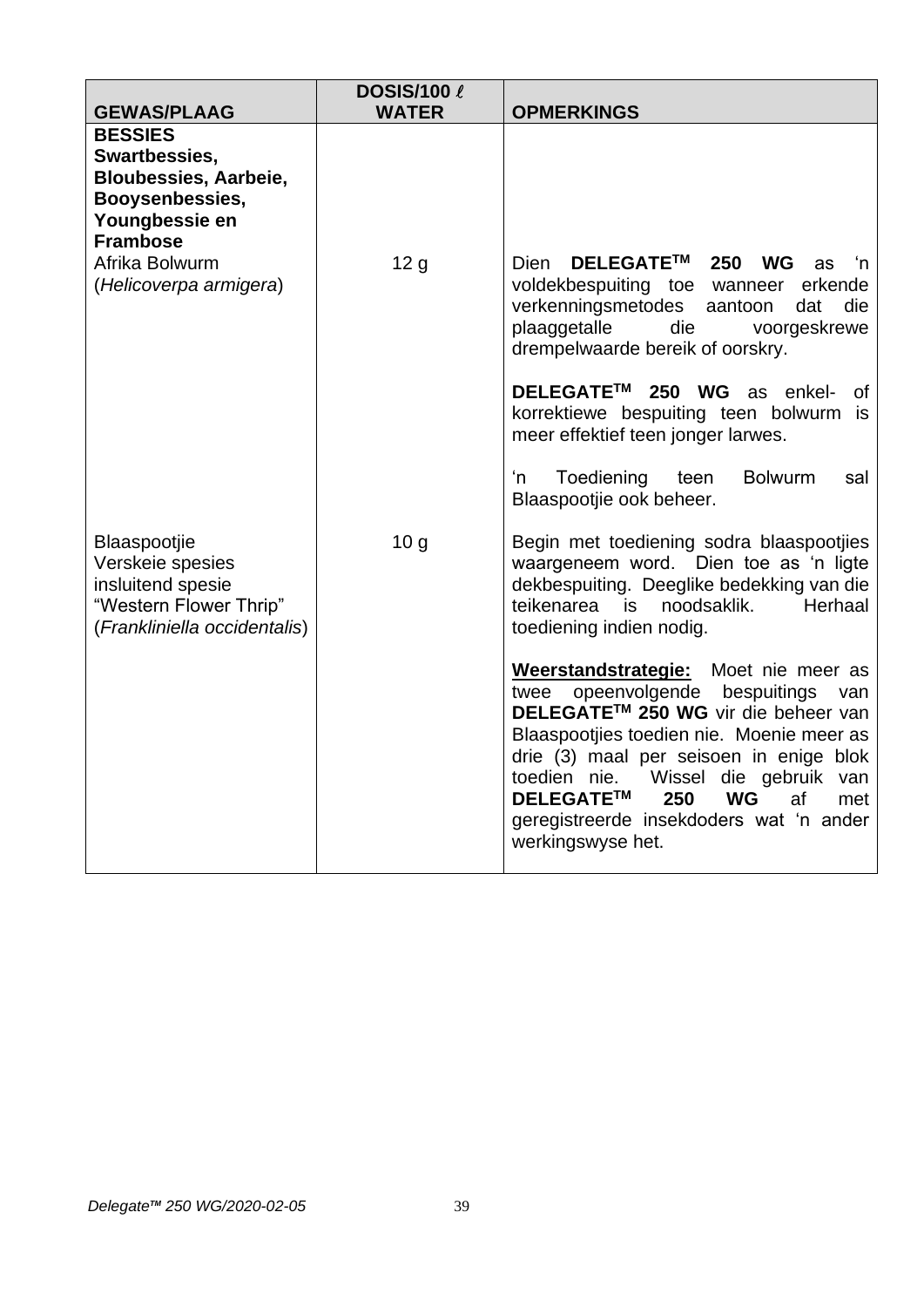| <b>GEWAS/PLAAG</b>                                                                                                                                                                                                                  | <b>DOSIS/100 &amp;</b><br><b>WATER</b> | <b>OPMERKINGS</b>                                                                                                                                                                                                                                                                                                                                                                                                                                                                                          |
|-------------------------------------------------------------------------------------------------------------------------------------------------------------------------------------------------------------------------------------|----------------------------------------|------------------------------------------------------------------------------------------------------------------------------------------------------------------------------------------------------------------------------------------------------------------------------------------------------------------------------------------------------------------------------------------------------------------------------------------------------------------------------------------------------------|
| <b>BOOMNEUTE</b><br>(Amandels,<br>Kasjoeneute,<br>Haselneute, Makadamia<br>neute, Pekanneute,<br>Pistachioneute,<br>Okkerneute,<br>Klapperneute,<br><b>Brasiliaanse neute en</b><br>Denneneute)<br>Blaaspootjie<br>Verskeie spesies | 10 <sub>q</sub>                        | Bespuitings vir Blaaspootjiebeheer moet<br>begin sodra die teenwoordigheid van<br>Blaaspootjies waargeneem word. Herhaal                                                                                                                                                                                                                                                                                                                                                                                   |
|                                                                                                                                                                                                                                     |                                        | toedienings indien nodig. Dien as 'n ligte<br>dekbespuiting toe en verseker deeglike<br>benatting van teikenarea.                                                                                                                                                                                                                                                                                                                                                                                          |
| Valskodlingmot<br>(Thaumatotibia<br>leucotreta)<br>Neutboorder<br>(Thaumatotibia<br>batrachopa)                                                                                                                                     | 20 <sub>g</sub>                        | <b>DELEGATE™</b><br>250<br><b>WG</b><br><b>Dien</b><br>as<br>'n<br>voldekbespuiting toe in die tydperk wanneer<br>infestasies verwag word, gewoonlik vanaf<br>begin November tot einde van Desember.<br>Erkende moniteringspraktyke moet gebruik<br>word om teenwoordigheid van plaag te<br>bepaal. Dien DELEGATE™ 250 WG twee<br>tot drie maal toe in hierdie tydperk. Indien<br>addisionele toedienings benodig<br>word,<br>'n<br>insekdoder<br>'n<br>met<br>ander<br>moet<br>werkingswyse gebruik word. |
|                                                                                                                                                                                                                                     |                                        | Weerstandsbestuur:<br>Moenie DELEGATE™ 250 WG meer as<br>drie<br>seisoen<br>Pekan-,<br>maal per<br>op<br>Makadamia of ander neutgewasse toedien<br>nie.                                                                                                                                                                                                                                                                                                                                                    |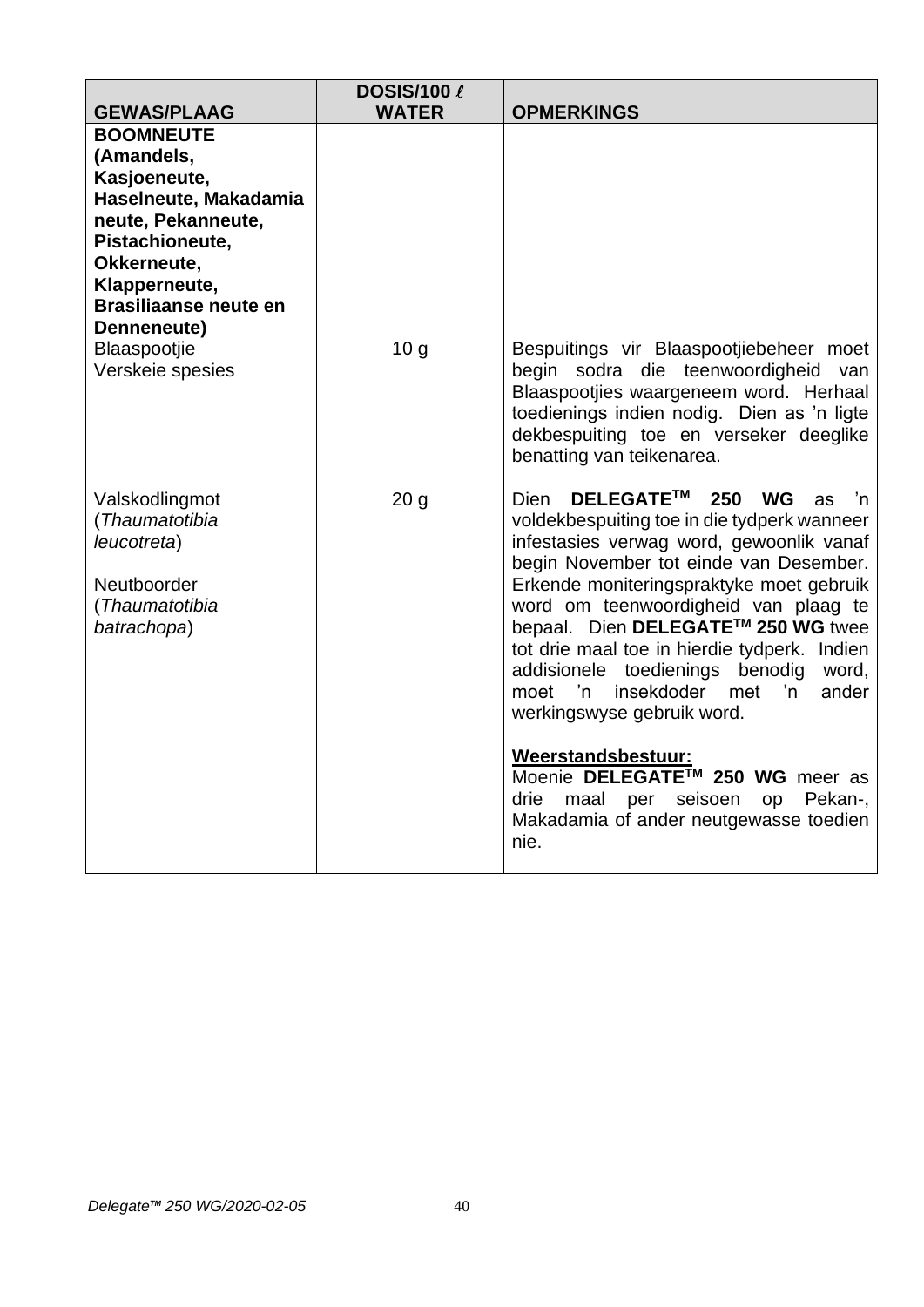| <b>GEWAS/PLAAG</b>                                                                                                                 | <b>DOSIS/100 &amp;</b><br><b>WATER</b> | <b>OPMERKINGS</b>                                                                                                                                                                                                                                                                                                   |
|------------------------------------------------------------------------------------------------------------------------------------|----------------------------------------|---------------------------------------------------------------------------------------------------------------------------------------------------------------------------------------------------------------------------------------------------------------------------------------------------------------------|
| <b>GRANATE</b><br><b>Blaaspootjies</b><br>Verskeie spesies<br>insluitend "Western<br>Flower Thrip"<br>(Frankliniella occidentalis) | 10 <sub>g</sub>                        | Begin met toediening sodra blaaspootjies<br>waargeneem word. Dien toe as 'n ligte<br>dekbespuiting. Deeglike bedekking van die<br>teikenarea is<br>noodsaaklik.<br>Herhaal<br>toediening indien nodig.                                                                                                              |
| Afrika Bolwurm<br>(Helicoverpa armigera)                                                                                           | 12 <sub>g</sub>                        | DELEGATE™<br>250<br><b>Dien</b><br><b>WG</b><br>as<br>'n<br>voldekbespuiting toe wanneer<br>erkende<br>verkenningsmetodes<br>aantoon<br>die<br>dat<br>plaaggetalle<br>die<br>voorgeskrewe<br>drempelwaarde bereik of oorskry.                                                                                       |
|                                                                                                                                    |                                        | Nota: DELEGATE™ 250 WG as enkel of<br>korrektiewe bespuiting teen bolwurms, is<br>meer effektief teen jonger larwes.<br>'n Toediening vir die beheer van Bolwurm<br>sal Blaaspootjies ook beheer.                                                                                                                   |
| Vals Kodlingmot<br>(Thaumatotibia<br>leucotreta)                                                                                   | 20 <sub>g</sub>                        | Dien toe as 'n hoë volume toediening<br>wanneer die plaag gewoonlik voorkom.<br>Dien ten minste 2 toedienings 3-4 weke uit<br>mekaar toe twee tot drie maande voor oes<br>soos verkenning mag aandui.<br>Indien<br>addisionele toedienings benodig word moet<br>produkte met 'n ander werkingswyse<br>gebruik word. |
|                                                                                                                                    |                                        | Weerstandstrategie: Vir beheer van Vals<br>Kodlingmot moet DELEGATE™ 250 WG in<br>totaal nie meer as twee (2) maal per seisoen<br>toegedien word nie. Moenie meer as drie<br>(3) maal per seisoen in enige blok Granate<br>toedien nie.                                                                             |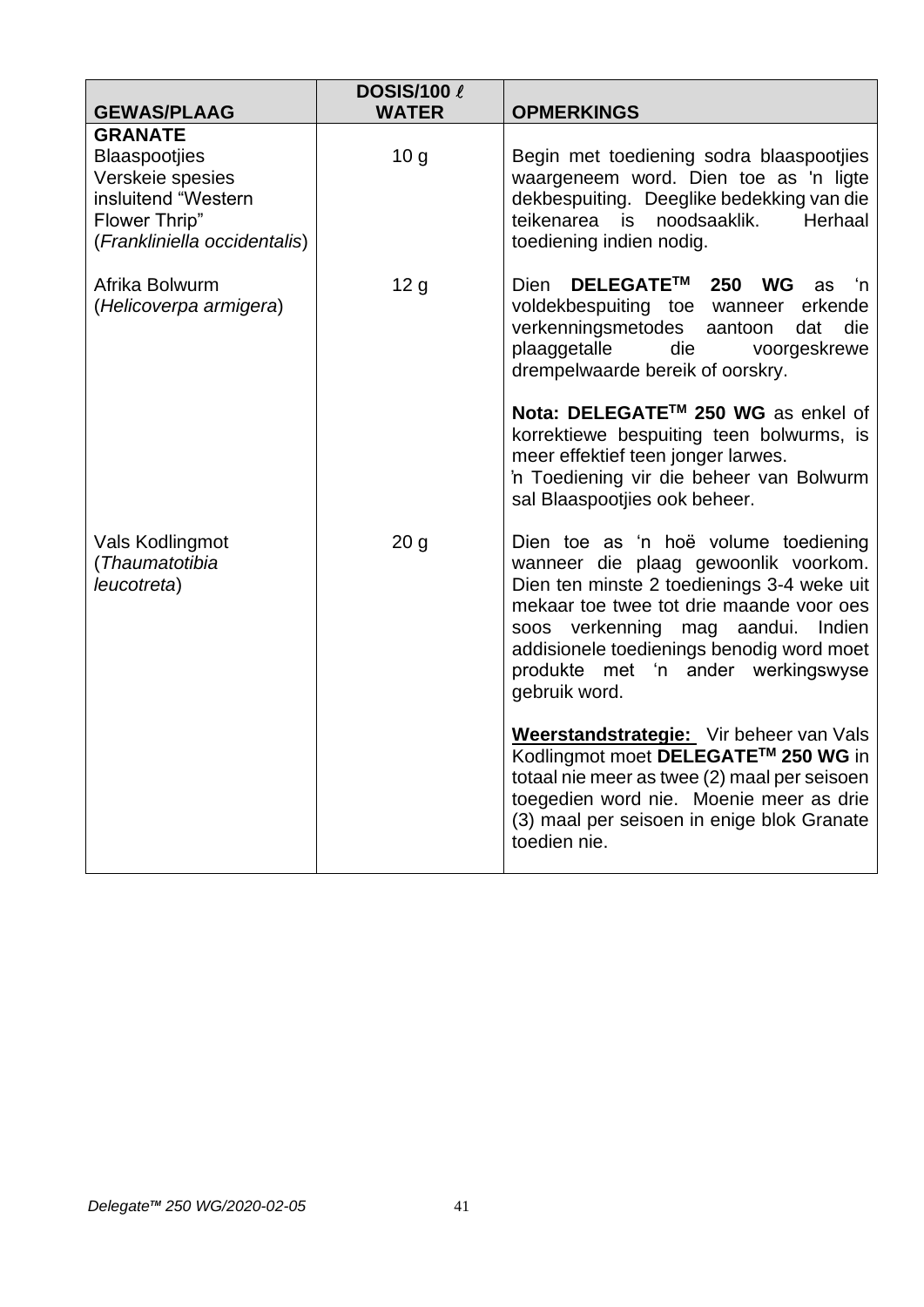|                                                                                          | <b>DOSIS/100 &amp;</b><br><b>WATER</b> | <b>OPMERKINGS</b>                                                                                                                                                                                                                                                                                               |
|------------------------------------------------------------------------------------------|----------------------------------------|-----------------------------------------------------------------------------------------------------------------------------------------------------------------------------------------------------------------------------------------------------------------------------------------------------------------|
| <b>GEWAS/PLAAG</b>                                                                       |                                        |                                                                                                                                                                                                                                                                                                                 |
| <b>HOPS</b><br>Afrika Bolwurm<br>(Helicoverpa armigera)                                  | 12 <sub>g</sub>                        | DELEGATE™ 250 WG as 'n<br>Dien<br>voldekbespuiting toe wanneer erkende<br>verkenningsmetodes aantoon dat die<br>plaaggetalle<br>die<br>voorgeskrewe<br>drempelwaarde bereik of oorskry.<br>Nota: DELEGATE™ 250 WG as enkel of<br>korrektiewe bespuiting teen bolwurms, is<br>meer effektief teen jonger larwes. |
|                                                                                          |                                        | Weerstandsbestuur:<br>Moenie DELEGATE™ 250 WG meer as<br>drie maal per seisoen op Hops toedien<br>Wissel<br>die<br>gebruik<br>nie.<br>van<br>DELEGATE <sup>™</sup> 250 WG met insekdoders<br>wat 'n ander werkingswyse het.                                                                                     |
| <b>KERNVRUGTE -</b><br><b>APPELS en PERE</b><br>Afrika Bolwurm<br>(Helicoverpa armigera) | 12 <sub>g</sub>                        | Dien DELEGATE™ 250 WG as 'n<br>voldekbespuiting toe wanneer erkende<br>verkenningsmetodes aantoon dat die<br>plaaggetalle<br>die voorgeskrewe<br>drempelwaarde bereik of oorskry.<br>Nota: DELEGATE™ 250 WG as enkel-<br>of korrektiewe bespuiting teen Bolwurm is<br>meer effektief teen jonger larwes.        |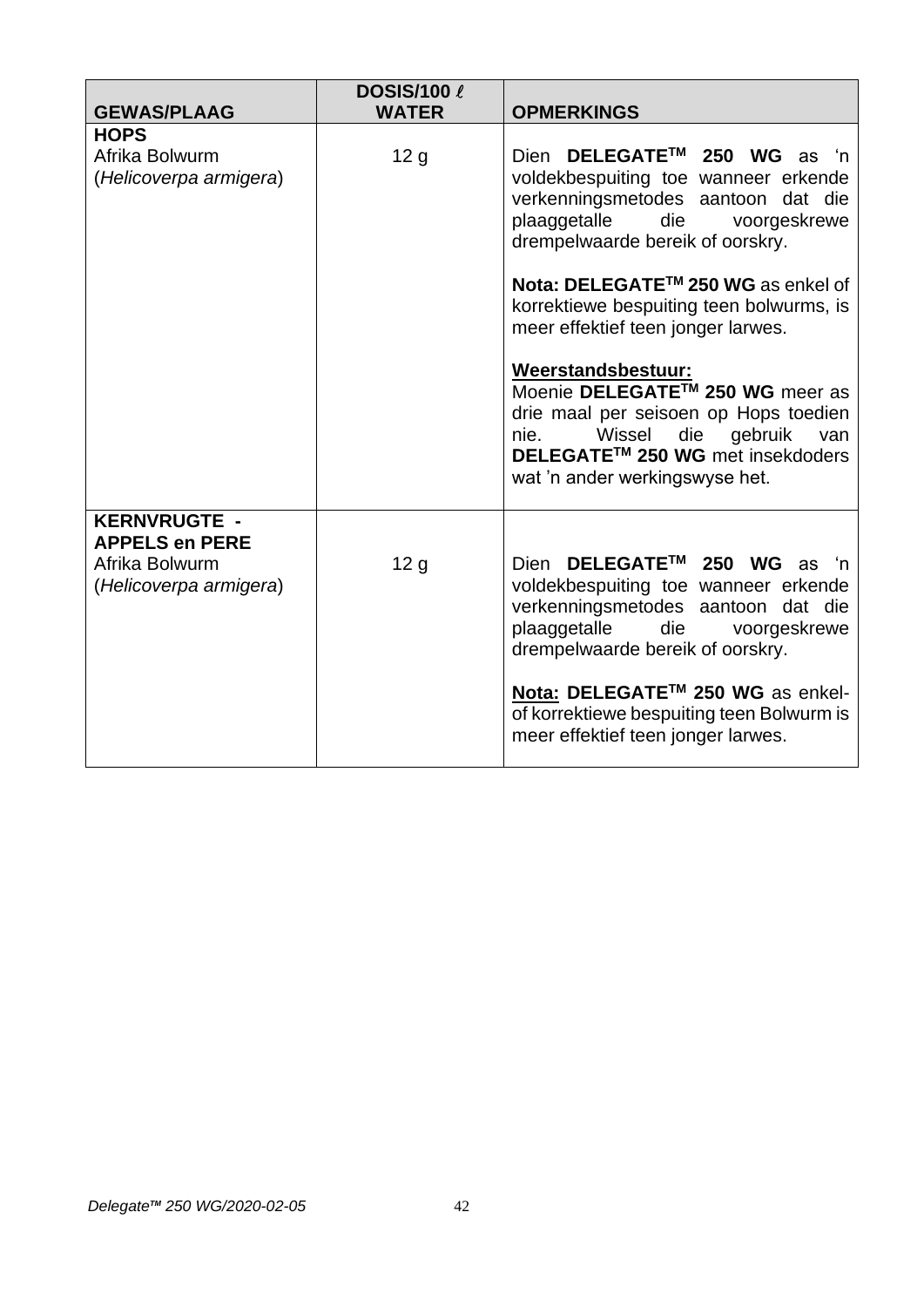| <b>GEWAS/PLAAG</b>                                                                                                                               | <b>DOSIS/100 &amp;</b><br><b>WATER</b>                                                                                                                                                                                                                                                                                                                                                                                                                                                                                                                                                                                                              | <b>OPMERKINGS</b>                                                                                                                                                                                                                                                                                                                                   |
|--------------------------------------------------------------------------------------------------------------------------------------------------|-----------------------------------------------------------------------------------------------------------------------------------------------------------------------------------------------------------------------------------------------------------------------------------------------------------------------------------------------------------------------------------------------------------------------------------------------------------------------------------------------------------------------------------------------------------------------------------------------------------------------------------------------------|-----------------------------------------------------------------------------------------------------------------------------------------------------------------------------------------------------------------------------------------------------------------------------------------------------------------------------------------------------|
| <b>KERNVRUGTE -</b><br><b>APPELS en PERE</b>                                                                                                     |                                                                                                                                                                                                                                                                                                                                                                                                                                                                                                                                                                                                                                                     |                                                                                                                                                                                                                                                                                                                                                     |
| (verv.)<br>Kodlingmot<br>16 <sub>g</sub><br>(Cydia pomonella)<br>(maksimum dosis<br>van 500 g/ha $-$<br>gebaseer op<br>2500 l/ha<br>spuitvolume) | DELEGATE™<br><b>Dien</b><br>250<br><b>WG</b><br>'n<br>as<br>voldekbespuiting toe. Deeglike bedekking<br>van die teikenarea is belangrik.<br>Bespuitings moet aan die begin van 'n<br>motgenerasie, of in die geval van die eerste<br>generasie, teen 3⁄4 blomblaarval, 'n aanvang<br>Herhaal toedienings met<br>14<br>neem.<br>'n<br>tussenposes<br>(veertien)<br>dae<br>vir<br>maksimum van 2 (twee) agtereenvolgende<br>bespuitings.<br>Alhoewel DELEGATE™ 250 WG<br>teen<br>die Kodlingmotgenerasies<br>enige<br>van<br>aangewend kan word, sal die posisionering<br>van DELEGATE™ 250 WG bepaal word<br>deur die spesifieke beheerstrategie wat |                                                                                                                                                                                                                                                                                                                                                     |
|                                                                                                                                                  |                                                                                                                                                                                                                                                                                                                                                                                                                                                                                                                                                                                                                                                     | gevolg gaan word.<br>Wanneer die toediening van DELEGATE™<br>250 WG op eier uitbroeistadium gerig word<br>(gebaseer op Daggrade Model in boorde<br>onder paringsontwrigting) is die bepaling<br>"Biofix"<br>berekening<br>van<br>en<br>van<br>daaropvolgende eier uitbroeistadium van<br>kardinale belang. Raadpleeg u raadgewer<br>in die verband. |
|                                                                                                                                                  | Weerstandsbestuur:<br>As weerstandstrategie moet DELEGATE™<br>250 WG slegs vir beheer van een<br>Kodlingmotgenerasie per seisoen oorweeg<br>Geregistreerde produkte<br>word.<br>met<br>verskillende werkingswyse moet vir die<br>beheer van die ander generasies oorweeg<br>word. Moenie DELEGATE™ 250 WG in<br>totaal meer as twee (2) maal per seisoen op<br>Appels en Pere toedien vir beheer van<br>Kodlingmot nie.                                                                                                                                                                                                                             |                                                                                                                                                                                                                                                                                                                                                     |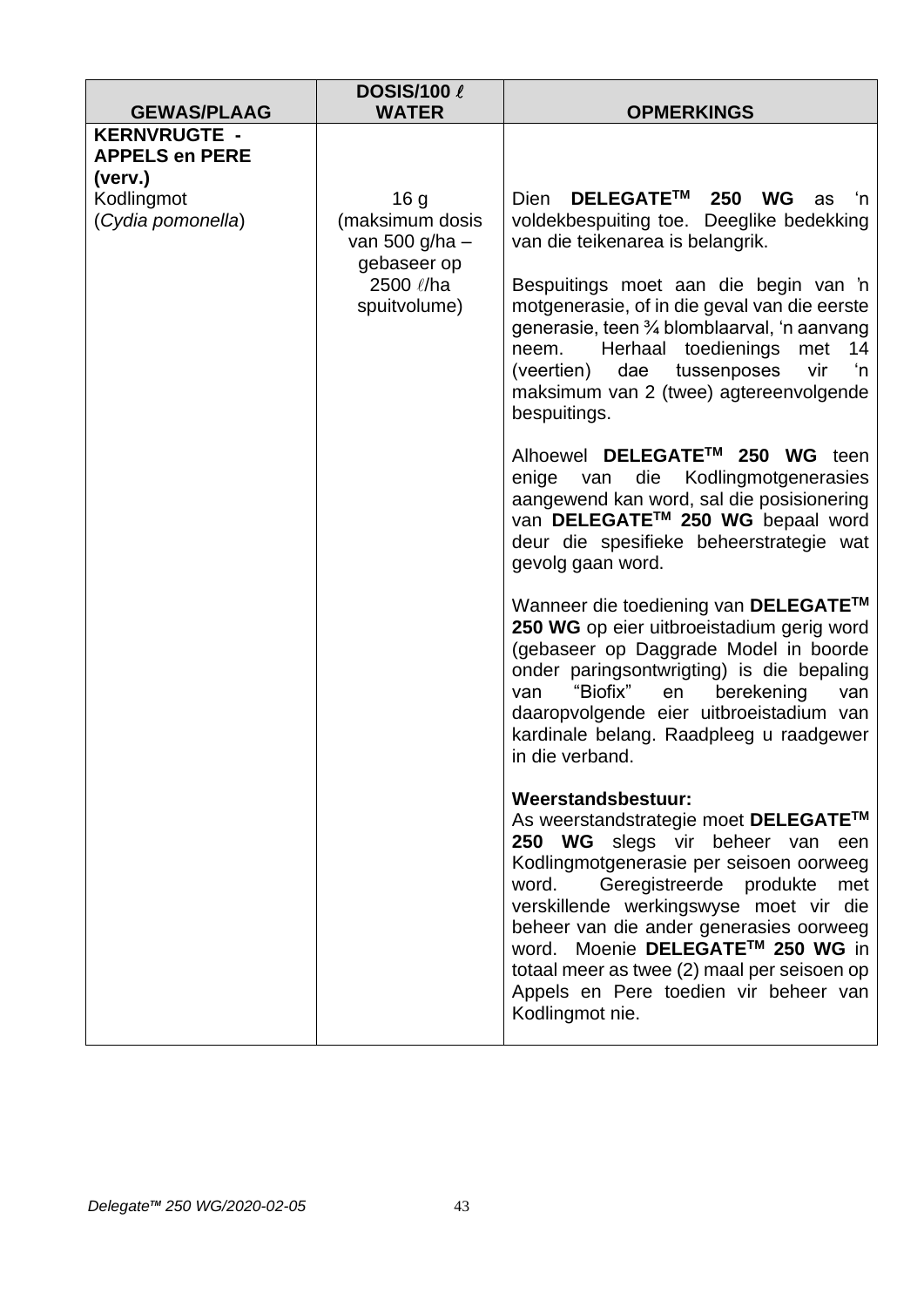| <b>GEWAS/PLAAG</b>                                                                  | <b>DOSIS/100 &amp;</b><br><b>WATER</b>                                                  | <b>OPMERKINGS</b>                                                                                                                                                                                                                                                                                                                                                                                                                                                                                                                  |
|-------------------------------------------------------------------------------------|-----------------------------------------------------------------------------------------|------------------------------------------------------------------------------------------------------------------------------------------------------------------------------------------------------------------------------------------------------------------------------------------------------------------------------------------------------------------------------------------------------------------------------------------------------------------------------------------------------------------------------------|
| <b>KERNVRUGTE -</b><br><b>APPELS en PERE</b><br>(verv.)                             |                                                                                         | Indien DELEGATE™ 250 WG teen die<br>laaste Kodlingmotgenerasie van 'n seisoen<br>aangewend word, dan moet 'n produk met<br>ander werkingswyse vir die beheer van die<br>eerste generasie in die daaropvolgende<br>seisoen oorweeg word.                                                                                                                                                                                                                                                                                            |
|                                                                                     |                                                                                         | Vir<br>weerstandsbestuur<br>moenie<br>DELEGATE™ 250 WG meer as drie maal<br>per seisoen op Appels of Pere toedien nie.<br>Wissel die gebruik van DELEGATE™ 250<br>WG af met insekdoders wat 'n ander<br>werkingswyse het.                                                                                                                                                                                                                                                                                                          |
| Gebande Kalander<br>(Phlyctinus callosus)                                           | 16 <sub>g</sub><br>('n Geregistreerde<br>benatter mag<br>bygevoeg word<br>indien nodig) | DELEGATE™<br><b>Dien</b><br>250<br><b>WG</b><br>'n<br>as<br>voldekbespuiting toe, maak seker goeie<br>bedekking word verkry. Dien toe sodra<br>monitering<br>kartonvalle<br>die<br>van<br>teenwoordigheid van kalanders aandui, of<br>sodra vreetskade op die laer<br>takke<br>waargeneem word. 'n Opvolg toediening<br>mag nodig wees binne 14 dae. Kalander<br>infestasies kom gewoonlik vanaf middel<br>Oktober tot die einde van November voor.<br>Moet nie meer as drie DELEGATE™ 250<br>WG toedienings op Appels per seisoen |
|                                                                                     |                                                                                         | maak nie, insluitend die toedienings vir<br>beheer van Kodlingmot.                                                                                                                                                                                                                                                                                                                                                                                                                                                                 |
| <b>KOOLGEWASSE (Alle)</b><br>Amerikaanse<br>kommandowurm<br>(Spodoptera frugiperda) | $100 - 120$ g/ha                                                                        | Dien DELEGATE™ 250 WG toe as 'n<br>voldek bespuiting teen 'n<br>minimum<br>spuitvolume van 500 l/ha elke 7-10 dae.<br>Bespuitings moet begin sodra die plaag<br>waargeneem word, of dien toe as 'n<br>opvolgbespuiting in 'n spuitprogram na<br>insekdoders met 'n ander werkingswayse<br>soos deur weerstandstrategie bepaal. Dien<br>'n minimum van twee agtereenvolgende<br>DELEGATE™ 250 WG bespuitings toe om                                                                                                                 |
|                                                                                     |                                                                                         | goeie beheer te verseker. Gebruik hoër<br>dosis wanneer 'n korrektiewe toediening<br>gemaak word. Die laer dosis kan gebruik<br>word vir opvolgbehandelings wanneer<br>produk in 'n spuitprogram gebruik word.                                                                                                                                                                                                                                                                                                                     |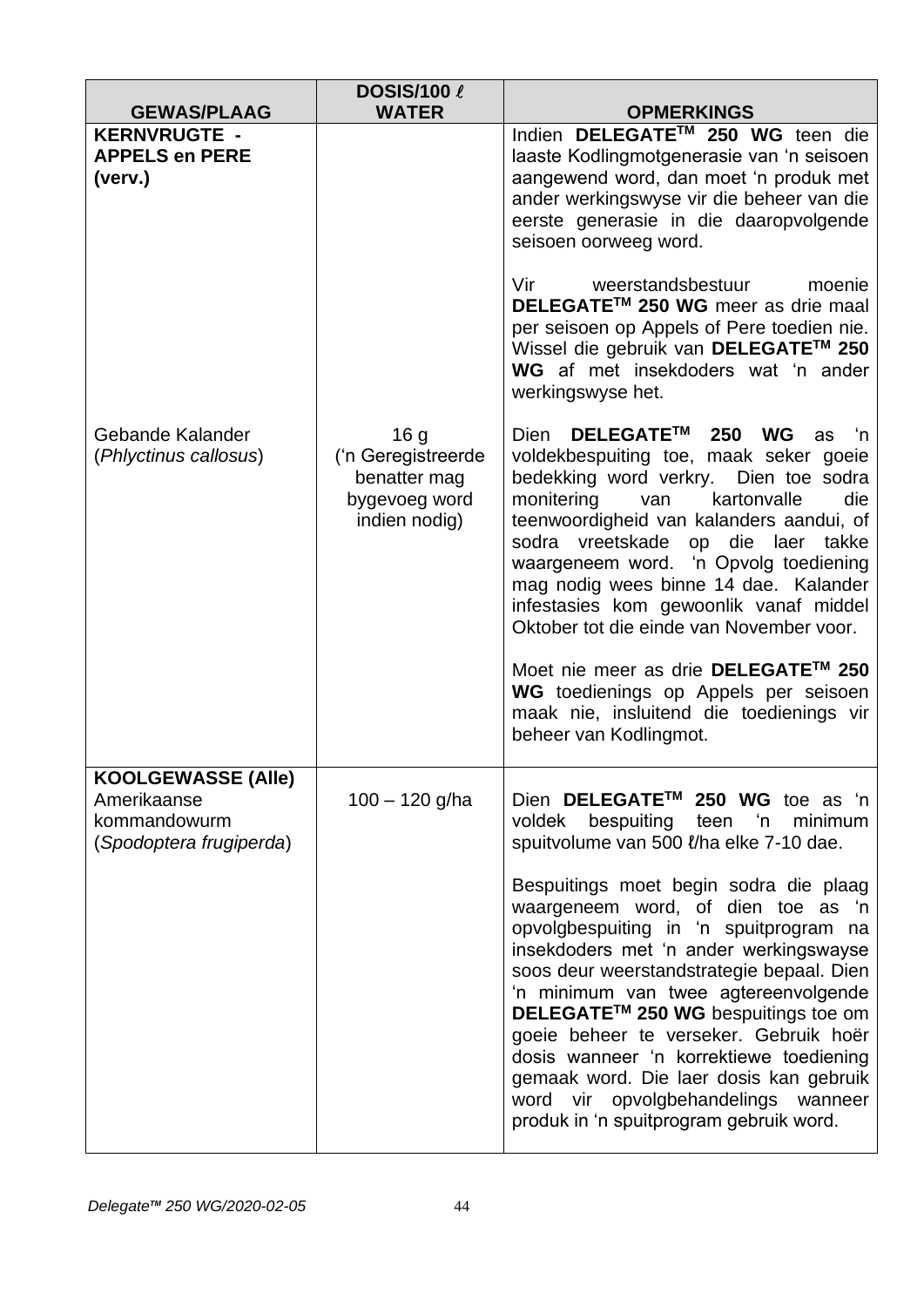| <b>GEWAS/PLAAG</b>                                                                                              | <b>DOSIS/100 &amp;</b><br><b>WATER</b> | <b>OPMERKINGS</b>                                                                                                                                                                                                                                                                                                                                                                  |
|-----------------------------------------------------------------------------------------------------------------|----------------------------------------|------------------------------------------------------------------------------------------------------------------------------------------------------------------------------------------------------------------------------------------------------------------------------------------------------------------------------------------------------------------------------------|
| <b>KOOLGEWASSE (Alle)</b><br>(verv.)                                                                            |                                        |                                                                                                                                                                                                                                                                                                                                                                                    |
| Amerikaanse<br>kommandowurm<br>(Spodoptera frugiperda)                                                          | $100 - 120$ g/ha                       | Gebruik die korter interval van 7 dae waar<br>die populasiedruk hoog is of wanneer<br>omgewingstoestande die plaag bevorder<br>bv. gedurende somermaande.                                                                                                                                                                                                                          |
|                                                                                                                 |                                        | Vir<br>die<br>doeleindes<br>van<br>'n<br>weerstandstrategie moet DELEGATE™<br>250 WG in nie meer<br>as twee $(2)$<br>opeenvolgende bespuitings, of in totaal<br>meer as vier maal per seisoen toegedien<br>word nie. Wissel DELEGATE™ 250 WG in<br>die spuitprogram af met nie-verwante<br>insekdoders vir minstens die duur van een<br>generasie van die plaag.                   |
| MIELIES,<br><b>SUIKERMIELIES EN</b><br><b>SORGHUM</b><br>Amerikaanse<br>kommandowurm<br>(Spodoptera frugiperda) | $100 - 120$ g/ha                       | Moet nie toedien op gewasse onder<br>droogtestres nie, dien DELEGATE™ 250<br>WG toe op aktiefgroeiende plante tot voor<br>die pluim in die vlagblaar van die mielies<br>toegerol is. Behandel alvorens die larwes<br>die stam binnedring, larwes wat reeds<br>die stam binnegedring het sal nie beheer<br>word nie.                                                                |
|                                                                                                                 |                                        | Gebruik 'n spuitvolume van 300 l/ha.<br>Toediening moet geskied wanneer 10%<br>plante bokhaelskade simptome vertoon.<br>Met<br>suikermielies<br>moet<br>toediening<br>voorkomend geskied of sodra haelskade<br>simptome waargeneem word. Indien larwes<br>groter as 10 mm is en/of wanneer<br>herinfestasie plaasvind, mag 'n tweede<br>toediening 10 tot 12 dae later nodig wees. |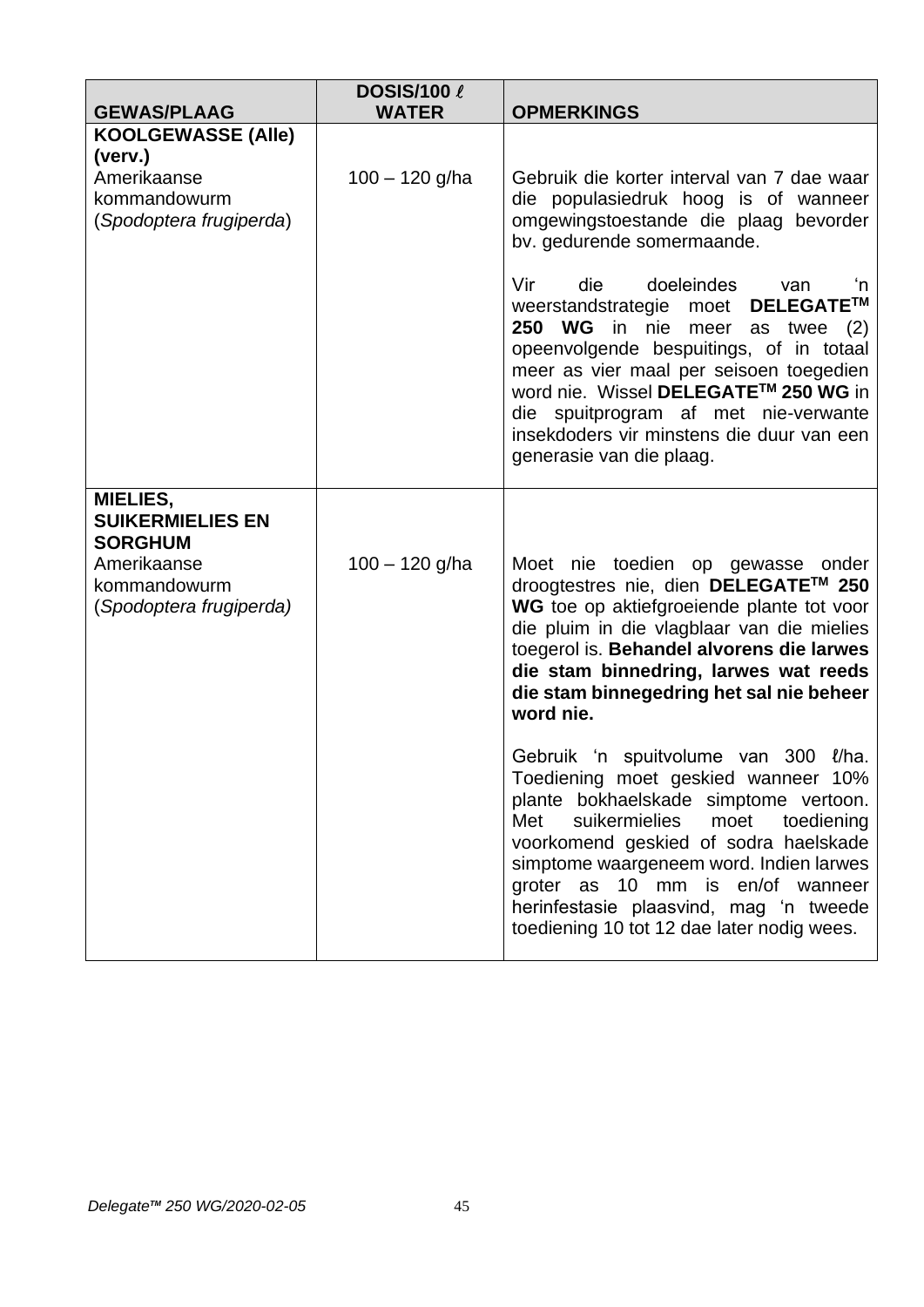|                                                                      | <b>DOSIS/100 &amp;</b> |                                                                                                                                                                                                                                                                                                                     |
|----------------------------------------------------------------------|------------------------|---------------------------------------------------------------------------------------------------------------------------------------------------------------------------------------------------------------------------------------------------------------------------------------------------------------------|
| <b>GEWAS/PLAAG</b>                                                   | <b>WATER</b>           | <b>OPMERKINGS</b>                                                                                                                                                                                                                                                                                                   |
| <b>MIELIES,</b><br><b>SUIKERMIELIES EN</b><br><b>SORGHUM (verv.)</b> |                        | Larwes wat reeds die stam binnegedring<br>het by toediening sal nie beheer word nie.<br>Dien toe bo oor die kelke van plante en<br>verseker goeie bedekking.                                                                                                                                                        |
|                                                                      |                        | Vir die doeleindes<br>Nota:<br>van<br>'n<br>weerstandstrategie moet DELEGATE™<br>250 WG in nie<br>meer<br>as twee $(2)$<br>opeenvolgende bespuitings, of in totaal<br>meer as drie (3) maal per seisoen toegedien<br>word nie. Wissel DELEGATE™ 250 WG in<br>die spuitprogram af met nie-verwante<br>insekdoders.   |
|                                                                      |                        | Moet nie toedien op gewasse onder<br>droogtestres nie, dien DELEGATE™ 250<br>WG toe op aktiefgroeiende plante tot voor<br>die pluim in die vlagblaar van die mielies<br>toegerol is. Behandel alvorens die larwes<br>die stam binnedring, larwes wat reeds<br>die stam binnegedring het sal nie beheer<br>word nie. |
| <b>OLYWE</b><br>Afrika Bolwurm<br>(Helicoverpa armigera)             | 12 <sub>g</sub>        | DELEGATE™ 250 WG<br><b>Dien</b><br>ú−'n<br>as<br>voldekbespuiting toe wanneer erkende<br>verkenningsmetodes aantoon<br>die<br>dat<br>plaaggetalle<br>die<br>voorgeskrewe<br>drempelwaarde bereik of oorskry.                                                                                                        |
|                                                                      |                        | Nota: DELEGATE™ 250 WG as enkel of<br>korrektiewe bespuiting teen bolwurms, is<br>meer effektief teen jonger larwes.                                                                                                                                                                                                |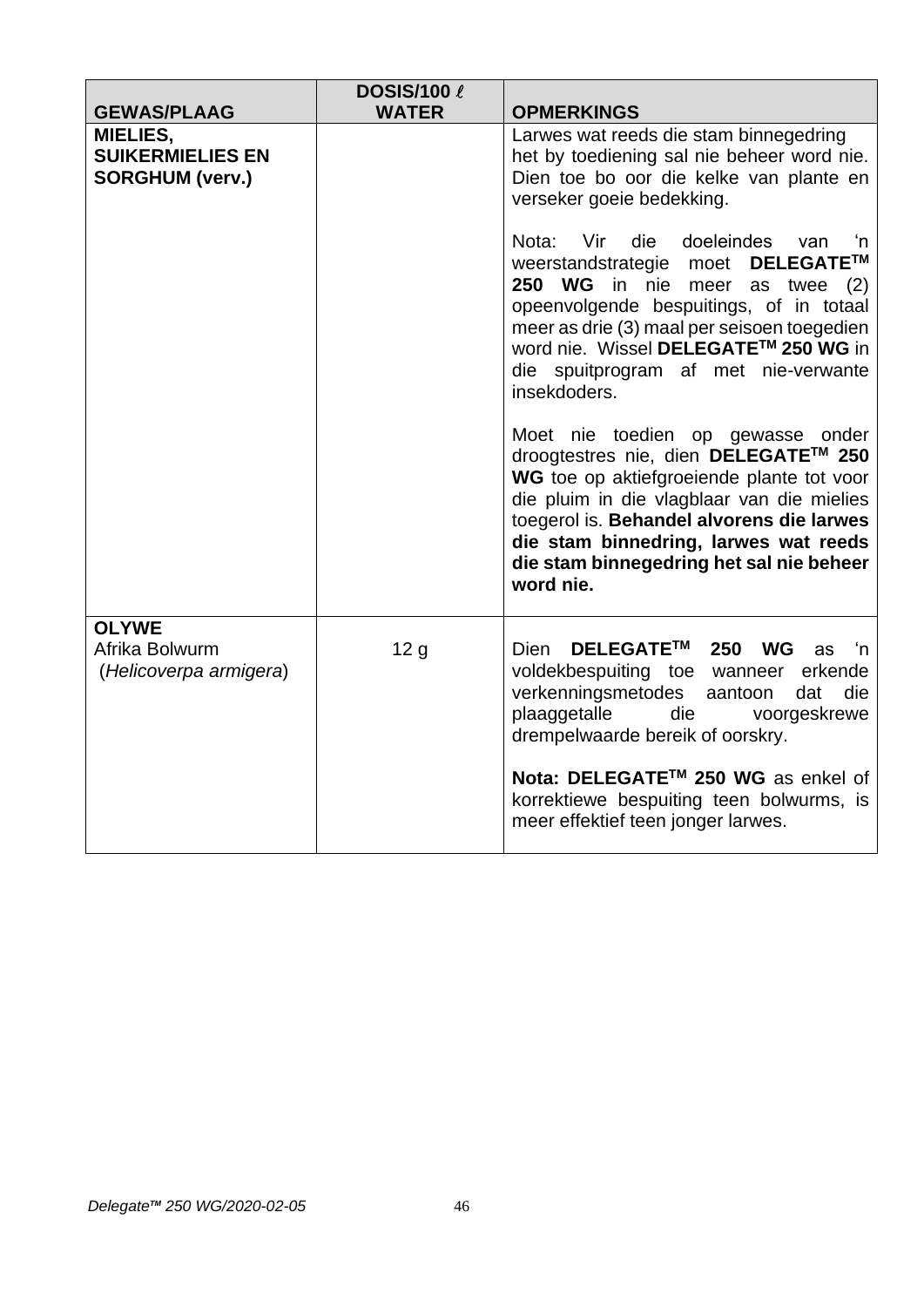| <b>GEWAS/PLAAG</b>                                                                                                            | <b>DOSIS/100 &amp;</b><br><b>WATER</b> | <b>OPMERKINGS</b>                                                                                                                                                                                                 |
|-------------------------------------------------------------------------------------------------------------------------------|----------------------------------------|-------------------------------------------------------------------------------------------------------------------------------------------------------------------------------------------------------------------|
| OLYWE (verv.)<br>Olyfkewer<br>(Agropistis oleae)<br>(Agropistis sexvittus)<br>(Agropistis capensis)                           | 20 <sub>g</sub>                        | DELEGATE™<br><b>Dien</b><br>250<br>WG<br>n'<br>as<br>voldekbespuiting toe, verseker deeglike<br>benatting van die teikenarea.<br>Begin toedienings sodra teenwoordigheid<br>van die kewer of enige skade op blare |
|                                                                                                                               |                                        | opgemerk word.<br>Infestasies begin gewoonlik wanneer nuwe<br>blaargoei (groeistuwings) op die bome<br>teenwoordig is. Herhaal toedienings inden<br>nodig.                                                        |
|                                                                                                                               |                                        | Weerstandsbestuur:<br>Moenie DELEGATE™ 250 WG meer as<br>drie maal per seisoen op Olywe toedien nie.<br>Wissel die gebruik van DELEGATE™ 250<br>WG af met insekdoders wat 'n ander<br>werkingswyse het.           |
| <b>PERSIMMONS</b><br>Blaaspootjie<br>Verskeie spesies<br>insluitend "Western<br>Flower Thrip"<br>(Frankliniella occidentalis) | 10 <sub>g</sub>                        | Begin met toediening sodra blaaspootjie<br>waargeneem word. Dien toe as 'n ligte<br>dekbespuiting. Deeglike bedekking van die<br>teikenarea<br>noodsaklik.<br>Herhaal<br>is.<br>toediening indien nodig.          |
| Afrika Bolwurm<br>(Helicoverpa armigera)                                                                                      | 12 g                                   | DELEGATE™<br>250<br><b>WG</b><br>Dien<br>'n<br>as<br>voldekbespuiting toe wanneer erkende<br>verkenningsmetodes aantoon dat<br>die<br>plaaggetalle<br>die<br>voorgeskrewe<br>drempelwaarde bereik of oorskry.     |
|                                                                                                                               |                                        | DELEGATE <sup>™</sup> 250 WG as enkel-<br>0f<br>korrektiewe bespuiting teen bolwurm is<br>meer effektief teen jonger larwes.                                                                                      |
|                                                                                                                               |                                        | Toediening<br><b>Bolwurm</b><br>'n<br>teen<br>sal<br>Blaaspootjie ook beheer.                                                                                                                                     |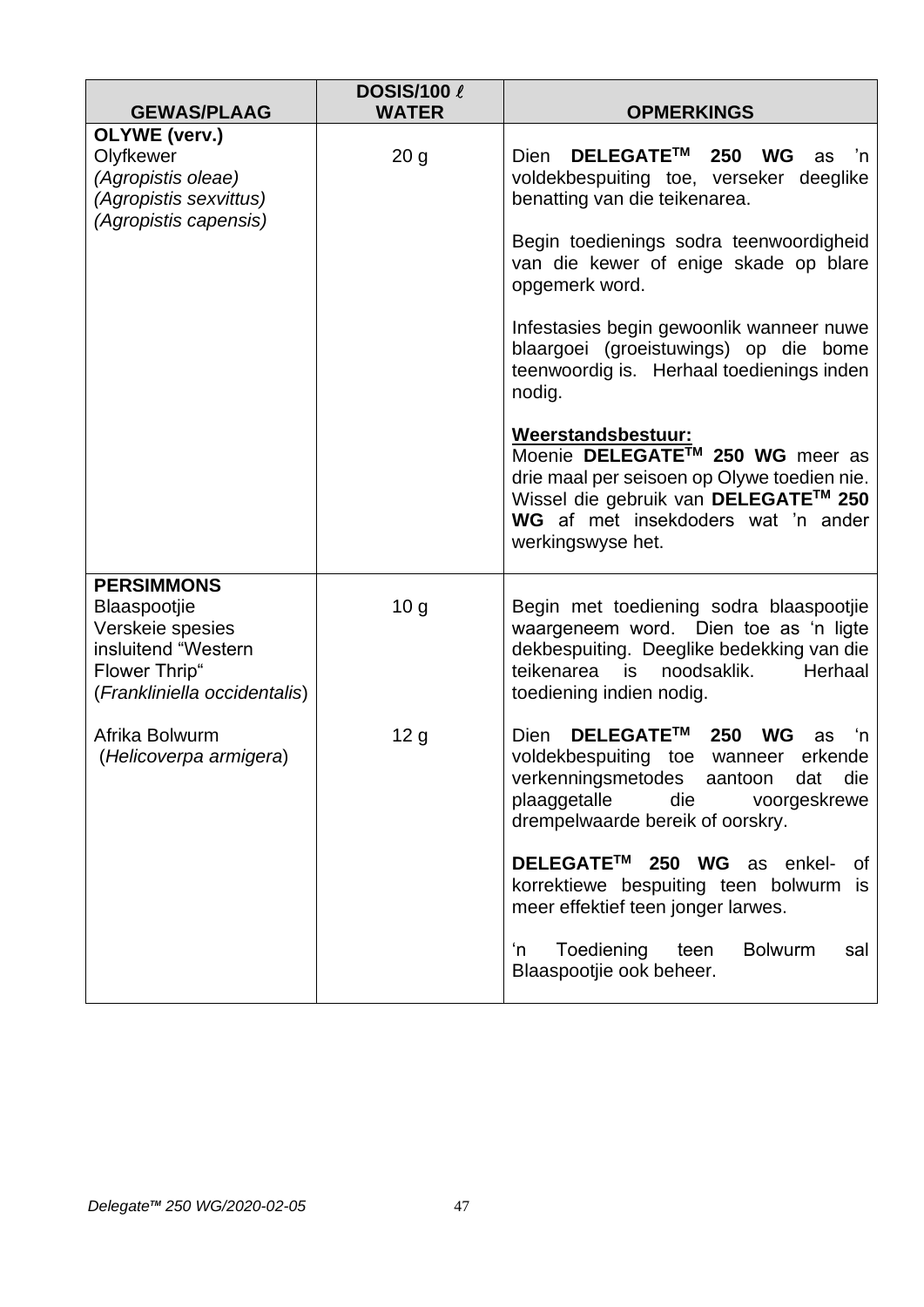| <b>GEWAS/PLAAG</b>                                                                                                                                | <b>DOSIS/100 &amp;</b><br><b>WATER</b> | <b>OPMERKINGS</b>                                                                                                                                                                                                                                                                                                                                                                                                                                                                                                                                 |
|---------------------------------------------------------------------------------------------------------------------------------------------------|----------------------------------------|---------------------------------------------------------------------------------------------------------------------------------------------------------------------------------------------------------------------------------------------------------------------------------------------------------------------------------------------------------------------------------------------------------------------------------------------------------------------------------------------------------------------------------------------------|
| <b>PERSIMMONS (verv.)</b><br>Vals Kodlingmot<br>(Thaumatotibia<br>leucotreta)                                                                     | 20 <sub>g</sub>                        | Dien DELEGATE™ 250 WG as 'n hoë<br>volume toediening toe wanneer Vals<br>Kodlingmot gewoonlik voorkom. Dien ten<br>minste 2 toedienings toe met $3 - 4$ weke<br>tussenposes. Begin toedienings $2 - 3$<br>maande voor oes of volgens monitering.<br>produkte<br>met<br>'n<br>Gebruik<br>ander<br>werkingswyse indien verdere toedienings<br>benodig word.<br>Weerstandsbestuur:<br>Moenie DELEGATE™ 250 WG meer as<br>drie maal per seisoen op Persimmons<br>toedien nie.                                                                         |
| <b>ROOIBOSTEE</b><br>Afrika Bolwurm<br>(Helicoverpa armigera)                                                                                     | 12 <sub>g</sub>                        | DELEGATE™ 250 WG<br><b>Dien</b><br>ú−'n<br>as<br>voldekbespuiting toe wanneer erkende<br>verkenningsmetodes aantoon<br>die<br>dat<br>plaaggetalle<br>die<br>voorgeskrewe<br>drempelwaarde bereik of oorskry.<br>Nota: DELEGATE™ 250 WG as enkel of<br>korrektiewe bespuiting teen bolwurms, is<br>meer effektief teen jonger larwes.<br>Weerstandsbestuur:<br>Moenie DELEGATE™ 250 WG meer as<br>drie maal per seisoen op Rooibostee<br>toedien nie. Wissel die gebruik van<br>DELEGATE™ 250 WG met insekdoders<br>wat 'n ander werkingswyse het. |
| <b>STEENVRUGTE</b><br>PERSKES,<br><b>NEKTARIENS, PRUIME,</b><br><b>APPELKOSE EN</b><br><b>KERSIES</b><br>Afrika Bolwurm<br>(Helicoverpa armigera) | 12 <sub>g</sub>                        | Moenie meer as 3 (drie) keer per seisoen<br>toedien nie.<br>DELEGATE™<br>250<br>WG<br>Dien<br>as<br>'n<br>voldekbespuiting toe wanneer<br>erkende<br>verkenningsmetodes<br>die<br>aantoon<br>dat<br>plaaggetalle die voorgeskrewe<br>drempelwaarde bereik of oorskry.                                                                                                                                                                                                                                                                             |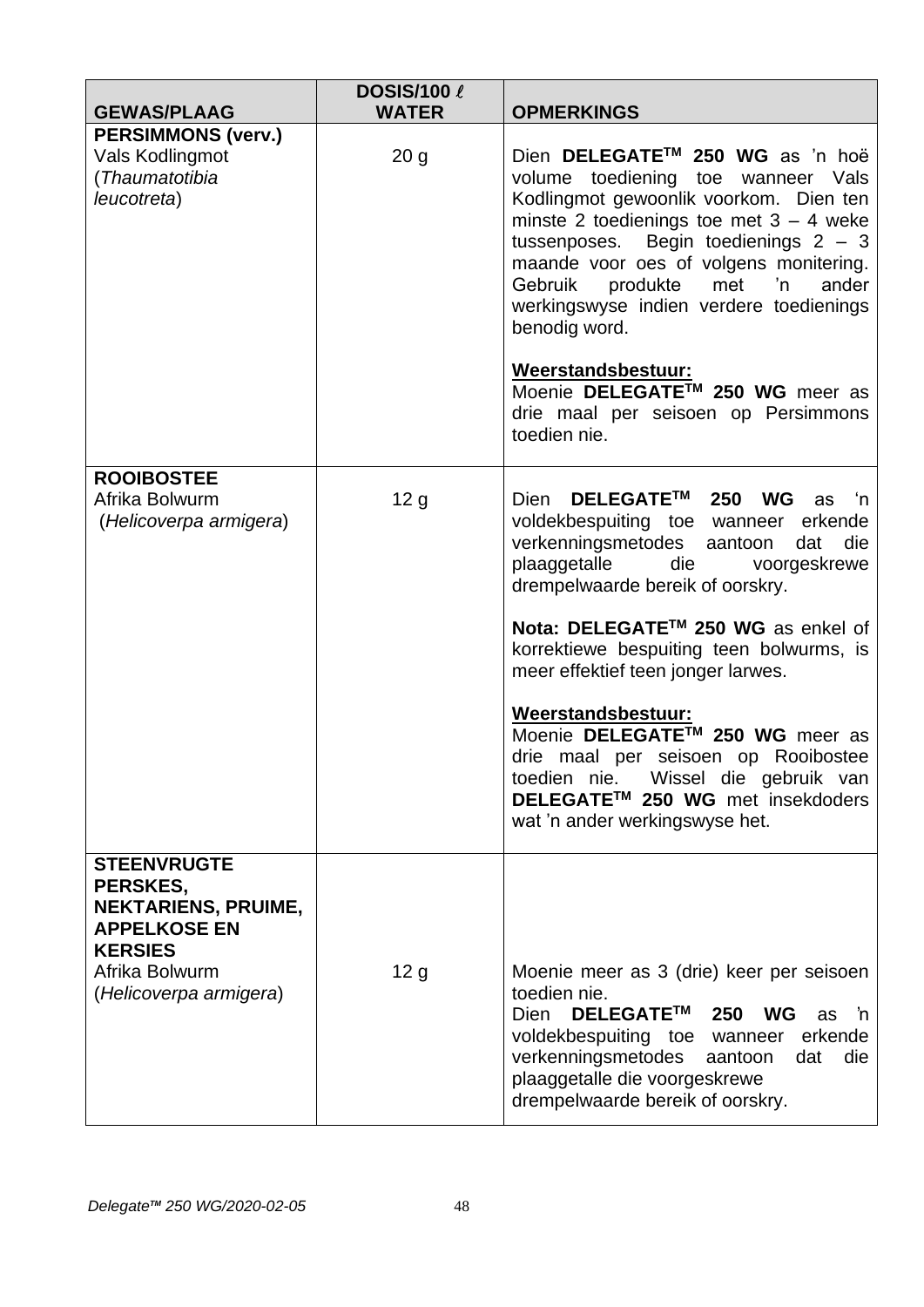| <b>GEWAS/PLAAG</b>                                                                                                              | <b>DOSIS/100 &amp;</b><br><b>WATER</b> | <b>OPMERKINGS</b>                                                                                                                                                                                                                                                                                                                                                                                                     |
|---------------------------------------------------------------------------------------------------------------------------------|----------------------------------------|-----------------------------------------------------------------------------------------------------------------------------------------------------------------------------------------------------------------------------------------------------------------------------------------------------------------------------------------------------------------------------------------------------------------------|
| <b>STEENVRUGTE</b><br>PERSKES,<br><b>NEKTARIENS, PRUIME,</b><br><b>APPELKOSE EN</b><br><b>KERSIES (verv.)</b><br>Afrika Bolwurm |                                        | Nota: DELEGATE™ 250 WG as enkel- of                                                                                                                                                                                                                                                                                                                                                                                   |
| (Helicoverpa armigera)                                                                                                          |                                        | korrektiewe bespuiting teen bolwurm, is<br>meer effektief teen jonger larwes.<br>NB: Larwes moenie langer as 5 mm wees<br>nie.                                                                                                                                                                                                                                                                                        |
|                                                                                                                                 |                                        | 'n Toediening teen Bolwurm sal bydra tot die<br>beheer van Oosterse Vrugtemot, met<br>voorwaarde dat die geregistreerde dosis vir<br>Oosterse Vrugtemot binne 7 dae na die<br>toediening teen die Bolwurm<br>dosis,<br>toegedien word.                                                                                                                                                                                |
| Vals Kodlingmot (VKM)<br>(Thaumatotibia<br>leucotreta)                                                                          | 20 <sub>g</sub>                        | Dien DELEGATE™ 250 WG toe as 'n<br>voldekbespuiting in een tot drie van die<br>volgende toedienings:                                                                                                                                                                                                                                                                                                                  |
|                                                                                                                                 |                                        | Begin toedienings $6 - 8$ weke voor oes of<br>sodra gereelde motvangste verkry word.<br>Herhaal toedienings teen VKM met 14 dae<br>tussenposes. Toedienings teen VKM sal<br>ook Kodlingmot en Oosterse Vrugtemot<br>beheer.                                                                                                                                                                                           |
|                                                                                                                                 |                                        | Nota: Sien "Weerstandstrategie" op<br>Steenvrugte onderaan.                                                                                                                                                                                                                                                                                                                                                           |
| <b>PERSKES EN</b><br><b>NEKTARIENS</b>                                                                                          |                                        |                                                                                                                                                                                                                                                                                                                                                                                                                       |
| Oosterse Vrugtemot<br>(OVM)                                                                                                     | 20 <sub>g</sub>                        | Dien DELEGATE™ 250 WG toe as 'n<br>voldekbespuiting in nie meer as twee (2)<br>opeenvolgende bespuitings nie. In totaal<br>moet daar nie meer as drie (3) toedienings<br>per seisoen toegedien word nie. Herhaal<br>toedienings met veertien (14) dae intervalle<br>of spuit op voorgestelde Daggrade Model<br>(Raadpleeg u adviseur indien u twyfel oor<br>die gebruik van die Daggrade model vir<br>OVM in u area). |
|                                                                                                                                 |                                        | Toedienings teen OVM sal ook Kodlingmot<br>en VKM beheer.                                                                                                                                                                                                                                                                                                                                                             |
|                                                                                                                                 |                                        | <b>Nota:</b> Sien "Weerstandstrategie<br>op<br>Steenvrugte" onderaan.                                                                                                                                                                                                                                                                                                                                                 |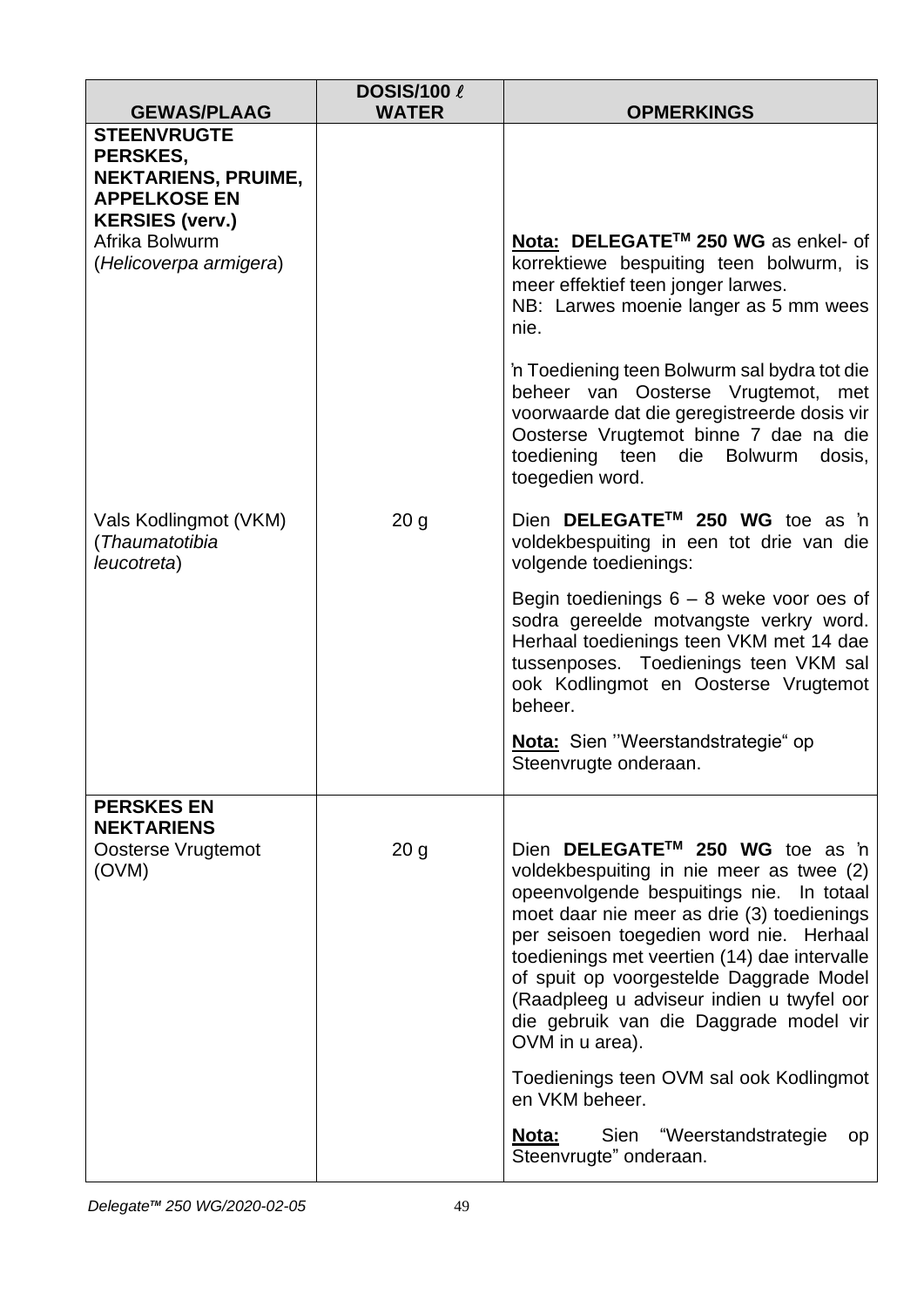| <b>GEWAS/PLAAG</b>                                                                                                                              | <b>DOSIS/100 &amp;</b><br><b>WATER</b> |                                                                                                                                                                                                                                                                                                                                                                                                                           |
|-------------------------------------------------------------------------------------------------------------------------------------------------|----------------------------------------|---------------------------------------------------------------------------------------------------------------------------------------------------------------------------------------------------------------------------------------------------------------------------------------------------------------------------------------------------------------------------------------------------------------------------|
| <b>NEKTARIENS, PRUIME</b>                                                                                                                       |                                        | <b>OPMERKINGS</b>                                                                                                                                                                                                                                                                                                                                                                                                         |
| <b>EN KERSIES</b><br><b>Blaaspootjies</b><br>(Verskeie spesies<br>insluitend "Western<br>Flower thrips" - WFT -<br>(Frankliniella occidentalis) |                                        | Vroeë blaaspootjieskade word normaalweg<br>gedurende vroeë blom tot kort na blom<br>Skade wat deur "WFT"<br>veroorsaak.<br>word, kan<br>ook<br>veroorsaak<br>laat<br>as<br>infestasies, kort voor oes, voorkom (sien<br>versilwering).<br>Warm weerstoestande<br>bevoordeel<br>blaaspootjie-aktiwiteite.<br>Voorgeskrewe verkenningsmetodes moet<br>gevolg word om die aanwesigheid en<br>omvang van die plaag te bepaal. |
| Vroeë skade                                                                                                                                     | 10 <sub>g</sub>                        | Dien DELEGATE™ 250 WG gedurende<br>volblom tot 75% blomblaarval as 'n hoë<br>volume dekbespuiting toe wanneer die<br>plaaggetalle die drempelwaarde bereik of<br>oorskry. Afhangend van die duur van die<br>blomperiode, en die aanwesigheid van<br>blaaspootjies, mag 'n opvolgbespuiting<br>binne 7 - 10 dae nodig wees om voldoende<br>beskerming teen blaaspootjies te verseker.                                      |
|                                                                                                                                                 |                                        | Om blaaspootjie populasies te onderdruk by<br>vroeë blom $(10 - 50 %$ blom) oorweeg om<br>eerder plaagdoders met 'n verskillende<br>werkingswyse te gebruik. Moet nie die<br>boordvloer versteur of onkruiddoders<br>toedien tydens die blomperiode nie.                                                                                                                                                                  |
|                                                                                                                                                 |                                        | Sien "Weerstandstrategie"<br>Nota:<br>op<br>Steenvrugte onderaan.                                                                                                                                                                                                                                                                                                                                                         |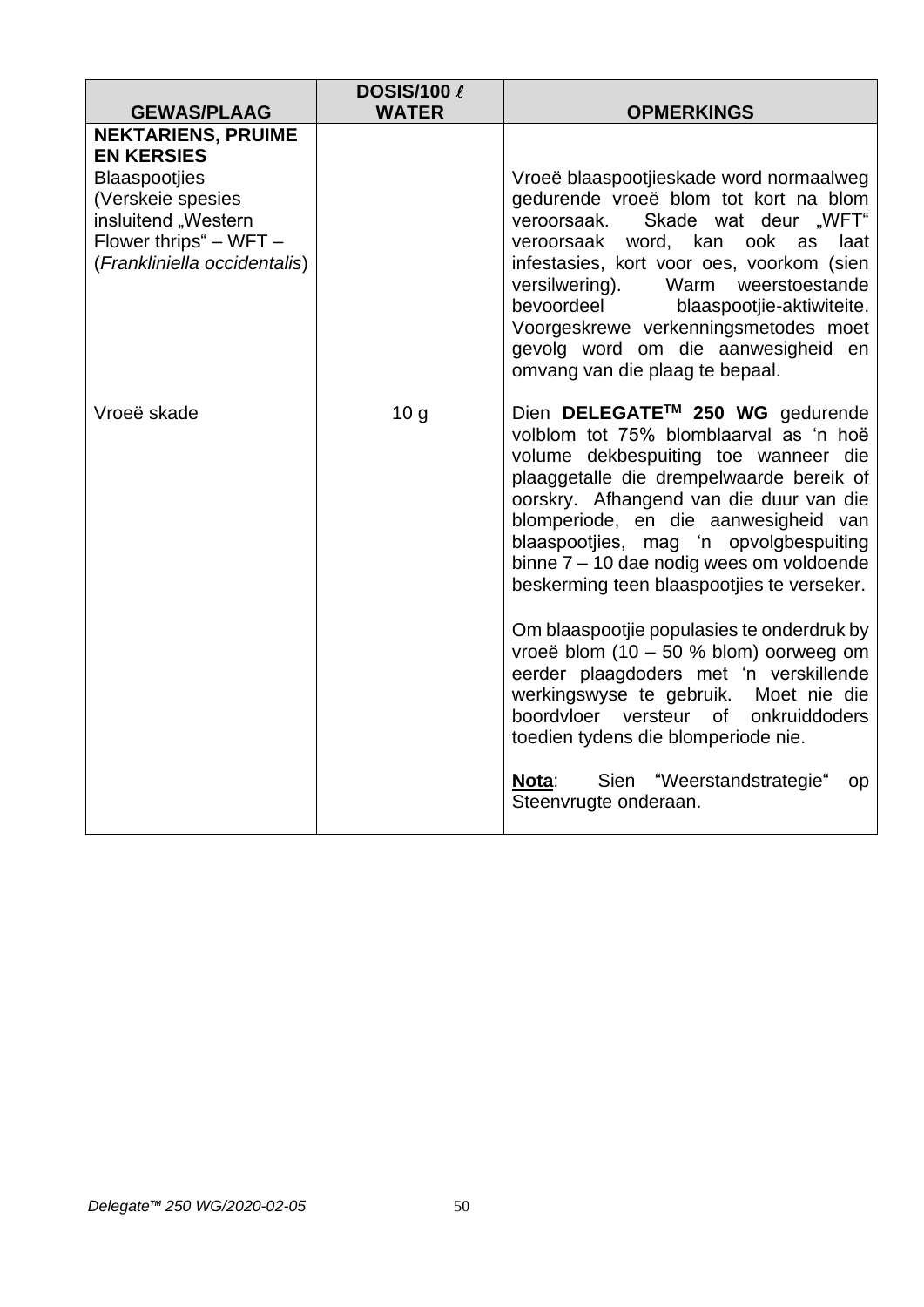|                                                           | <b>DOSIS/100 &amp;</b> |                                                                                                                                                                                                                                                                                                                                                                                                                                                                                                                                    |
|-----------------------------------------------------------|------------------------|------------------------------------------------------------------------------------------------------------------------------------------------------------------------------------------------------------------------------------------------------------------------------------------------------------------------------------------------------------------------------------------------------------------------------------------------------------------------------------------------------------------------------------|
| <b>GEWAS/PLAAG</b>                                        | <b>WATER</b>           | <b>OPMERKINGS</b>                                                                                                                                                                                                                                                                                                                                                                                                                                                                                                                  |
| <b>NEKTARIENS, PRUIME</b>                                 |                        |                                                                                                                                                                                                                                                                                                                                                                                                                                                                                                                                    |
| <b>EN KERSIES (verv.)</b>                                 |                        |                                                                                                                                                                                                                                                                                                                                                                                                                                                                                                                                    |
| Versilwering<br>(Voorkoming)                              | 10 <sub>g</sub>        | Dien DELEGATE™ 250 WG as 'n hoë<br>die<br>volume dekbespuiting toe wanneer<br>blaaspootjie-aktiwiteite,<br>eerste<br>wat<br>versilwering tot gevolg mag hê, opgemerk<br>word. Hou by voor-oes interval. Vir uitvoer<br>moet vereistes nagekom word.                                                                                                                                                                                                                                                                                |
|                                                           |                        | Weerstandstrategie op Steenvrugte: Vals<br>Kodlingmot (VKM), Oosterse Vrugtemot<br>(OVM) en Blaaspootjie:<br>Moenie<br>DELEGATE™ 250 WG meer as drie (3) maal<br>per seisoen in enige blok steenvrugte per<br>seisoen toedien nie. Indien die doel is om<br>alleenlik VKM te beheer, moet nie meer as<br>twee opeenvolgende bespuitings toegedien<br>word nie.<br>Wissel die gebruik van DELEGATE™ 250<br>WG binne 'n seisoen af deur gebruik te maak<br>geregistreerde produkte<br>met<br>'n<br>van<br>verskillende werkingswyse. |
|                                                           |                        |                                                                                                                                                                                                                                                                                                                                                                                                                                                                                                                                    |
| <b>SITRUS</b><br>Afrika Bolwurm<br>(Helicoverpa armigera) | 12 <sub>g</sub>        | Moenie meer as 4 (vier) keer per seisoen<br>toedien nie.<br>DELEGATE™<br>250<br><b>WG</b><br>Dien<br>'n<br>as<br>voldekbespuiting toe wanneer<br>erkende<br>verkenningsmetodes<br>die<br>aantoon<br>dat<br>plaaggetalle die voorgeskrewe<br>drempelwaarde bereik of oorskry.                                                                                                                                                                                                                                                       |
|                                                           |                        | Nota: DELEGATE™ 250 WG as enkel of<br>korrektiewe bespuiting teen bolwurms, is<br>effektief teen jonger larwes. 'n<br>meer<br>Toediening vir die beheer van Bolwurm sal<br>Blaaspootjies ook beheer.                                                                                                                                                                                                                                                                                                                               |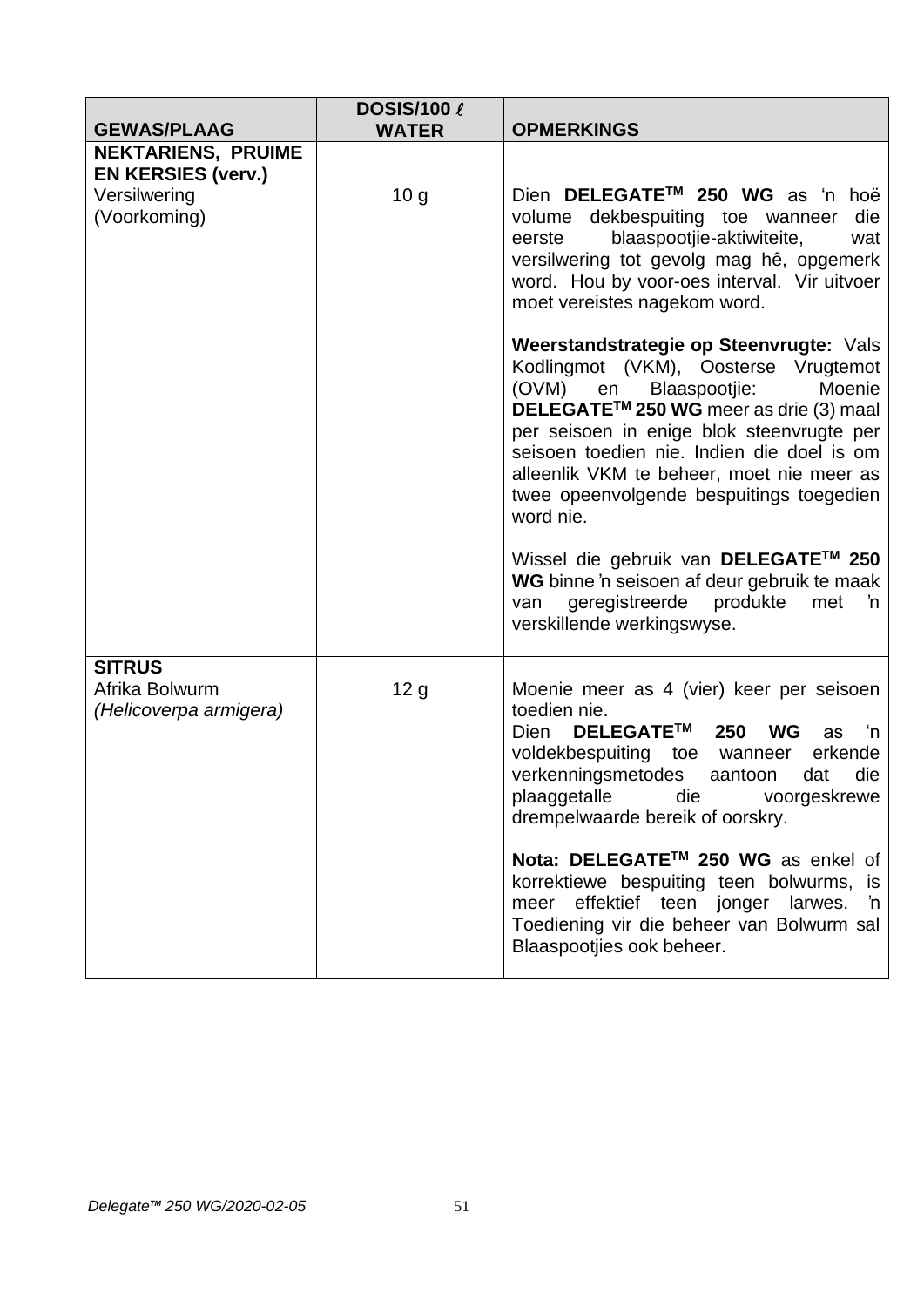| <b>GEWAS/PLAAG</b>                                               | <b>DOSIS/100 &amp;</b><br><b>WATER</b>                                                                                       | <b>OPMERKINGS</b>                                                                                                                                                                                                                                                                                                                                                                                                           |
|------------------------------------------------------------------|------------------------------------------------------------------------------------------------------------------------------|-----------------------------------------------------------------------------------------------------------------------------------------------------------------------------------------------------------------------------------------------------------------------------------------------------------------------------------------------------------------------------------------------------------------------------|
| SITRUS (verv.)<br>Sitrus blaaspootjie<br>(Scirtothrips aurantii) | 10 <sub>g</sub>                                                                                                              | Begin met toediening sodra blaaspootjies na<br>90 % blomblaarval waargeneem word. Dien<br>toe as 'n ligte dekbespuiting.<br>Deeglike<br>bedekking van die teikenarea is noodsaaklik.<br>Herhaal toediening indien nodig.                                                                                                                                                                                                    |
|                                                                  | 300 - 500 g/ha                                                                                                               | Lugtoediening: Dien toe met eerste tekens<br>van infestasie. Herhaal toediening indien<br>nodig. 'n Spuitmengsel volume van ten<br>minste 30 liter per hektaar word aanbeveel.<br>Volg aanbevelings soos aangedui onder<br>"Lugtoediening", verseker goeie bedekking<br>soos voorgeskryf vir beheer. 'n Toediening<br>vir beheer van blaaspootjies sal bolwurm ook<br>beheer.<br>Gebruik hoër dosis onder hoë<br>insekdruk. |
|                                                                  |                                                                                                                              | Weerstandstrategie: Moet nie meer as<br>twee (2) opeenvolgende bespuitings van<br>DELEGATE™ 250 WG vir die beheer van<br>Blaaspootjies toedien nie. Moenie meer as<br>vier (4) maal per seisoen in enige blok sitrus<br>toedien nie.<br>Wissel die gebruik van<br><b>DELEGATETM</b><br>250<br><b>WG</b><br>af<br>met<br>geregistreerde insekdoders wat 'n ander<br>werkingswyse het.                                        |
| Vals Kodlingmot<br>(Thaumototibia<br>leucotreta)                 | 20 <sub>g</sub><br>Waar die<br>spuitvolume<br>5000 l/hektaar<br>oorskry kan 'n dosis<br>van 12 g/100 $\ell$<br>gebruik word. | Dien toe as 'n hoë volume toediening 8 en 4<br>weke voor oes.<br>Weerstandstrategie: Vir beheer van Vals<br>Kodlingmot moet DELEGATE™ 250 WG in<br>totaal nie meer as twee (2) maal per seisoen<br>toegedien word nie. Gebruik geregistreerde<br>insekdoders met 'n ander werkingswyse<br>wanneer verdere beheermaatreëls benodig<br>word.                                                                                  |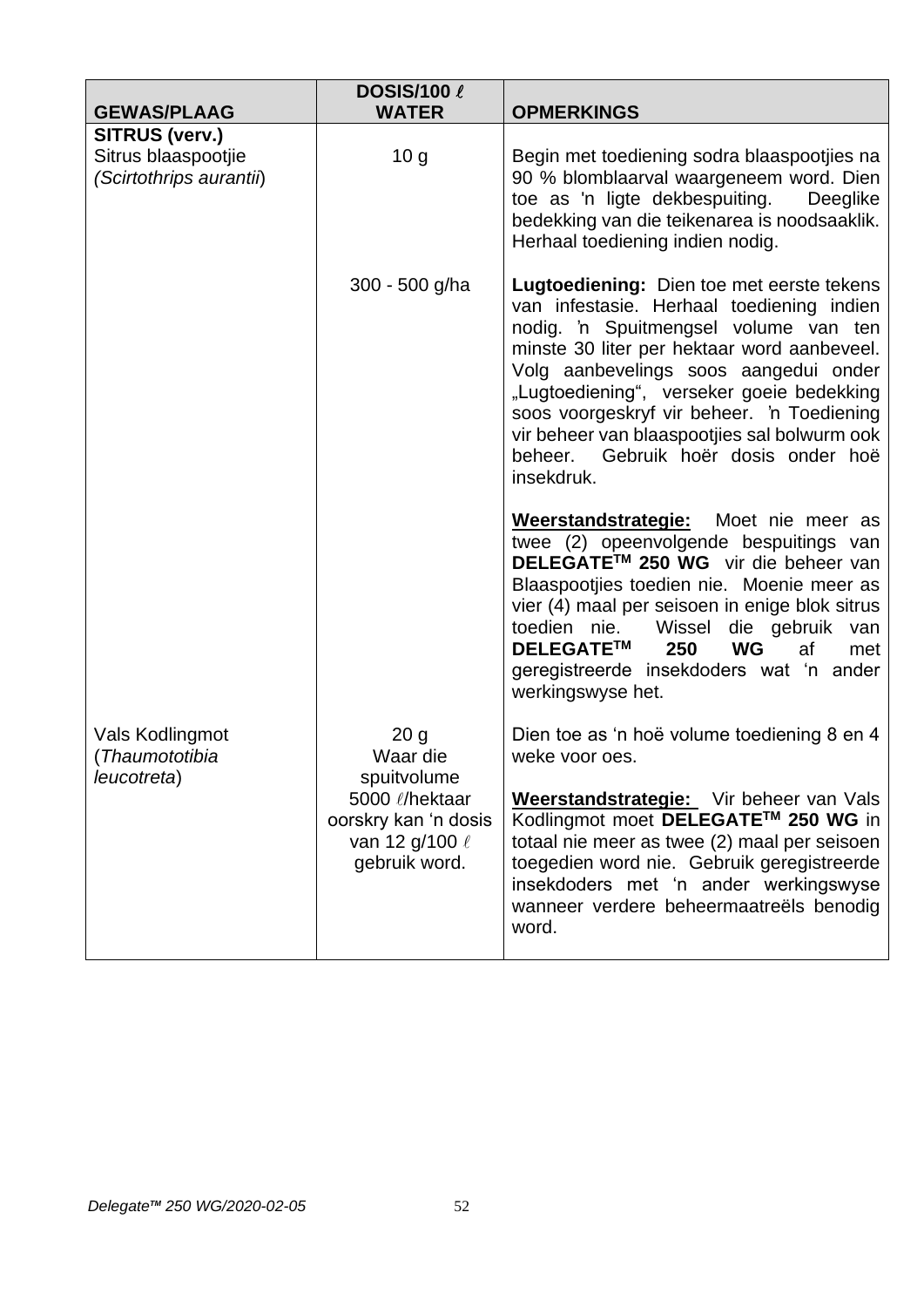| <b>GEWAS/PLAAG</b>                                                                                                                             | <b>DOSIS/100 &amp;</b><br><b>WATER</b> | <b>OPMERKINGS</b>                                                                                                                                                                                                                                                                                                                                                                                                                                                                                     |
|------------------------------------------------------------------------------------------------------------------------------------------------|----------------------------------------|-------------------------------------------------------------------------------------------------------------------------------------------------------------------------------------------------------------------------------------------------------------------------------------------------------------------------------------------------------------------------------------------------------------------------------------------------------------------------------------------------------|
| <b>TAFELDRUIWE</b><br><b>Blaaspootjies</b><br>(Verskeie spesies<br>insluitend "Western<br>Flower Thrips" - WFT<br>(Frankliniella occidentalis) | 10 <sub>g</sub>                        | Vroeë<br>skade:<br>Blaaspootjies<br>en<br>gepaardgaande skade by Tafeldruiwe kom<br>normaalweg gedurende die blomperiode tot<br>kort daarna voor.                                                                                                                                                                                                                                                                                                                                                     |
|                                                                                                                                                |                                        | <b>Laat skade:</b> In sommige areas en onder<br>sekere toestande (bv. Langdurige warm en<br>droë toestande) mag blaaspootjies egter<br>later voorkom (normaalweg by deurslaan).<br>Die aanwesigheid van blaaspootjies moet<br>dus op 'n gereelde basis gemonitor word.<br><b>Beheermaatreëls</b><br>moet<br>oorweeg<br>word<br>wanneer die infestasie<br>drempelwaarde<br>bereik of oorskry.                                                                                                          |
| Afrika Bolwurm<br>(Helicoverpa armigera)                                                                                                       | 12 g                                   | DELEGATE™<br>250<br><b>WG</b><br>Dien<br>'n<br>as<br>voldekbespuiting toe wanneer<br>erkende<br>verkenningsmetodes<br>die<br>aantoon<br>dat<br>plaaggetalle<br>die<br>voorgeskrewe<br>drempelwaarde bereik of oorskry.<br>Nota: DELEGATE™ 250 WG as enkel of<br>korrektiewe bespuitig teen bolwurms, is meer<br>effektief ten jonger larwes.                                                                                                                                                          |
| <b>Blaaspootjies</b><br>Voorkoming van Vroeë<br>skade                                                                                          | 10 <sub>q</sub>                        | Dien DELEGATE™ 250 WG as 'n hoë<br>volume dekbespuiting by 80 % kappieval tot<br>blom,<br>100<br>%<br>of<br>erkende<br>wanneer<br>verkenningsmetodes<br>die<br>aantoon<br>dat<br>plaaggetalle<br>die<br>voorgeskrewe<br>drempelwaarde bereik of oorskry.<br>Afhangende<br>die<br>duur<br>die<br>van<br>van<br>blomperiode<br>of the control<br>aanwesigheid<br>van<br>Blaaspootjies mag 'n opvolgbespuiting binne<br>5 - 7 dae nodig wees, om voldoende<br>beskerming teen blaaspootjies te verseker. |
| Blaaspootjies-<br>Voorkoming van laat<br>skade                                                                                                 | 10 <sub>g</sub>                        | Vir die beheer van laat infestasies dien<br>DELEGATE™ 250 WG as 'n hoë volume<br>dekbespuiting<br>toe<br>erkende<br>wanneer<br>verkenningsmetodes<br>die<br>aantoon<br>dat<br>plaaggetalle<br>die<br>voorgeskrewe<br>drempelwaarde bereik of oorskry. Hou by<br>vooroes interval. Vir uitvoer moet vereistes<br>nagekom word.                                                                                                                                                                         |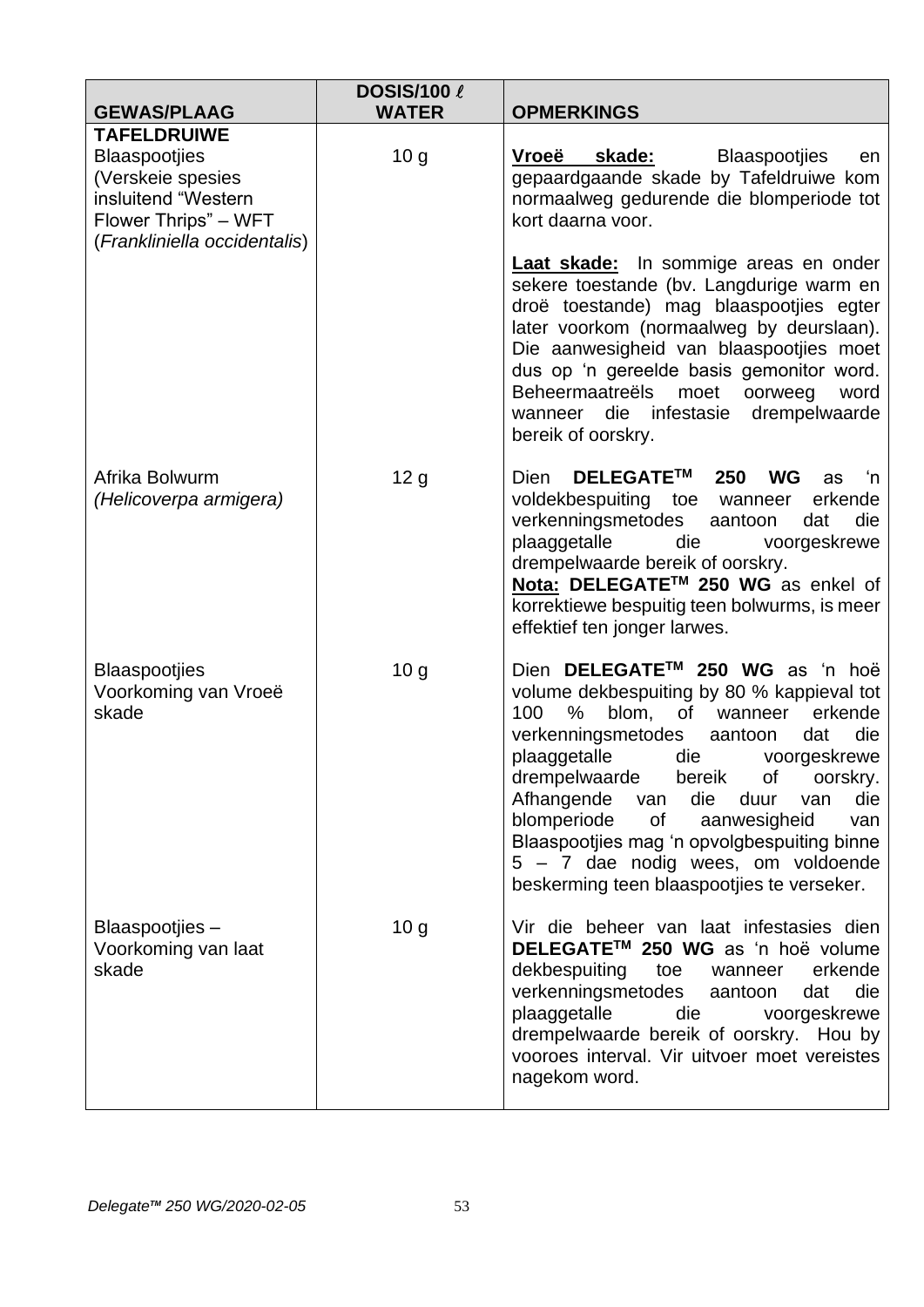| <b>GEWAS/PLAAG</b>                               | <b>DOSIS/100 &amp;</b><br><b>WATER</b> | <b>OPMERKINGS</b>                                                                                                                                                                                                                                                                                                                                                                                                                            |
|--------------------------------------------------|----------------------------------------|----------------------------------------------------------------------------------------------------------------------------------------------------------------------------------------------------------------------------------------------------------------------------------------------------------------------------------------------------------------------------------------------------------------------------------------------|
| <b>TAFELDRUIWE (verv.)</b>                       |                                        |                                                                                                                                                                                                                                                                                                                                                                                                                                              |
| Afrika Bolwurm<br>(Helicoverpa armigera)         | 12 <sub>g</sub>                        | <b>DELEGATE™</b><br>Dien<br>250 WG<br>ú−'n<br>as<br>voldekbespuiting toe wanneer<br>erkende<br>verkenningsmetodes<br>die<br>aantoon<br>dat<br>plaaggetalle<br>die<br>voorgeskrewe<br>drempelwaarde bereik of oorskry.<br>Nota: DELEGATE™ 250 WG as enkel of<br>korrektiewe bespuitig teen bolwurms, is meer<br>effektief ten jonger larwes.                                                                                                  |
| Vals Kodlingmot<br>(Thaumototibia<br>leucotreta) | 20 <sub>g</sub>                        | Dien DELEGATE™ 250 WG as 'n hoë<br>volume toediening toe wanneer Vals<br>Kodlingmot gewoonlik voorkom. Dien ten<br>minste 2 toedienings toe met $3 - 4$ weke<br>tussenposes. Begin 8 weke voor oes toedien<br>of volgens monitering.                                                                                                                                                                                                         |
| Gebande kalander<br>(Phlyctinus callosus)        | 20 <sub>g</sub>                        | DELEGATE™ 250 WG<br>Dien<br>ú−'n<br>as<br>voldekbespuiting toe, maak seker goeie<br>bedekking word verkry. Dien toe sodra<br>monitering<br>kartonvalle<br>die<br>van<br>teenwoordigheid van kalanders aandui, of<br>sodra<br>vreetskade<br>die<br>take<br>laer<br>op<br>waargeneem word. 'n Opvolgtoediening<br>mag nodig wees binne 14 dae. Kalander<br>infestasies kom gewoonlik vanaf middel<br>Oktober tot die einde van November' voor. |
|                                                  |                                        | Weerstandstrategie: Moet nie meer as<br>twee agtereenvolgende bespuitings van<br>DELEGATE™ 250 WG, of in totaal meer as<br>drie maal per seisoen op enige<br>blok<br>Tafeldruiwe toedien nie.                                                                                                                                                                                                                                                |
|                                                  |                                        | Gebruik produkte met 'n ander werkingswyse<br>indien verdere toedienings benodig word.                                                                                                                                                                                                                                                                                                                                                       |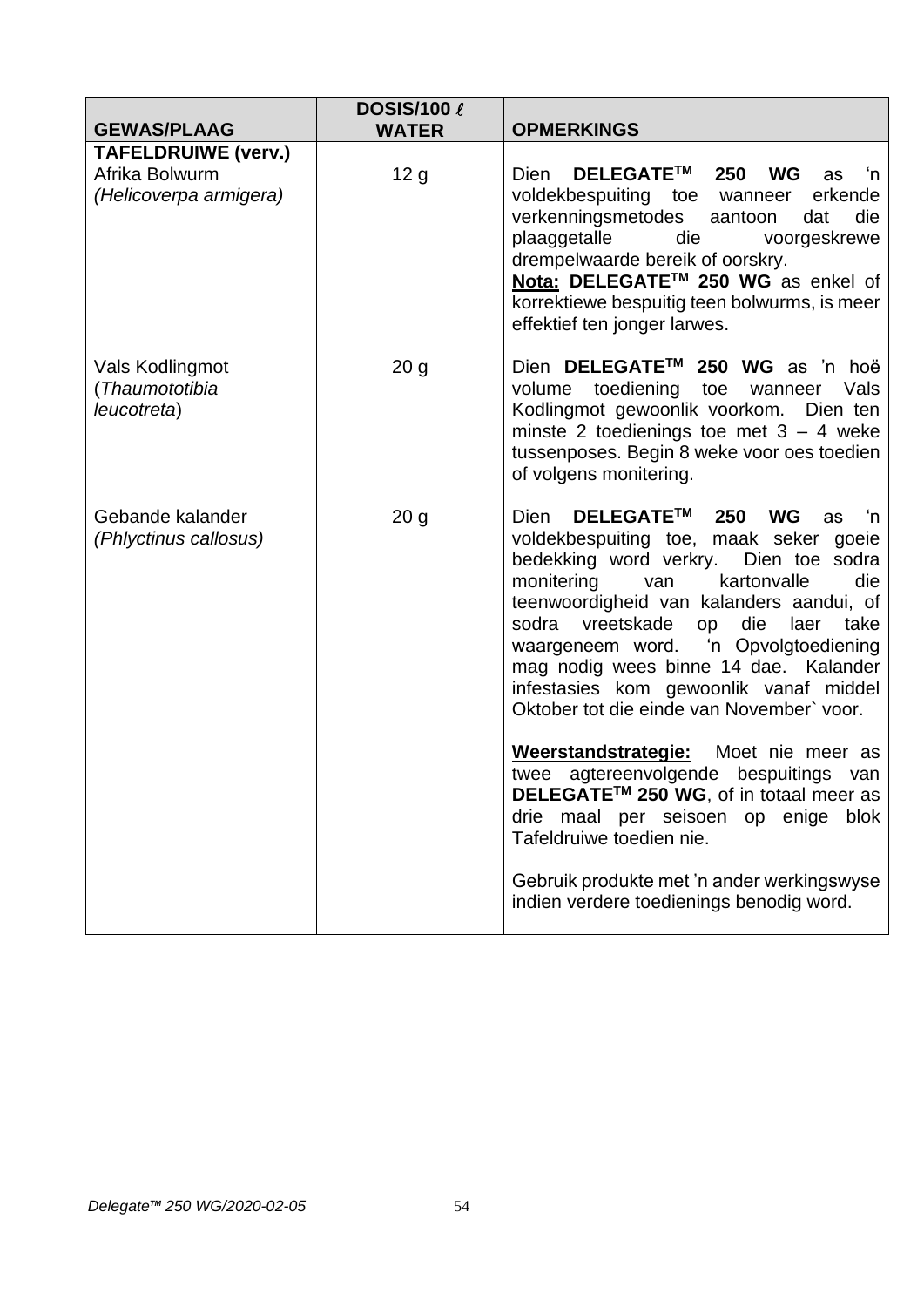| <b>GEWAS/PLAAG</b>                       | <b>DOSIS/100 <math>\ell</math></b><br><b>WATER</b>                                 | <b>OPMERKINGS</b>                                                                                                                                                                                                                                                                                                                                                                                                                                                                                                                                                                                 |
|------------------------------------------|------------------------------------------------------------------------------------|---------------------------------------------------------------------------------------------------------------------------------------------------------------------------------------------------------------------------------------------------------------------------------------------------------------------------------------------------------------------------------------------------------------------------------------------------------------------------------------------------------------------------------------------------------------------------------------------------|
| <b>TAMATIES</b>                          |                                                                                    |                                                                                                                                                                                                                                                                                                                                                                                                                                                                                                                                                                                                   |
| Tamatieblaarmyner mot<br>(Tuta absoluta) | $200$ g/ha<br>('n Geregistreerde<br>benatter mag<br>bygevoeg word<br>indien nodig) | Dien toe in 'n spuitprogram as 'n volle<br>dekbespuiting teen 500 -<br>1000<br>$\ell$ /ha<br>spuitmengsel elke $7 - 10$ dae.<br>Begin toedien wanneer plaag vir die eerste                                                                                                                                                                                                                                                                                                                                                                                                                        |
|                                          |                                                                                    | maal opgemerk word of as opvolgbespuitings<br>'n<br>spuitprogram<br>na<br>nie-verwante<br>in.<br><i>insekdoders</i><br>in.<br>anti-<br><b>SOOS</b><br>weerstandsprogramme vereis word. Dien 'n<br>minimum<br>opeenvolgende<br>van<br>twee<br>bespuitings met DELEGATE™ 250 WG toe<br>om doeltreffende beheer van<br>plae te<br>verseker. Die volume spuitmengsel per ha<br>word bepaal deur die plantgrootte en digtheid<br>van die blaredek. Begin met 'n minimum van<br>500 l/ha spuitmengsel op jong plante en<br>verhoog die volume tot 'n maksimum van<br>digtheid van die blaredek toeneem. |
|                                          |                                                                                    | Gebruik die korter interval van 7 dae waar die<br>populasiedruk<br>hoog<br>is<br>0f<br>wanneer<br>omgewingstoestande die plaag bevorder bv.<br>gedurende somermaande of waar natuurlike<br>vyande total afwesig is.                                                                                                                                                                                                                                                                                                                                                                               |
|                                          |                                                                                    | Vir die doeleindes van 'n weerstandstrategie<br>moet DELEGATE™ 250 WG in nie meer as<br>vier (4) opeenvolgende bespuitings, binne<br>enige periode van 28 dae toegedien word<br>nie. Wissel DELEGATE™ 250 WG in die<br>spuitprogram<br>af<br>met<br>nie-verwante<br>insekdoders vir minstens die duur van een<br>generasie van die plaag.<br>Moenie<br>DELEGATE™ 250 WG in meer as 'n totaal<br>van vier (4) bespuitings per aanplanting<br>aanwend nie.                                                                                                                                          |